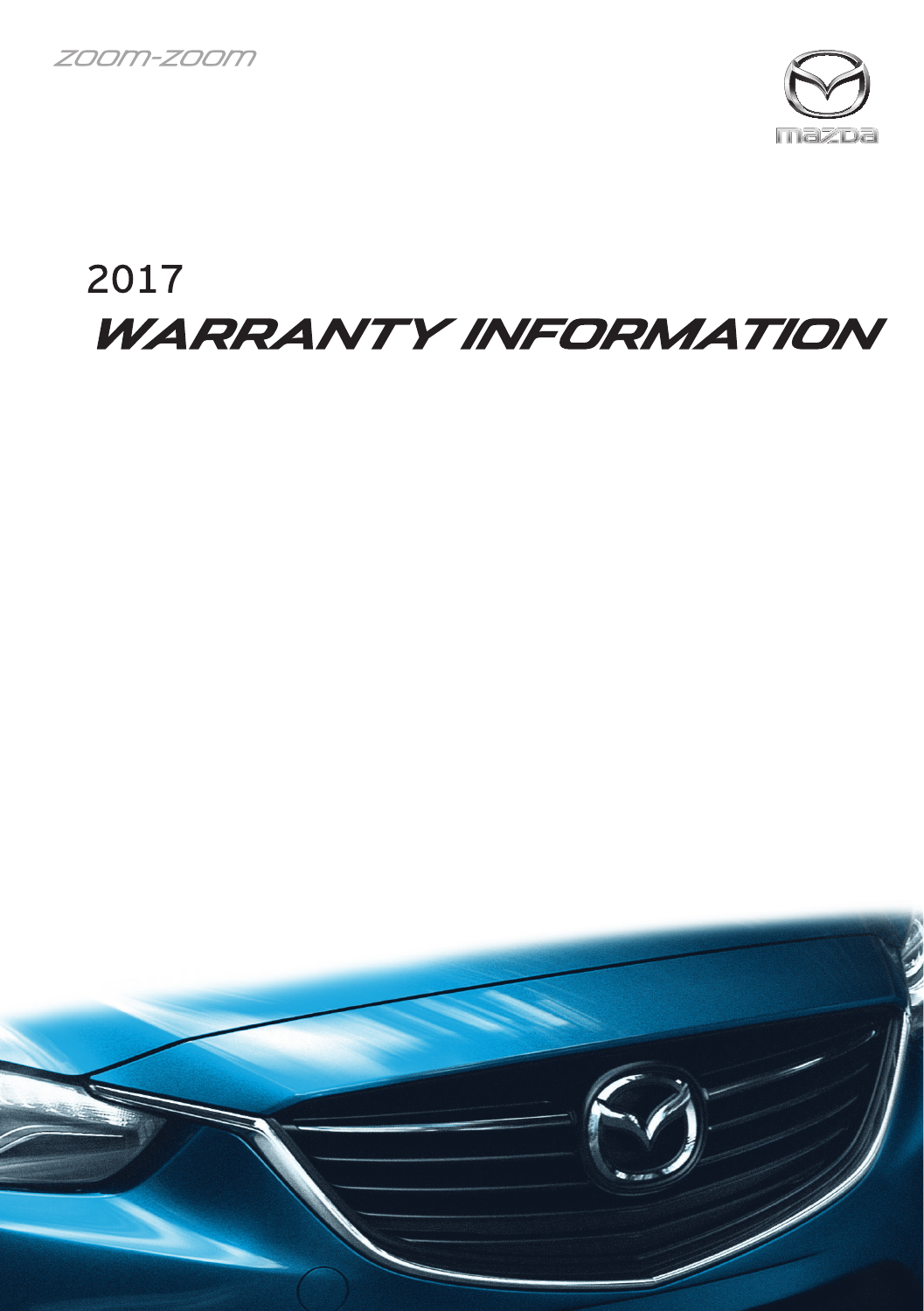At Mazda we are committed to producing cars and trucks that are innovative, well engineered and of the highest quality.

The comprehensive New Vehicle Warranty detailed in this booklet is evidence of the confidence we have in our products and a continuing commitment to you as one of our customers.

Just like any fine machine, Mazda cars and trucks must be operated and maintained properly to ensure a long, trouble free life. This warranty booklet, together with your Owner's Manual, explains the proper operation and maintenance required to ensure your vehicle's proper performance and the validity of the warranty. Please take the time to read and follow these instructions carefully. If you do, we are confident that you can look forward to enjoyable and reliable service from your Mazda vehicle.

Your authorized Mazda dealer is another key to your future satisfaction with your vehicle. He knows your Mazda well because of the technical training we make available to him. He has the specialized tools and the genuine Mazda parts necessary to properly service your vehicle and most importantly, has a personal commitment to your continued satisfaction with the product you have purchased. We strongly recommend that you return to an authorized Mazda dealer for all your servicing needs.

Welcome to the Mazda family.

**Mazda Canada Inc. and Mazda Motor Corp.**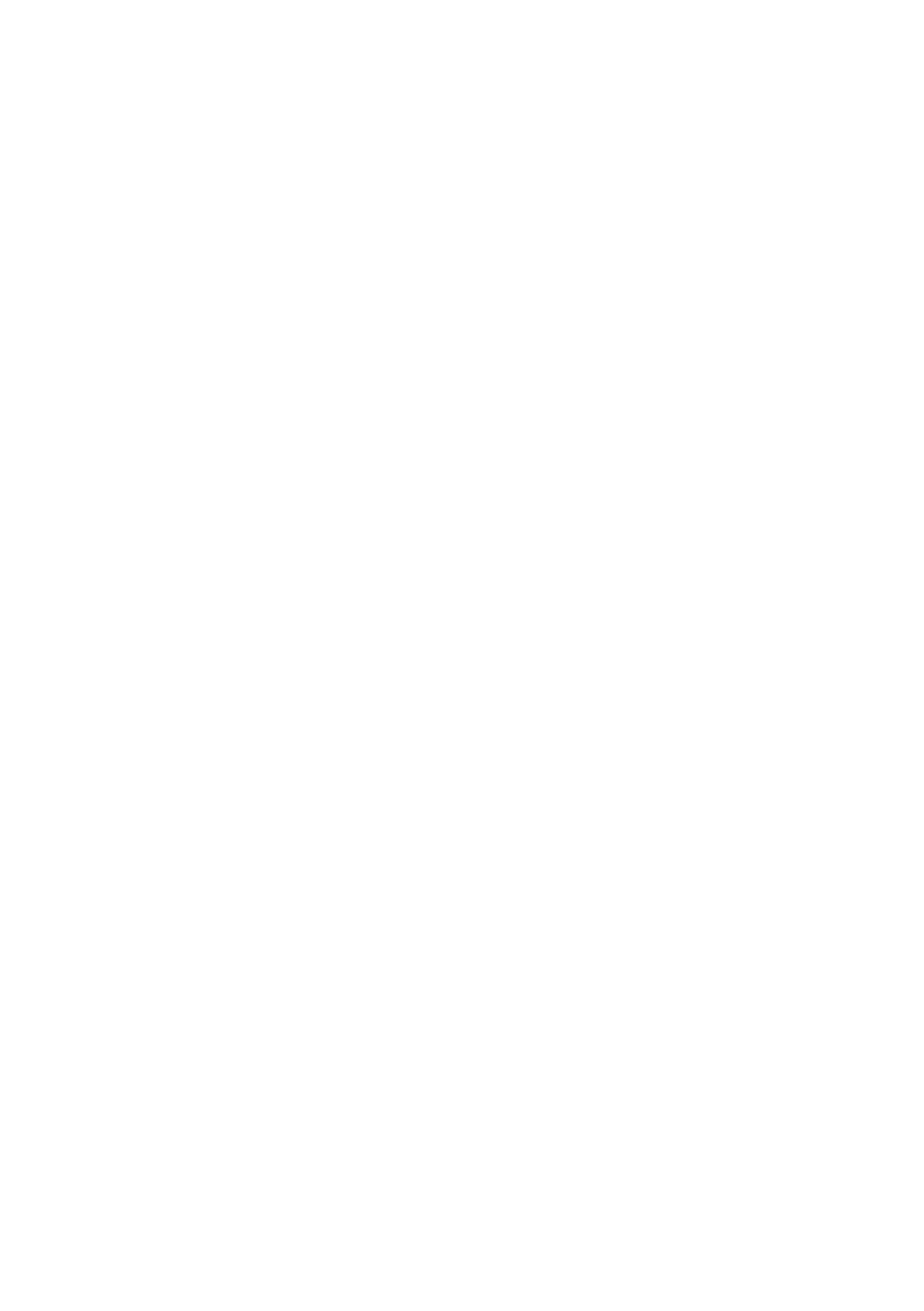|                                                               | Page           |
|---------------------------------------------------------------|----------------|
| <b>Warranty Coverage at a Glance</b>                          | $\overline{4}$ |
| Important                                                     | 5              |
| <b>Vehicle and Owner Identification</b>                       | 6              |
| When You Need to Talk to Mazda                                | $\overline{7}$ |
| <b>New Vehicle Limited Warranty</b>                           |                |
| • What is covered                                             | 10             |
| • What is not covered                                         | 12             |
| • Your responsibilities                                       | 14             |
| • Other terms                                                 | 15             |
| <b>Powertrain Limited Warranty</b>                            | 16             |
| <b>Safety Restraint System Limited Warranty</b>               | 19             |
| <b>Anti-Perforation Limited Warranty</b>                      | 21             |
| <b>Emission Control Warranty</b>                              | 23             |
| <b>Tire Limited Warranty</b>                                  | 29             |
| <b>Replacement Parts and Accessories Limited Warranty</b>     | 30             |
| <b>Mazda Distributors</b>                                     | 32             |
| <b>Scheduled Maintenance Record</b>                           | 33             |
| <b>Registration of Ownership</b>                              | 38             |
| <b>Certificate of Transfer of Warranty</b>                    | 41             |
| <b>Change of Address or Subsequent Ownership Notification</b> | 44             |

### **Note:**

All information is based on the latest data available at the time of publication and, with the exception of the emissions warranty, is subject to change without notice.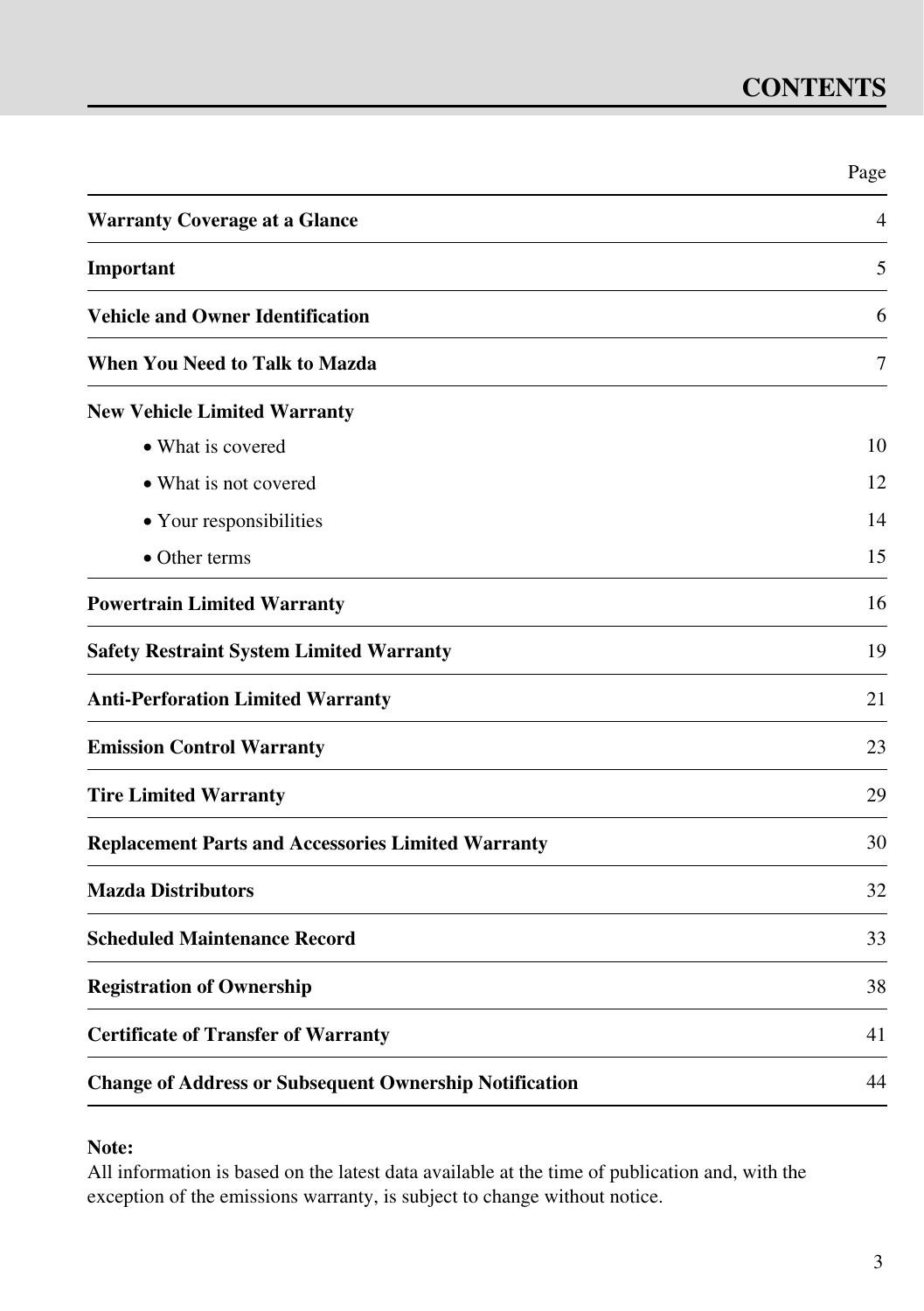### **WARRANTY COVERAGE AT A GLANCE**



This chart illustrates warranty coverage by time in service and distance driven. Please read the applicable pages for detailed information on what is covered and what is not covered under each of these warranties.

\*:Mazda will provide coverage under the terms of the New Vehicle Warranty.

**Excluded Vehicles:** The Unlimited Distance Warranty is applicable only to certain Mazda vehicles originally distributed by Mazda Canada Inc. and registered and normally operated in Canada. Any Mazda vehicle exported and registered outside of Canada or any vehicle currently or previously used for taxi, courier delivery service, police/security, and emergency services are excluded from Unlimited Distance Warranty.

Instead Mazda will provide coverage under the terms of the New Vehicle Warranty listed below:

| <b>Adjustments</b>       | 12 months/20,000 km, whichever occurs first  |
|--------------------------|----------------------------------------------|
| <b>Basic</b>             | 36 months/80,000 km, whichever occurs first  |
| <b>Battery</b>           | 36 months/80,000 km, whichever occurs first  |
| Powertrain               | 60 months/100,000 km, whichever occurs first |
| <b>Safety Restraints</b> | 60 months/100,000 km, whichever occurs first |
| <b>Perforation</b>       | 84 months/160,000 km, whichever occurs first |

### **Note:**

Tires are warranted by the Tire Manufacturers and are not covered under Mazda Unlimited Distance Warranty.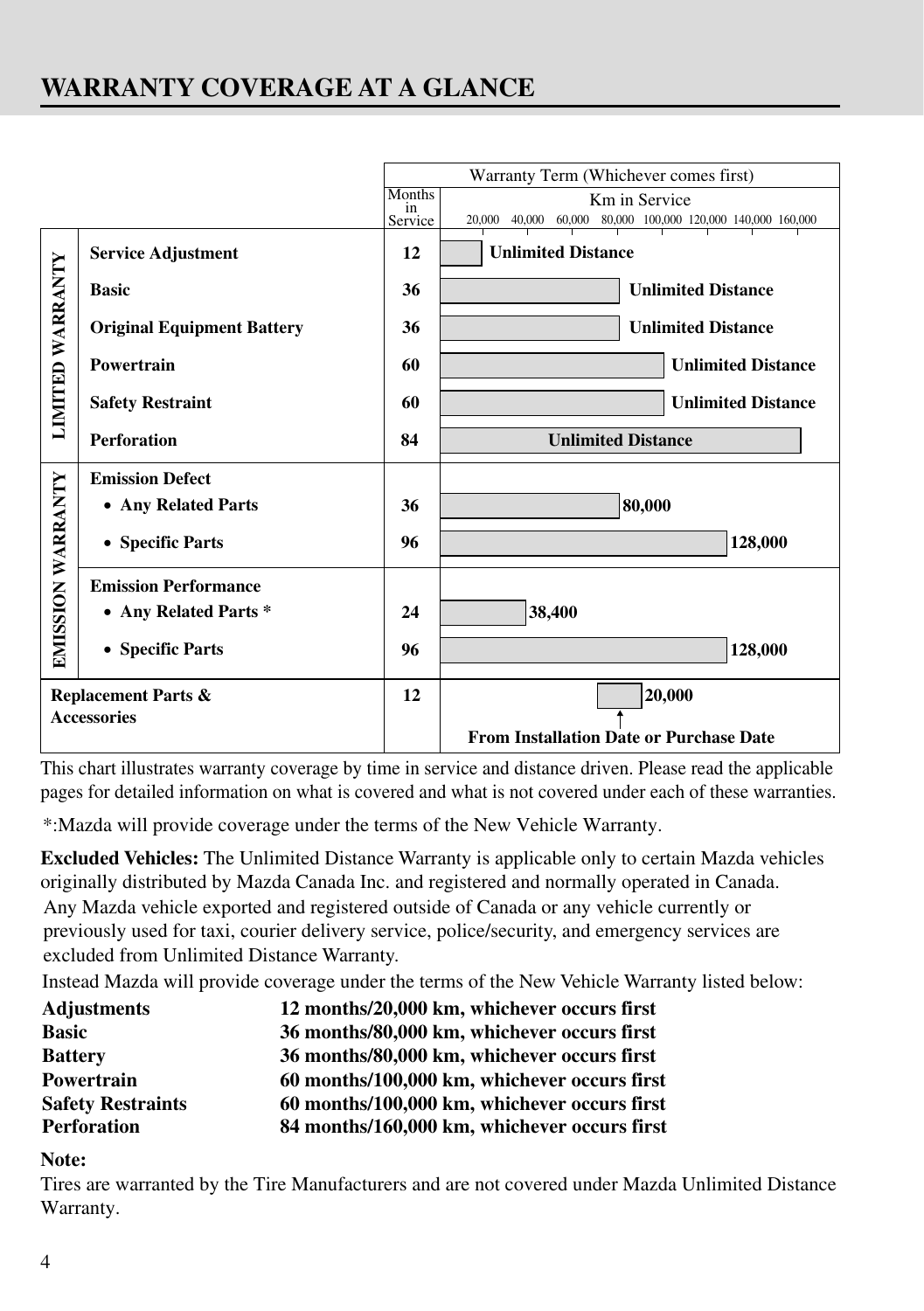**Please keep this booklet with your Mazda Vehicle.**

**This booklet should be presented to a Mazda Dealer if warranty service is needed. This booklet should remain with your Mazda Vehicle, so if you sell it future owners will have this information.**

### **DEFINITIONS**

As used in this booklet (unless otherwise specifically stated),

- "Mazda" means Mazda Motor Corporation, 3-1 Shinchi, Fuchu-cho, Aki-gun, Hiroshima, Japan and Mazda Canada Inc., 55 Vogell Road, Richmond Hill, Ontario, L4B 3K5, Canada.
- "Mazda Vehicle" means a 2017 model year Mazda motor vehicle manufactured by or for Mazda.
- · "Mazda Distributor" means Mazda Canada Inc., 55 Vogell Road, Richmond Hill, Ontario, L4B 3K5, Canada.
- "Mazda Dealer" means a person authorized by Mazda Distributor to service Mazda Vehicles or perform repairs under the warranties in this booklet.
- "Mazda Accessory" means a Mazda genuine accessory or Mazda genuine optional equipment supplied by Mazda Distributor.
- "Date of First Service" means the first date the Mazda Vehicle is delivered to the first retail purchaser, is leased or is placed into service as a company vehicle use (e.g., as a demonstrator, rental or fleet vehicle),whichever is earliest.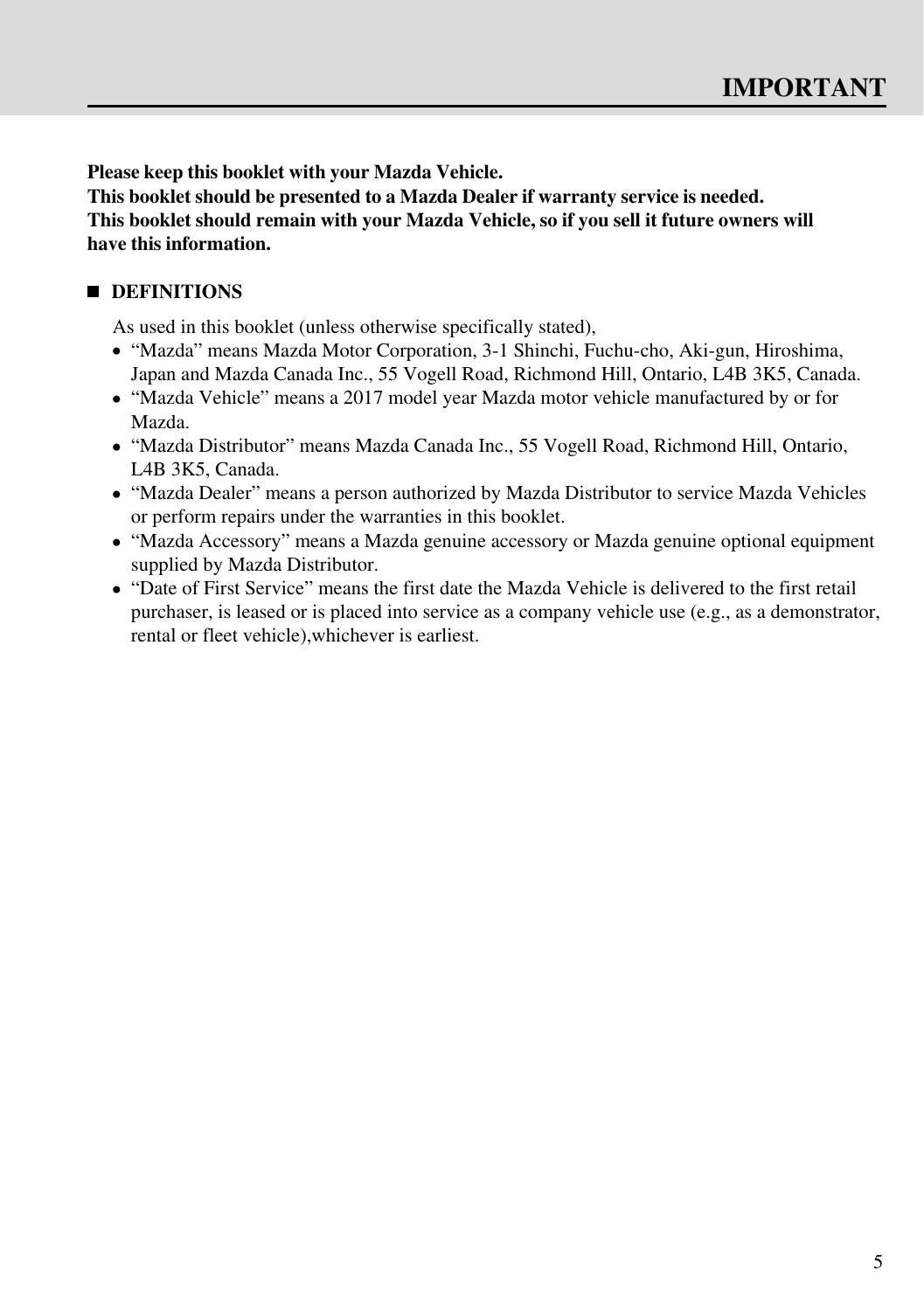### **VEHICLE AND OWNER IDENTIFICATION**

| Owner's Name<br>Nom du propriétaire                                                                                                                                               | Date of Retail Delivery or First Use<br>Date de la livraison ou de la mise en service                                                                                                                                           |                         |               |
|-----------------------------------------------------------------------------------------------------------------------------------------------------------------------------------|---------------------------------------------------------------------------------------------------------------------------------------------------------------------------------------------------------------------------------|-------------------------|---------------|
| Address<br>Adresse                                                                                                                                                                | Month<br>Mois                                                                                                                                                                                                                   | Day<br>Jour             | Year<br>Année |
| Province<br>City (Ville)                                                                                                                                                          | Kilométrage à la livraison                                                                                                                                                                                                      | Kilometrage at Delivery |               |
| Postal Code<br>Code Postal                                                                                                                                                        |                                                                                                                                                                                                                                 |                         | km            |
| Vehicle Identification Number<br>Numéno d'identification du vehícule                                                                                                              |                                                                                                                                                                                                                                 |                         |               |
| Name of Selling Dealership<br>Nom du concessionnaire                                                                                                                              |                                                                                                                                                                                                                                 |                         |               |
| Dealer Code<br>Phone (                                                                                                                                                            | Code du concessionnaire                                                                                                                                                                                                         |                         |               |
| <b>SPEEDOMETER REPLACEMENT RECORD</b><br>date<br>Dealer Name                                                                                                                      | with the same state of the state of the state of the state of the state of the state of the state of the state of the state of the state of the state of the state of the state of the state of the state of the state of the s |                         | km            |
| Dealer Signature                                                                                                                                                                  |                                                                                                                                                                                                                                 |                         |               |
| After the speedometer is replaced, total kilometrage should be determined by adding the<br>kilometrage listed here to the current kilometrage shown on the speedometer installed. |                                                                                                                                                                                                                                 |                         |               |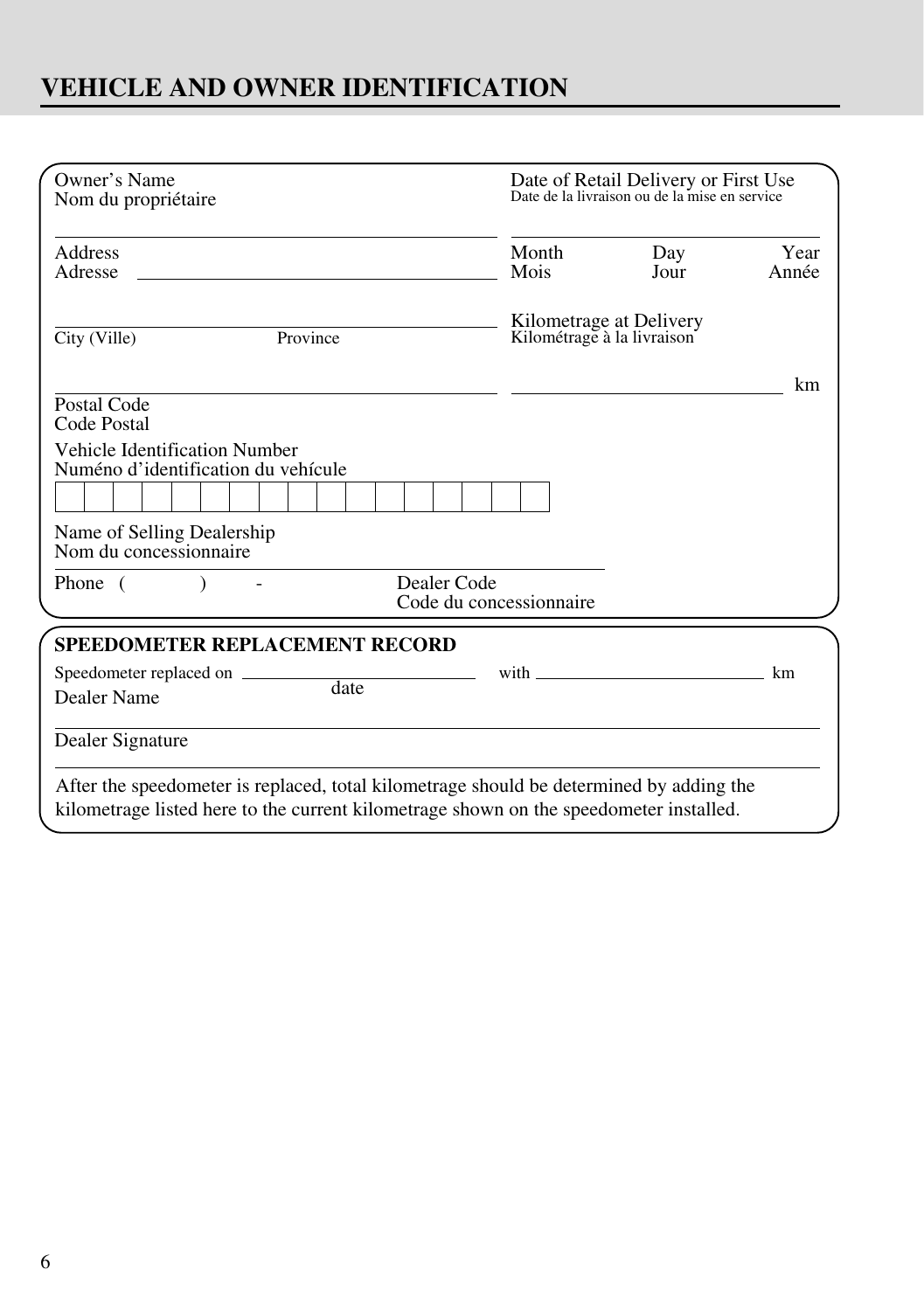### **Satisfaction Review Process**

Your complete and permanent satisfaction is of primary concern to Mazda. All Mazda Dealers have both the knowledge and tools to keep your Mazda Vehicle in top condition. In our experience, any questions, problems, or complaints regarding the operation of your Mazda Vehicle or any other general service transactions are most effectively resolved by your dealer. If the cause of your dissatisfaction cannot adequately be addressed by normal dealership procedures, we recommend that you take the following steps:

### **Step 1: Contact Your Mazda Dealer**

Discuss the matter with a member of dealership management. If the Service Manager has already reviewed your concerns, contact the owner of the dealership or its General Manager.

### **Step 2: Arrange to Meet with a Mazda Service Representative**

If you feel that you still require assistance, ask the dealer Service Manager to arrange for you to meet the local Mazda Service Representative.

### **Step 3: Contact the Mazda Customer Relations Department**

If still not substantially satisfied, contact the Customer Relations Department, Mazda Canada Inc., 55 Vogell Road, Richmond Hill, Ontario, L4B 3K5, Phone: **1 (800) 263-4680.** Provide the Department with the following information:

- 1. Your name, address and telephone number
- 2. Year and model of the vehicle
- 3. Vehicle Identification Number (VIN). Refer to the "Vehicle Identification" pages of the Owner's Manual for the location of the VIN.
- 4. Purchase date
- 5. Present odometer reading
- 6. Your dealer's name and location
- 7. The nature of your problem and/or cause of dissatisfaction

The Department, in cooperation with the local Mazda Service Representative, will review the case to determine if everything possible has been done to ensure your satisfaction.

Please recognize that the resolution of service problems in most cases requires the use of your Mazda Dealer's service facilities, personnel and equipment. We, therefore, urge you to follow the above three steps in sequence therefore for most effective results.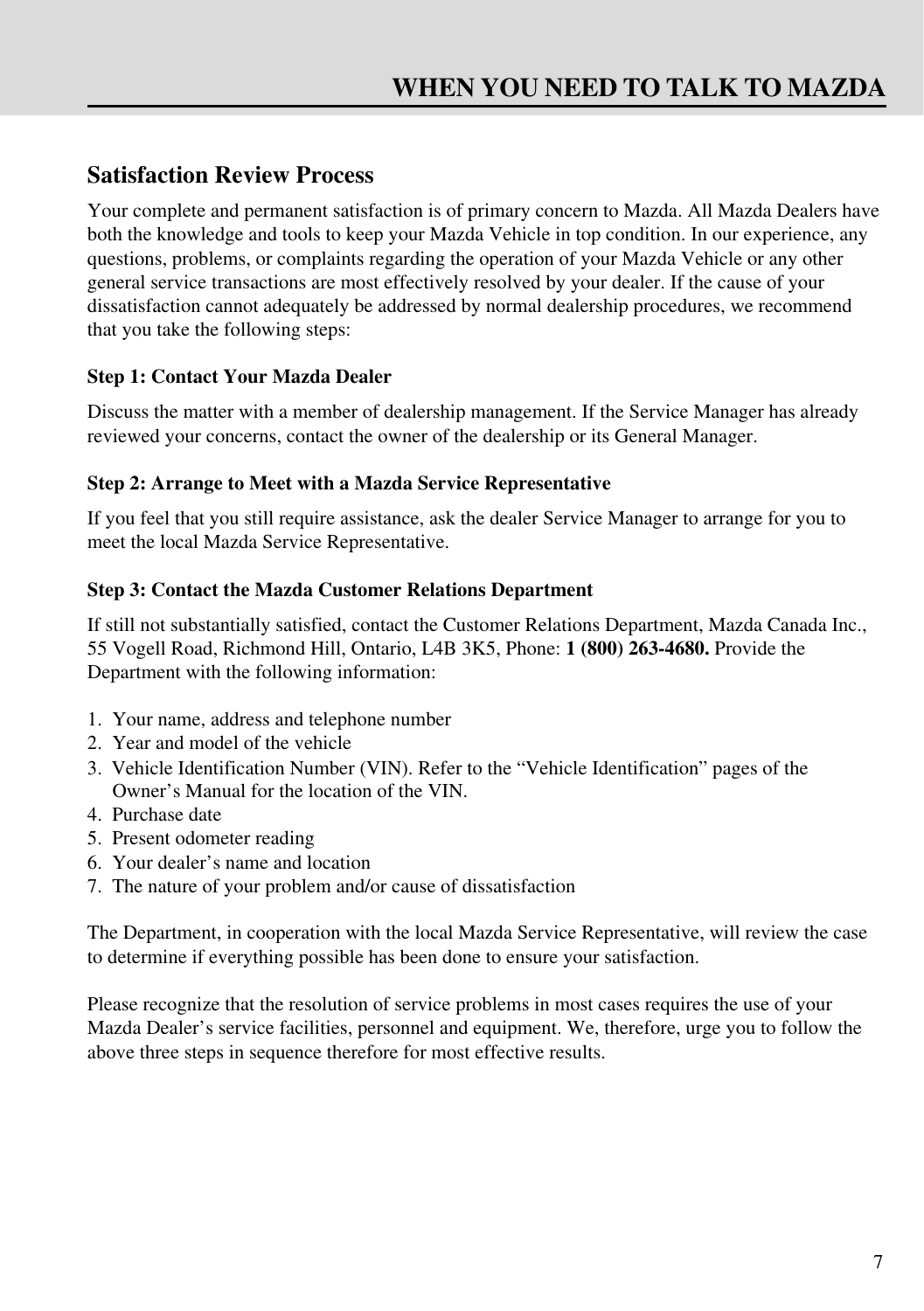### ■ Mediation/Arbitration Program

Occasionally a customer concern cannot be resolved through Mazda's Customer Satisfaction Program. If after exhausting the procedures in this warranty handbook your concern is still not resolved, you have another option.

Mazda Canada Inc. participates in an arbitration program administered by the Canadian Motor Vehicle Arbitration Plan (CAMVAP). CAMVAP will advise you about how your concern may be reviewed and resolved by an independent third party through binding arbitration.

Your complete satisfaction is the goal of Mazda Canada Inc. and our dealers. Mazda's participation in CAMVAP makes a valuable contribution to our achieving that goal. There is no charge for using CAMVAP. CAMVAP results are fast, fair and final as the award is binding on both you and Mazda Canada Inc.

### ■ Canadian Motor Vehicle Arbitration Plan (CAMVAP)

If a specific item of concern arises, where a solution cannot be reached between an owner, Mazda, and/or one of it's dealers (that all parties cannot agree upon), the owner may wish to use the services offered by the Canadian Motor Vehicle Arbitration Plan (CAMVAP).

CAMVAP uses the services of Provincial Administrators to assist consumers in scheduling and preparing for their arbitration hearings. However, before you can proceed with CAMVAP you must follow your manufacturer's dispute resolution process as outlined previously.

CAMVAP is fully implemented in all provinces and territories. Consumers wishing to obtain further information about the Program can obtain an information booklet from your dealer, the Provincial Administrator or the Canadian Motor Vehicle Arbitration Plan Office at the address or telephone number shown below. Canadian Motor Vehicle Arbitration Office 235 Yorkland Boulevard, suite 300 North York, Ontario M2J 4Y8

Provincial Administrator can be reached at: Phone: 1 (800) 207-0685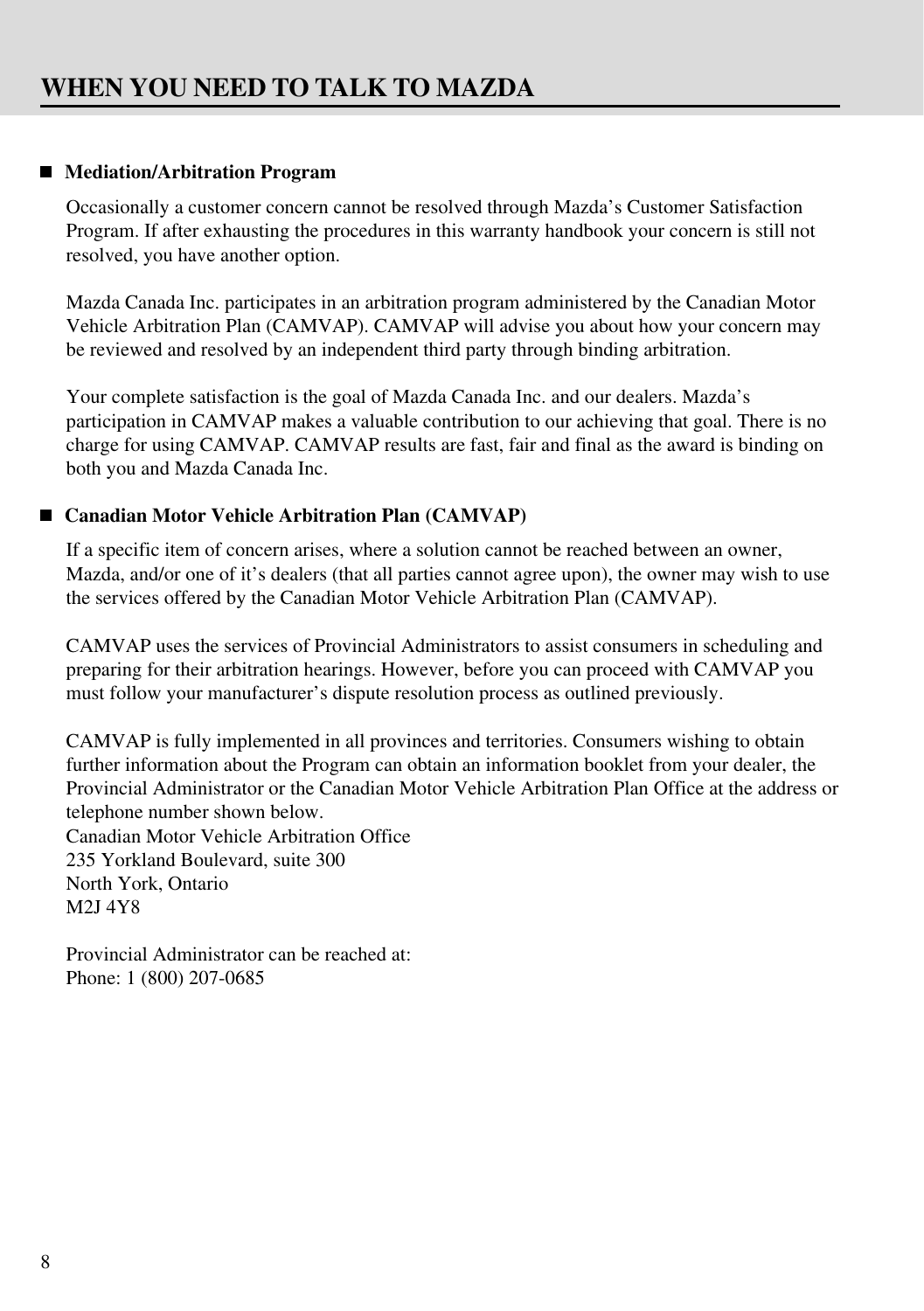### **WHEN YOU NEED TO TALK TO MAZDA**

### **Mazda Regional Offices**

### REGIONAL OFFICES COVERING AREAS

**MAZDA CANADA INC. (778) 369-2100 1 (800) 663-0908 WESTERN REGION BRITISH COLUMBIA. 5011 275 STREET** MANITOBA, **LANGLEY, BRITISH COLUMBIA** SASKATCHEWAN, **V4W 0A8** YUKON

**1 (800) 263-4680 MAZDA CANADA INC.** ONTARIO, **CENTRAL REGION NEW BRUNSWICK, 55 VOGELL ROAD, NOVA SCOTIA, ONTARIO, L4B 3K5** NEWFOUNDLAND

**QUEBEC REGION 6111 ROUTE TRANS-CANADIENNE POINTE CLAIRE, QUEBEC (514) 694-6390 H9R 5A5 MAZDA CANADA INC.** QUEBEC

ALBERTA,

**RICHMOND HILL,** PRINCE EDWARD ISLAND,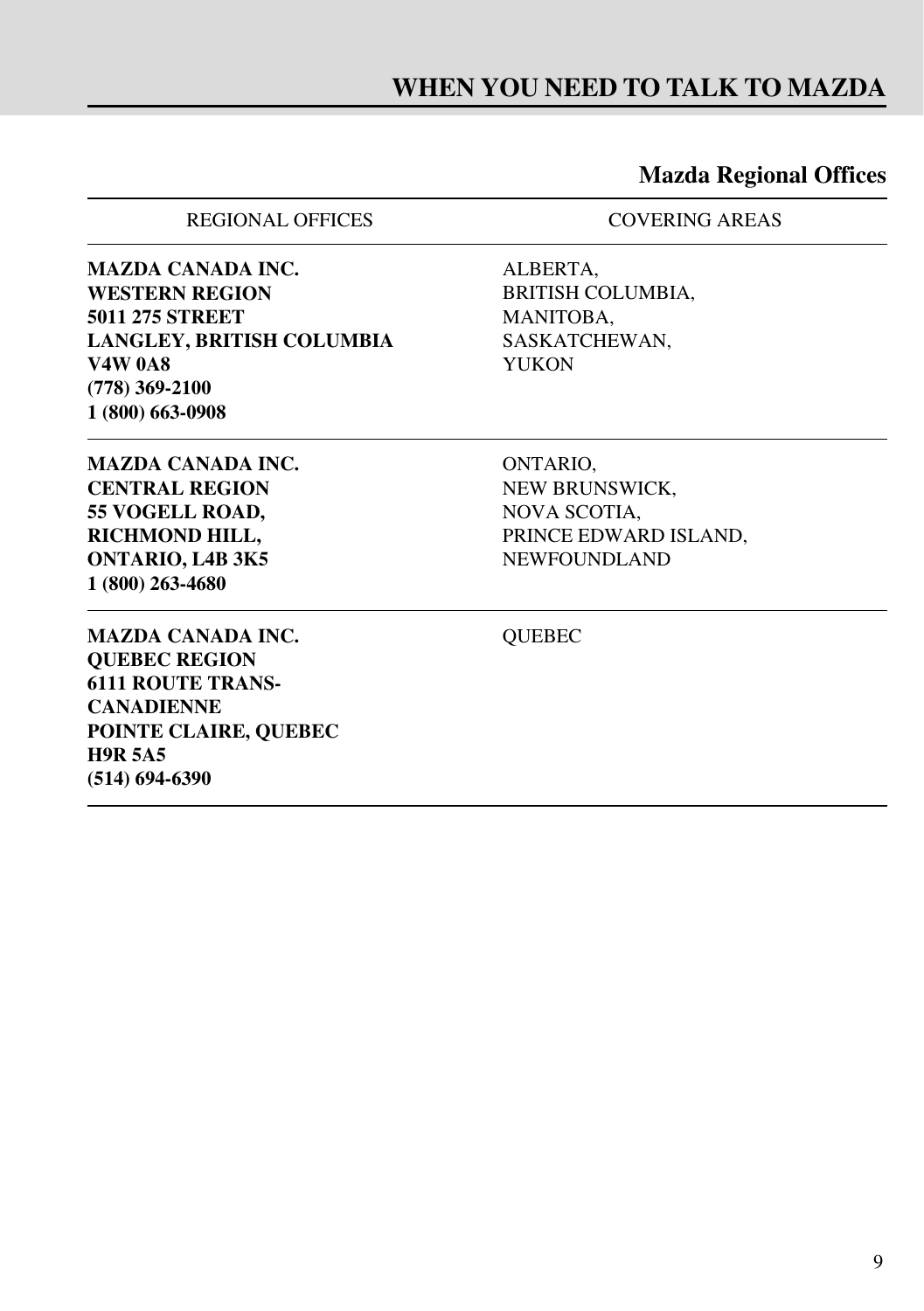### **NEW VEHICLE LIMITED WARRANTY**

### **1. What Is Covered**

The New Vehicle Limited Warranty period is **36 months** (unlimited distance). This Limited Warranty period begins on the Date of First Service. "Date of First Service" means the first date the Mazda Vehicle is delivered to the first retail purchaser, is leased or is placed into service as a company vehicle use (e.g., as a demonstrator, rental or fleet vehicle), whichever is earliest. This Limited Warranty does not mean that each Mazda vehicle is defect free. For this reason, Mazda provides this Limited Warranty in order to remedy during the warranty period any such defects in materials and workmanship of all parts and components supplied by Mazda subject to the exclusions indicated under "Exceptions" and "What is Not Covered". The vehicle must be brought to an authorized Mazda dealer for all warranty service. The authorized Mazda dealer will without charge for parts or labor, either repair or replace the defective part(s) using new or authorized remanufactured parts. This transferable Limited Warranty is included with all new Mazda vehicles sold in Canada. Mail the "Subsequent Ownership Notification" attached to the end of the booklet to your Mazda Importer / Distributor.

### **Original Equipment Battery**



The originally equipped battery is fully covered for **36 months**  (unlimited distance). The warranty period begins on the Date of First Service. "Date of First Service" means the first date the Mazda Vehicle is delivered to the first retail purchaser, is leased or is placed into service as a company vehicle use (e.g., as a demonstrator, rental or fleet vehicle), whichever is earliest.

### **Exceptions**

The items specified below are covered for the periods different from the basic coverage.



### **Adjustments** •

Service adjustment is covered for the first **12 months** (unlimited distance).

Service adjustment means minor repairs not usually associated with the replacement of parts, such as wheel balance and alignment, tension adjustment of automatic transmission throttle cable and V-belt, fitting of engine hood, trunk lid, or rear hatch, etc.

### **Note:**

Adjustments required to conform to a province-approved emission short test, are subject to applicable emission warranty coverage.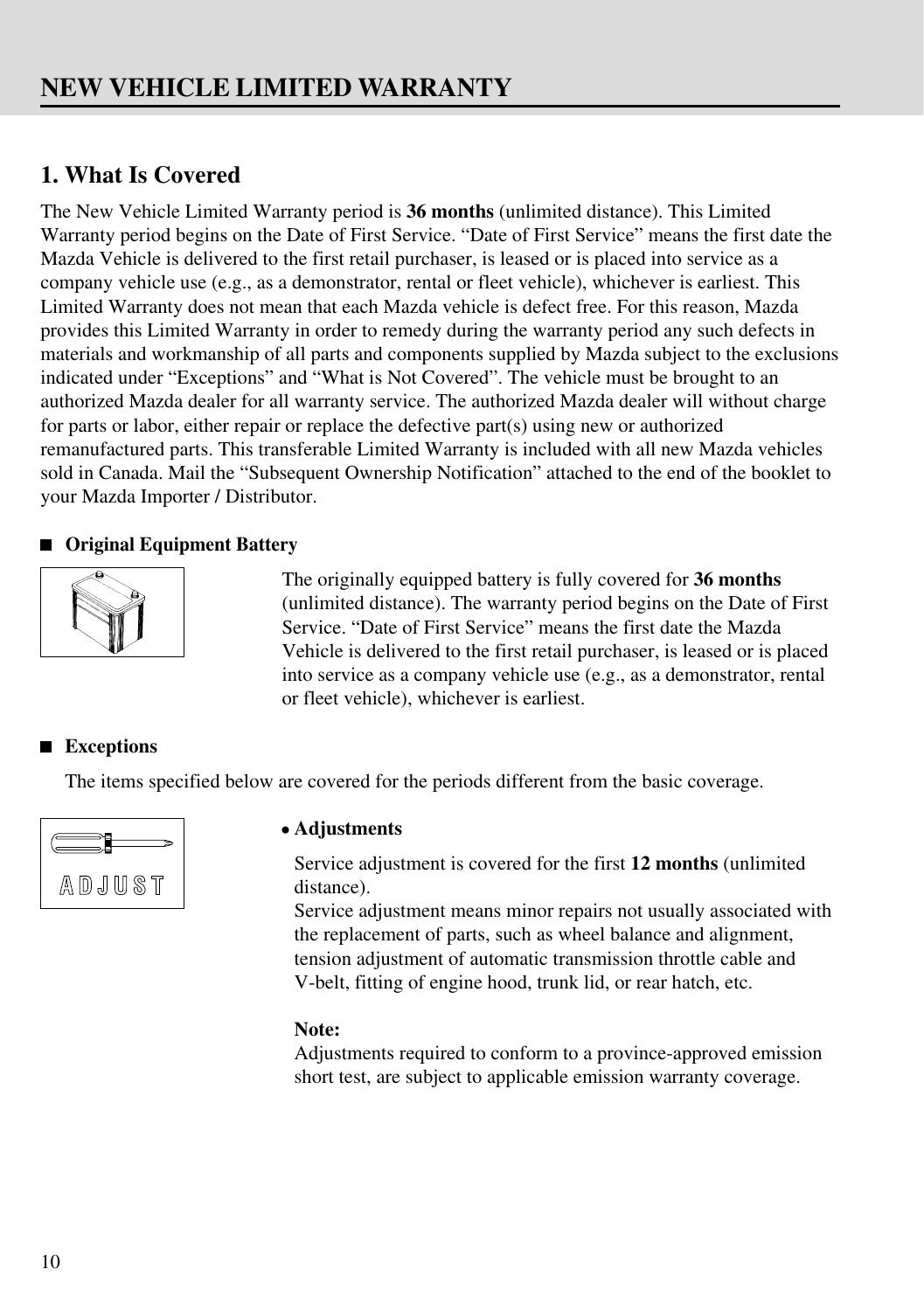

### • **Air Conditioner Refrigerant Charge**

Air conditioner refrigerant charge is covered for the first **12 months**  (unlimited distance).

Over the balance of the warranty period, refrigerant charge is covered only when replenished as part of a warranty repair.

### **2. Mazda Added Protection**



Additional Mechanical Repair Protection is available through your authorized Mazda Dealer. Ask for details.

### **3. Towing/Roadside Assistance**



Mazda's Roadside Assistance Program provides emergency assistance for your Mazda Vehicle during the first 3 years from the in-service date.

Towing will be provided to the nearest authorized Mazda Dealer. Please refer to the Mazda Roadside Assistance Information Card or www.mazda.ca for specific program information or call the nearest Mazda Dealer to request towing assistance.

### **4. Warranty Application**



The Unlimited Distance Warranty is applicable only to certain Mazda vehicles originally distributed by Mazda Canada Inc. and registered and normally operated in Canada. Any Mazda vehicle exported and registered outside of Canada or any vehicle currently or previously used for taxi, courier delivery service, police/security, and emergency services are excluded from Unlimited Distance Warranty. Refer to Warranty Coverage at a Glance for further information. During the warranty period, this warranty is transferable to subsequent owners. Please use the "Subsequent Ownership Notification" attached to the end of the booklet to make this change. If you have any questions in this regard, please contact your Mazda Dealer for assistance.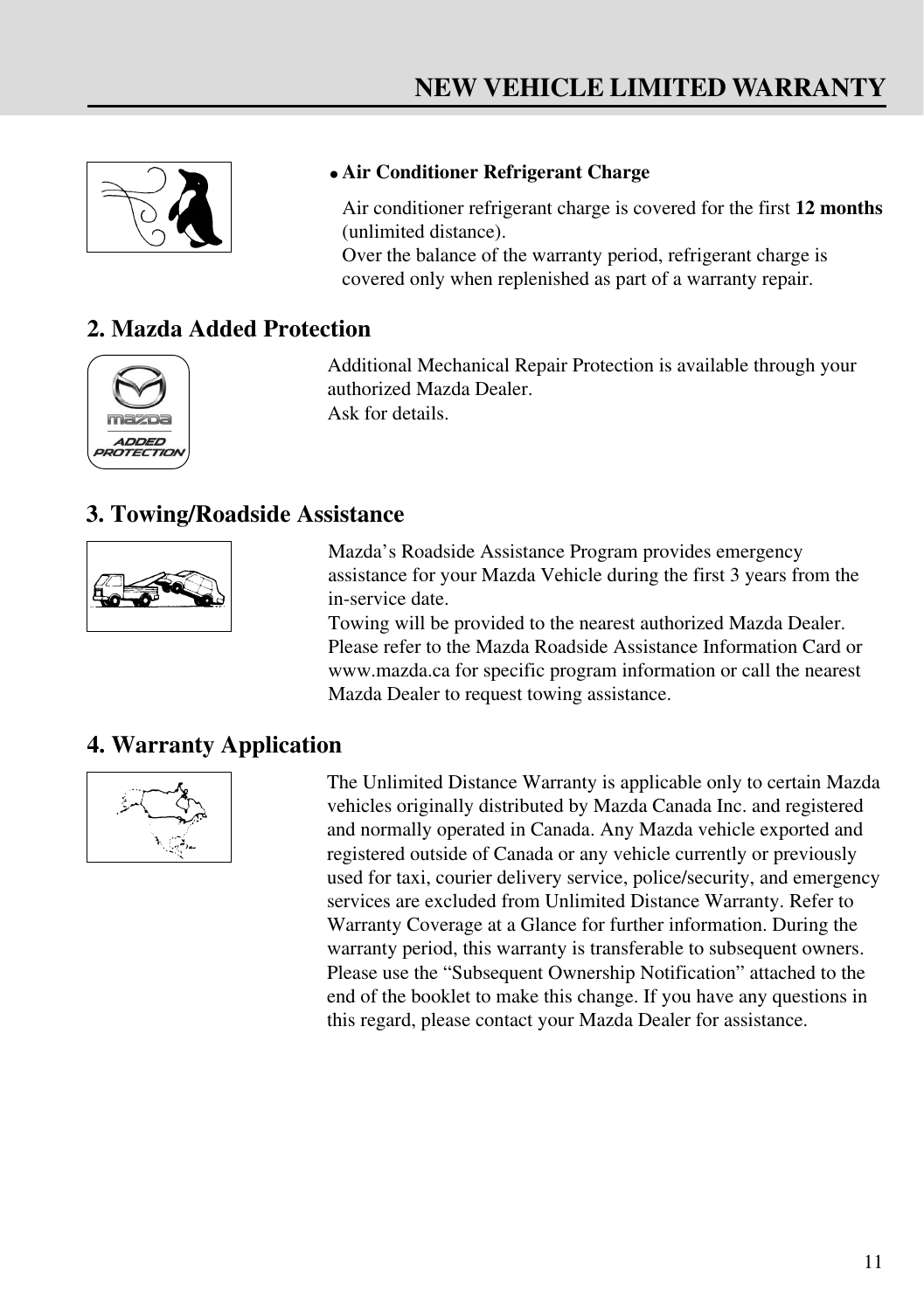### **NEW VEHICLE LIMITED WARRANTY**

### **5. What Is Not Covered**









- Misuse of the Mazda Vehicle such as driving over curbs, overloading, racing, snowplowing, etc. (Proper usage is described in your Owner's Manual.)
- Accidents such as collision, fire, theft, riot etc. •
- Alteration, modification, tampering etc. including the installation of non-genuine Mazda parts or accessories.
- If the vehicle has been classified a total loss and/or sold for salvage purposes or branded for any other reasons.
- Damage or surface corrosion from the environment such as: Acid rain, airborne fallout (chemicals, tree sap, etc), salt, road debris, road hazards, rail dust, water contamination, hail, wind storm, lightning, floods and other natural disasters.
- Cosmetic conditions or surface corrosion from stone chips or scratches in the paint.
- Registration of the vehicle out of Canadian Markets as identified in the "Warranty Application" for New Vehicle Limited Warranty section of this booklet.
- Damage due to Lack of Maintenance or the Use of Wrong Fuel, **Oil or Lubricants**
	- Lack of proper maintenance as described in your Owner's Manual. (Failure to properly maintain your vehicle can result in your warranty being voided either in whole or in part.)
	- Improper maintenance, the use of other than specified fuel, oil or other lubricants recommended in your Owner's Manual.
	- Any repair performed by a repair facility that is not an authorized •Mazda dealer and/or not using genuine Mazda parts or accessory.

### **Normal Deterioration**

- Normal wear and tear, including noise, vibration, cosmetic condition or deterioration such as discolouration, fading, deformation, blurring etc.
- Surface corrosion on any part other than the body sheet metal panels forming the exterior appearance of a Mazda Vehicle.

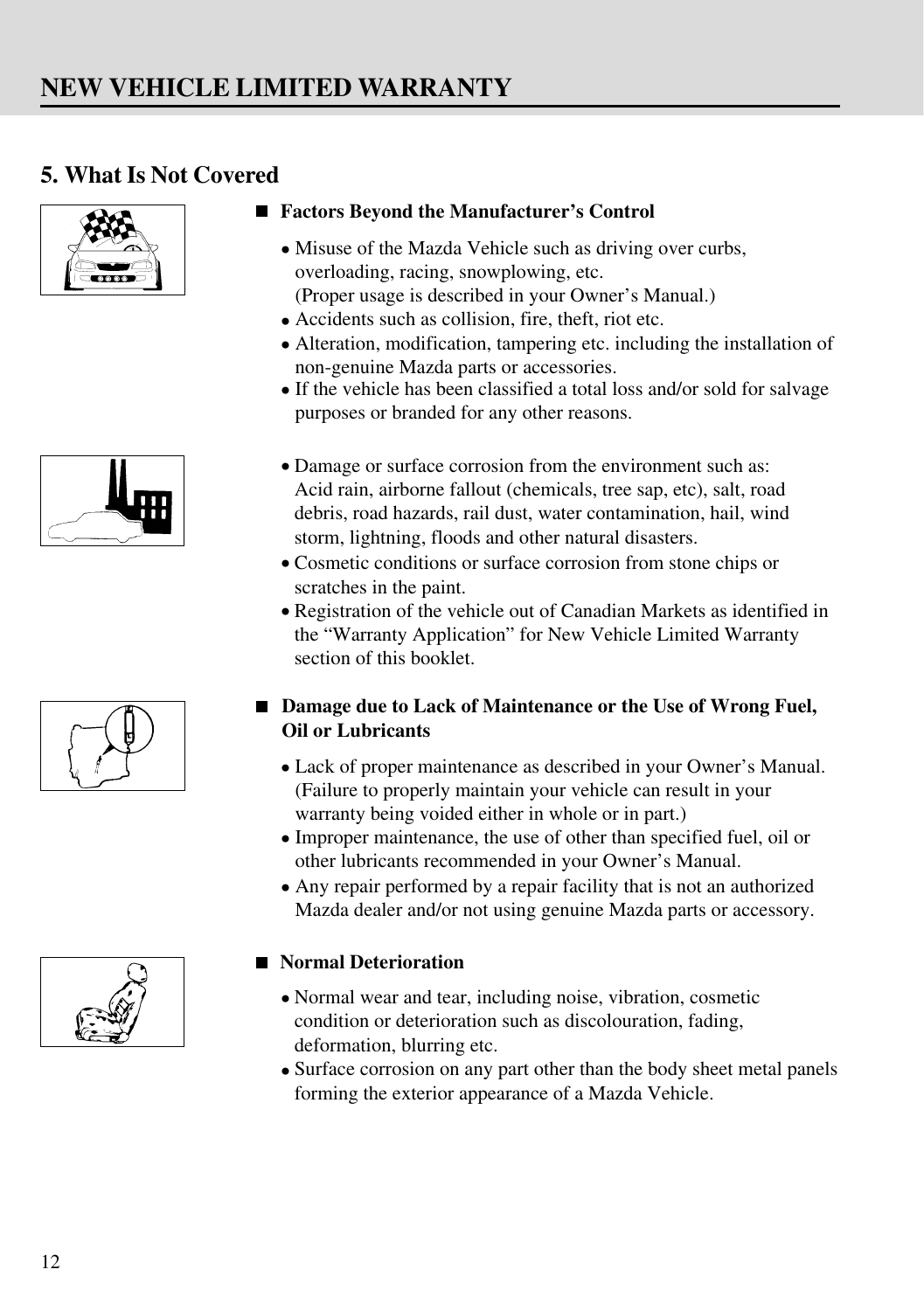### **5. What Is Not Covered (Cont'd)**









- Normal maintenance services such as cleaning and polishing, lubrication, and replenishment or replacement of oil, fluid, coolant, worn wiper blades, filters, worn brake and clutch linings, spark plugs, fuses, hoses, tires, glass, brake rotors/drums, struts/shocks due to normal wear or damage, keyless transmitter batteries etc.
- Maintenance services described as "Scheduled Maintenance Services", "Owner Maintenance Services" or "Appearance Care" in your Owner's Manual.

### **Altered Kilometrage**

Any repair of a Mazda Vehicle on which the odometer has been • altered or on which the actual distance traveled cannot be readily determined.

(When replacing the speedometer, the "Speedometer Replacement Record" on page 6 must be filled in by a Mazda Dealer.)

### **Extra Expenses and Damages**

- Any financial loss, for example: payment made for loss of use of the Mazda Vehicle, lodging, car rentals, travel costs, loss of pay and any other expenses or damages.
- Incidental or consequential damages associated with a vehicle •failure. Such damages include but are not limited to inconvenience, the cost of transportation, telephone calls and lodging, the loss of personal or commercial property, and the loss of pay or revenue.



### **Tires**

Tires are warranted by the tire manufacturers. Refer to the "Tire • Limited Warranty" on page 29 for a brief explanation or the tire warranty pamphlets provided with your Mazda Vehicle for details.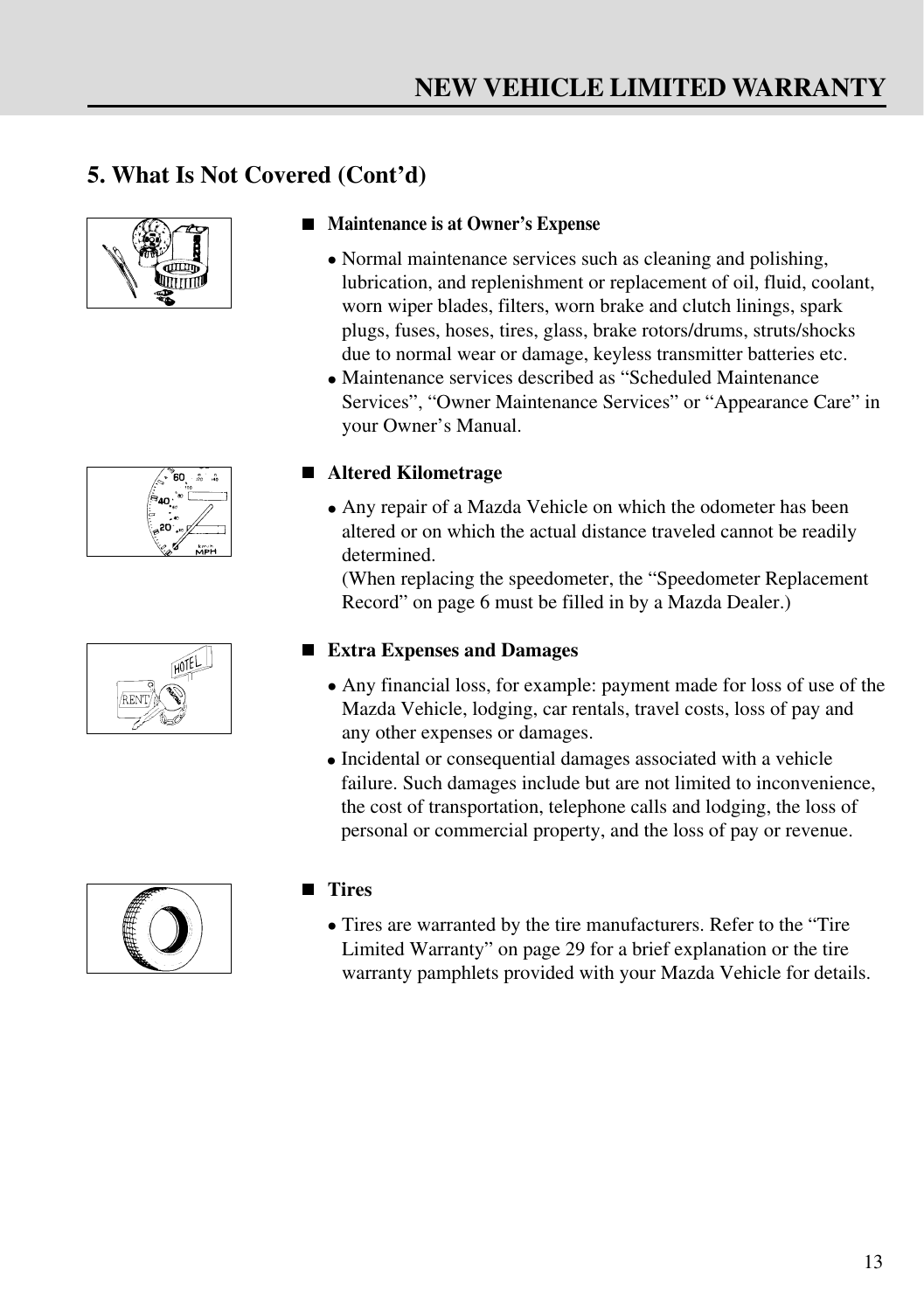### **6. Your Responsibilities**

### **Maintenance**

You are responsible for properly operating and maintaining your Mazda Vehicle in accordance with the instructions and maintenance schedule described in your Owner's Manual. You should routinely check your vehicle's engine oil level at least once a month and regularly replace the oil and filter. Failure to do so can cause oil starvation and or sludge deposits, which can result in severe engine damage and costly repairs that are not covered by the new vehicle Basic Coverage Warranty or Powertrain Warranty.

### **Maintenance Records - Proof of Maintenance**

Mazda recommends having maintenance performed by an authorized Mazda dealership. Mazda dealership technicians are specially trained to maintain and service Mazda vehicles; Mazda technicians stay up-to-date on the latest service information through service bulletins, publications, and factory training. You can be reassured you are getting the best possible service for your Mazda vehicle when you take it to your Mazda dealer. If you elect to perform maintenance yourself or have your vehicle serviced at a location other than an Authorized Mazda Dealer, Mazda requires that all fluids, parts and materials must meet Mazda standards for durability and performance as described in your Owner's Manual. To continue warranty eligibility and to protect your investment, it is your responsibility to properly maintain your vehicle according to factory recommended schedules outlined in your Owner's Manual. As part of this you must keep your maintenance records, receipts, repair orders and any other documents as evidence this maintenance was performed. You must present these documents, should any warranty coverage disagreement occur. Failure to do so can result in your warranty being voided either in whole or in part.

This evidence may consist of the following:

- The Mazda Scheduled Maintenance Record, on page 34, must be completely filled out showing mileage, repair order number, date for each service, and signed by a qualified automotive service technician who service vehicles.
- Original copies of repair orders or other receipts that include the mileage and date the vehicle was serviced. Each receipt should be signed by a qualified automotive service technician.
- For self maintenance, a statement that you completed the maintenance yourself, displaying •mileage and the date the work was performed. Also, receipts for the replacement parts (fluid, filters, etc.) indicating the date and mileage must accompany this statement.

### **Note:**

If you elect to perform maintenance yourself or have your vehicle serviced at a location other than an Authorized Mazda Dealer, Mazda requires that all fluids, parts and materials must meet Mazda standards for durability and performance as described in your Owner's Manual.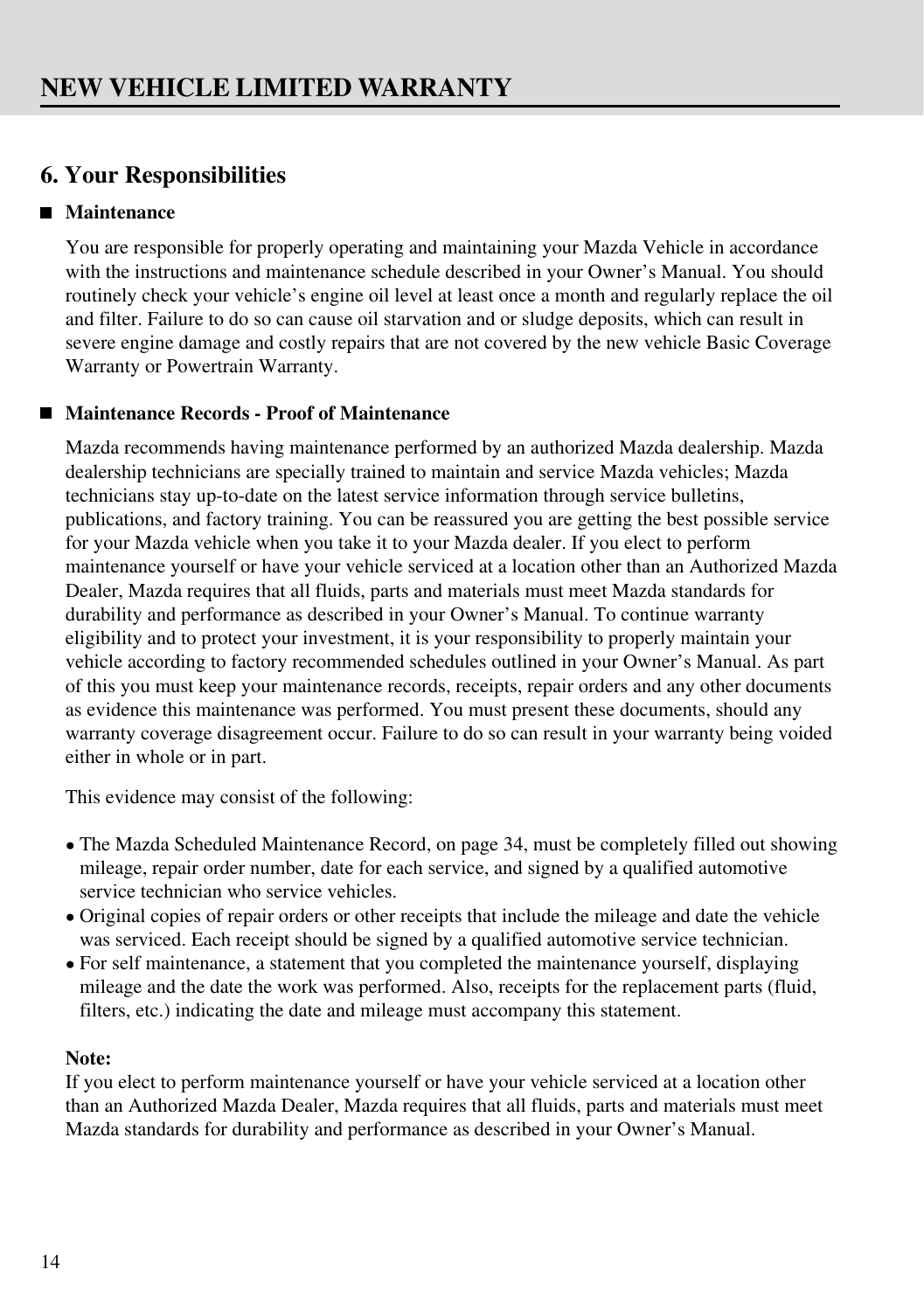### **7. To Get Warranty Service**

You must take your Mazda Vehicle, along with this booklet, to a Mazda Dealer in Canada, the United States, Mexico or Puerto Rico during their normal service hours and prior to the expiration of the warranty period. While any of the Mazda Dealers will perform warranty service, Mazda recommends that you return to the dealership where you purchased your Mazda Vehicle because you have already established a relationship with them.

If you have any questions or need assistance regarding this warranty, refer to "When You Need to Talk to Mazda" on page 7.

### **8. Limited Liability**

The liability of Mazda under this warranty is limited solely to the repair or replacement of parts defective in Mazda-supplied material, or workmanship by a Mazda Dealer at its place of business. Specifically, it does not include any expense of, or payment for loss of use of the Mazda Vehicle during warranty repairs.

### **9. Other Terms**

This warranty gives you specific legal rights, and you may also have other rights which vary from province to province.

**All Implied Warranties, including but not limited to any regarding marketability or fitness for a particular purpose, are limited respectively to the duration of this warranty. This warranty is given in lieu of all other Express Warranties (except those set forth separately in this booklet)** on the part of Mazda, the Mazda Distributor, or the Mazda Dealer selling the Mazda Vehicle. No dealer, or any agent or employee thereof, is authorized to extend or expand this warranty. **Mazda or the Mazda Distributor shall not be liable for any incidental, special, consequential, or exemplary damages, or any service not expressly provided for herein.** Some provinces do not allow limitations on how long an implied warranty lasts or the exclusion or limitation of incidental or consequential damages, so the above limitations or exclusions may not apply to you.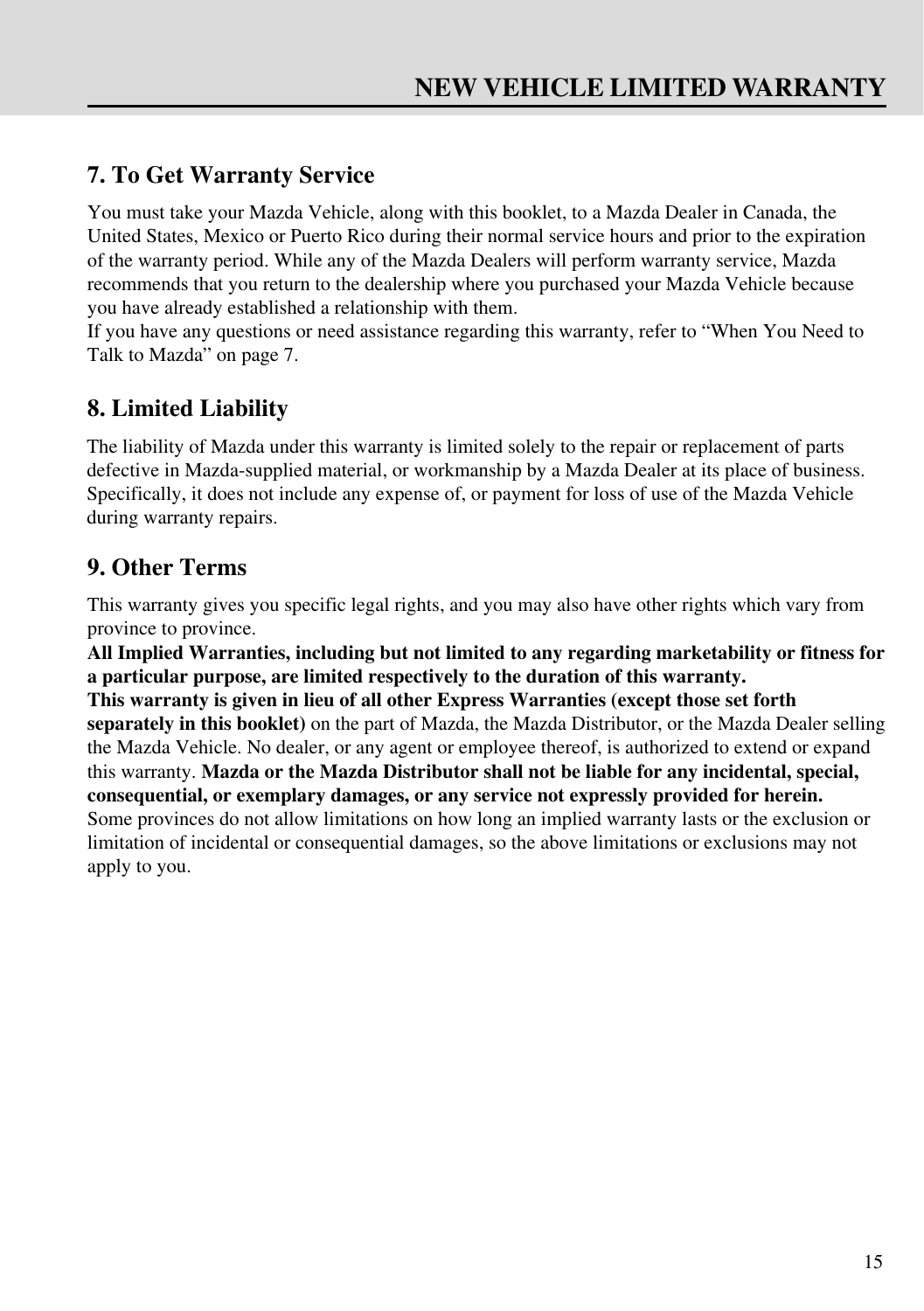### **1. What Is Covered**

The Powertrain Limited Warranty period is **60 months** (unlimited distance). This Limited Warranty period begins on the Date of First Service. "Date of First Service" means the first date the Mazda Vehicle is delivered to the first retail purchaser, is leased or is placed into service as a company vehicle use (e.g., as a demonstrator, rental or fleet vehicle), whichever is earliest. This Limited Warranty does not mean that each Mazda vehicle is defect free. For this reason, Mazda provides this Limited Warranty in order to remedy during the warranty period any such defects in materials and workmanship of the Powertrain components supplied by Mazda subject to the exclusions indicated under "What is Not Covered". The vehicle must be brought to an authorized Mazda dealer for all warranty service. The authorized Mazda dealer will without charge for parts or labor, either repair or replace the defective part(s) using new or authorized remanufactured parts. This transferable Limited Warranty is included with all new Mazda vehicles sold in Canada. Mail the "Subsequent Ownership Notification" attached to the end of the booklet to your Mazda Importer / Distributor.

### ■ Powertrain components

The following is a general list of components covered by this warranty. (See page 18 for specific components covered.)

- Engine
- Transmission and Transaxle •
- Front /Rear Drive System •

### **2. Towing**

If your Mazda Vehicle is not driveable because of a problem covered by this warranty, call the nearest Mazda Dealer for towing assistance. Towing service will be covered to the nearest Mazda Dealer during the coverage period of the Powertrain Limited Warranty.

If your vehicle is within 3 years from the in service date please refer to Towing/Roadside Assistance on page 11.

### **3. What Is Not Covered**

The "What is Not Covered" is the same as stated for New Vehicle Limited Warranty section of this booklet.

### **4. Your Responsibilities**

### **Maintenance**

You are responsible for properly operating and maintaining your Mazda Vehicle in accordance with the instructions and maintenance schedule described in your Owner's Manual. You should routinely check your vehicle's engine oil level at least once a month and regularly replace the oil and filter. Failure to do so can cause oil starvation and or sludge deposits, which can result in severe engine damage and costly repairs that are not covered by the new vehicle Basic Coverage Warranty or Powertrain Warranty.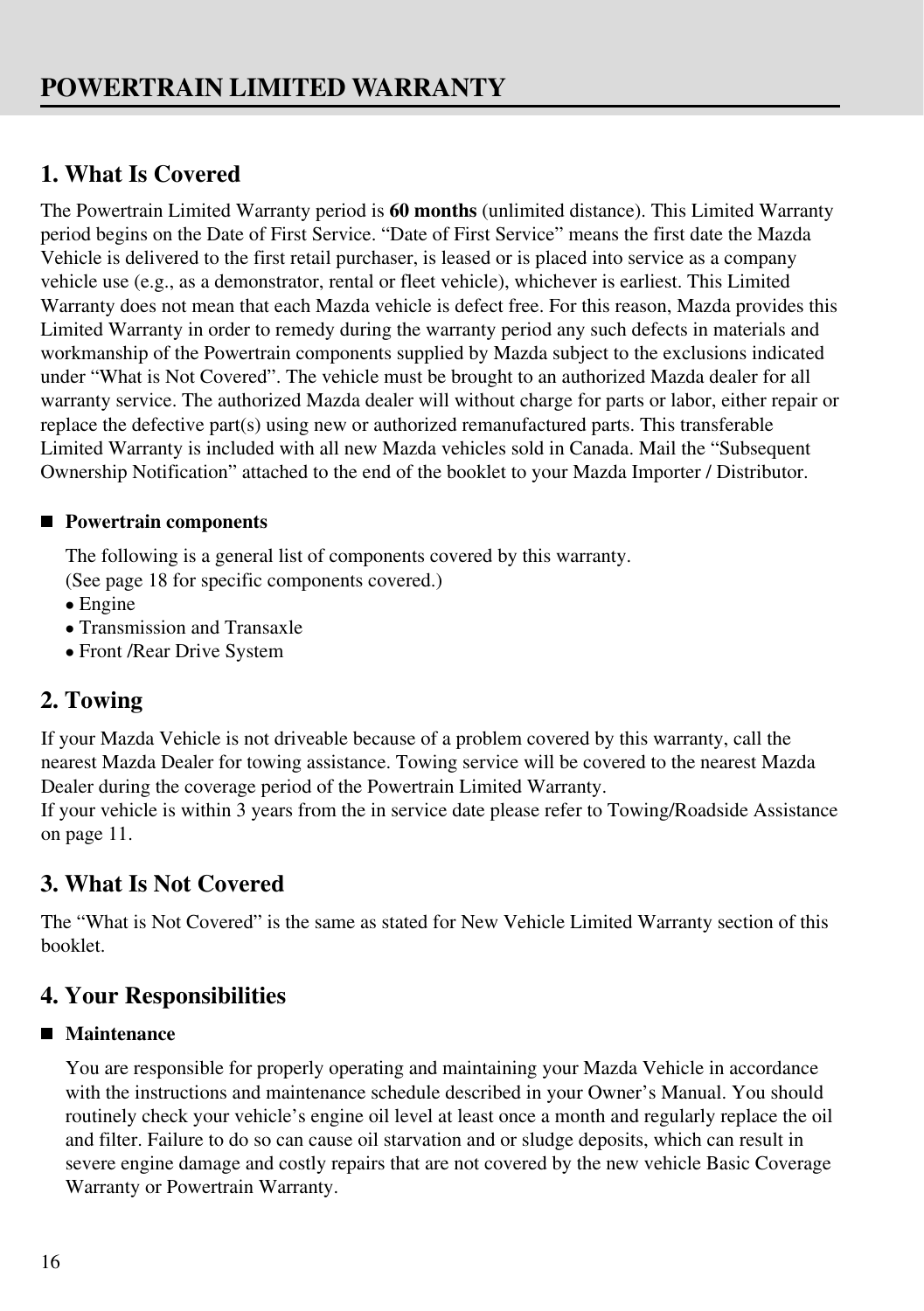### **Maintenance Records - Proof of Maintenance**

Mazda recommends having maintenance performed by an authorized Mazda dealership. Mazda dealership technicians are specially trained to maintain and service Mazda vehicles; Mazda technicians stay up-to-date on the latest service information through service bulletins, publications, and factory training. You can be reassured you are getting the best possible service for your Mazda vehicle when you take it to your Mazda dealer. If you elect to perform maintenance yourself or have your vehicle serviced at a location other than an Authorized Mazda Dealer, Mazda requires that all fluids, parts and materials must meet Mazda standards for durability and performance as described in your Owner's Manual. To continue warranty eligibility and to protect your investment, it is your responsibility to properly maintain your vehicle according to factory recommended schedules outlined in your Owner's Manual. As part of this you must keep your maintenance records, receipts, repair orders and any other documents as evidence this maintenance was performed. You must present these documents, should any warranty coverage disagreement occur. Failure to do so can result in your warranty being voided either in whole or in part.

This evidence may consist of the following:

- The Mazda Scheduled Maintenance Record, on page 34, must be completely filled out showing mileage, repair order number, date for each service, and signed by a qualified automotive service technician who service vehicles.
- Original copies of repair orders or other receipts that include the mileage and date the vehicle was serviced. Each receipt should be signed by a qualified automotive service technician.
- For self maintenance, a statement that you completed the maintenance yourself, displaying mileage and the date the work was performed. Also, receipts for the replacement parts (fluid, filters, etc.) indicating the date and mileage must accompany this statement.

### **Note:**

If you elect to perform maintenance yourself or have your vehicle serviced at a location other than an Authorized Mazda Dealer, Mazda requires that all fluids, parts and materials must meet Mazda standards for durability and performance as described in your Owner's Manual.

### **5. Warranty Application**

The "Warranty Application" is the same as stated for New Vehicle Limited Warranty section of this booklet.

### **6. Limited Liability**

The liability of Mazda under this warranty is limited solely to the repair or replacement of parts defective in Mazda-supplied material, or workmanship by a Mazda Dealer at its place of business. Specifically, it does not include any expense of, or related to, transportation to such a dealer or payment for loss of use of the Mazda Vehicle during warranty repairs.

### **7. Other Terms**

The "Other Terms" stated on page 15 in the New Vehicle Limited Warranty also apply to this warranty.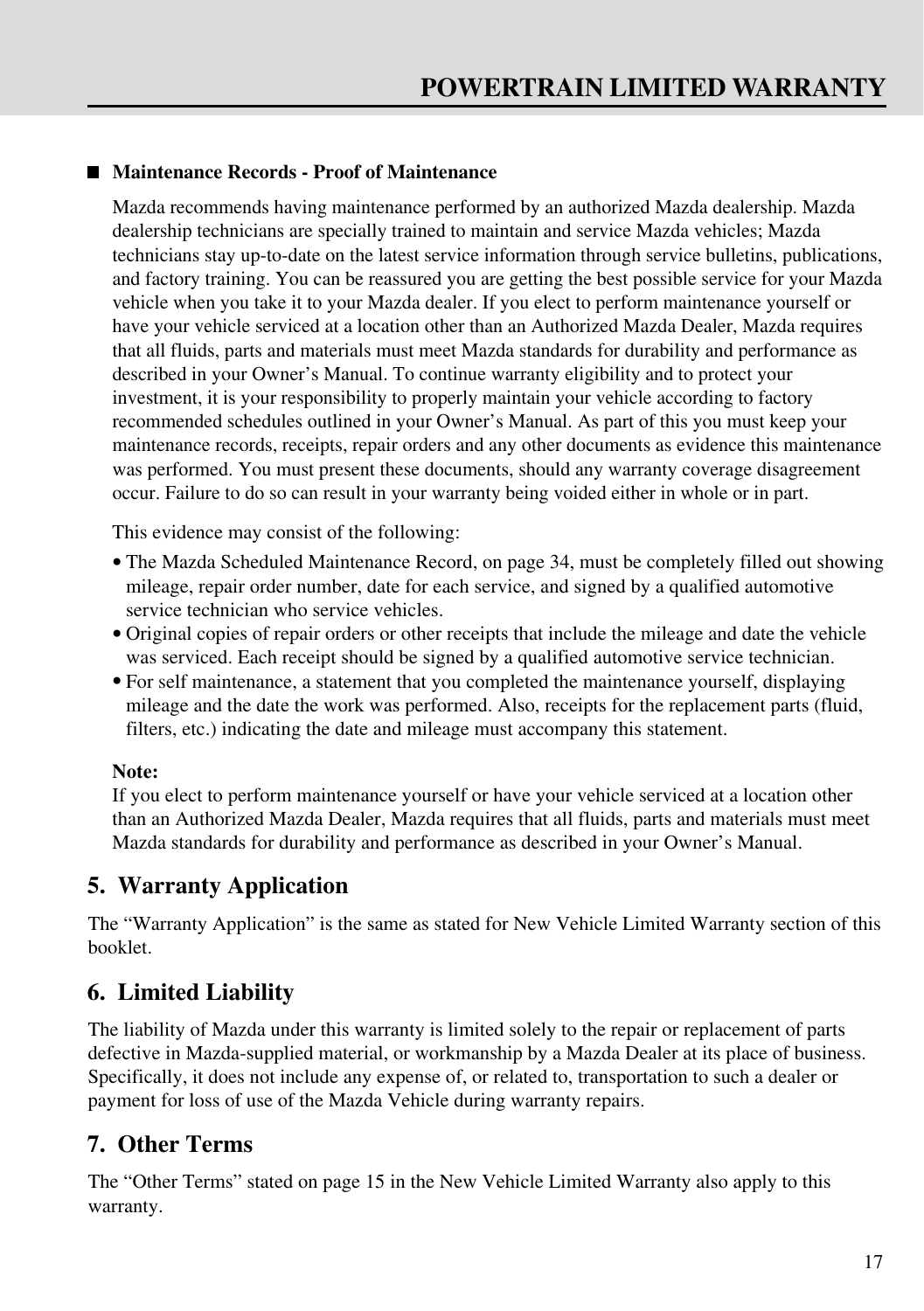### **8. Powertrain Warranty Parts List**

Below are the powertrain components covered under the Powertrain Limited Warranty:

### **Engine**

- Cylinder Block, Cylinder Head, and All Internal Lubricated Parts (Piston engines) •
- Timing gears •
- Timing chain/belt and tensioner •
- Timing chain/belt front cover and gaskets •
- Flywheel
- Valve Covers and Gaskets •
- Oil Pan •
- Oil Pump •
- Intake Manifold and Gaskets
- Exhaust Manifold and Gaskets •
- Engine Mounts •
- Turbocharger Housing and All Internal Parts •
- Supercharger Housing and All Internal Parts •
- Water Pump and Gaskets
- Thermostat and Gaskets •
- Fuel Pump •
- Seals and Gaskets

### **Transmission and transaxle**

- Transmission Case and All Internal Parts •
- Torque converter •
- Clutch Pressure Plate •
- Transmission Mounts •
- Transfer Case and All Internal Parts •
- Transmission/Transaxle Control Module •

### ■ Front/Rear Drive System

- Final Drive Housing and all Internally Lubricated Parts •
- Rear Axle Housing (Differential) and all Internally Lubricated Parts
- Manual and Automatic Hub (4×4)
- Front Wheel Hubs and Bearing (FWD or AWD only) •
- Rear Axle/Hub Bearings (RWD or AWD only)
- Axle/Drive Shafts
- Universal Joints •
- Constant Velocity Joints •
- Propeller shaft (RWD or AWD only) •
- Seals and Gaskets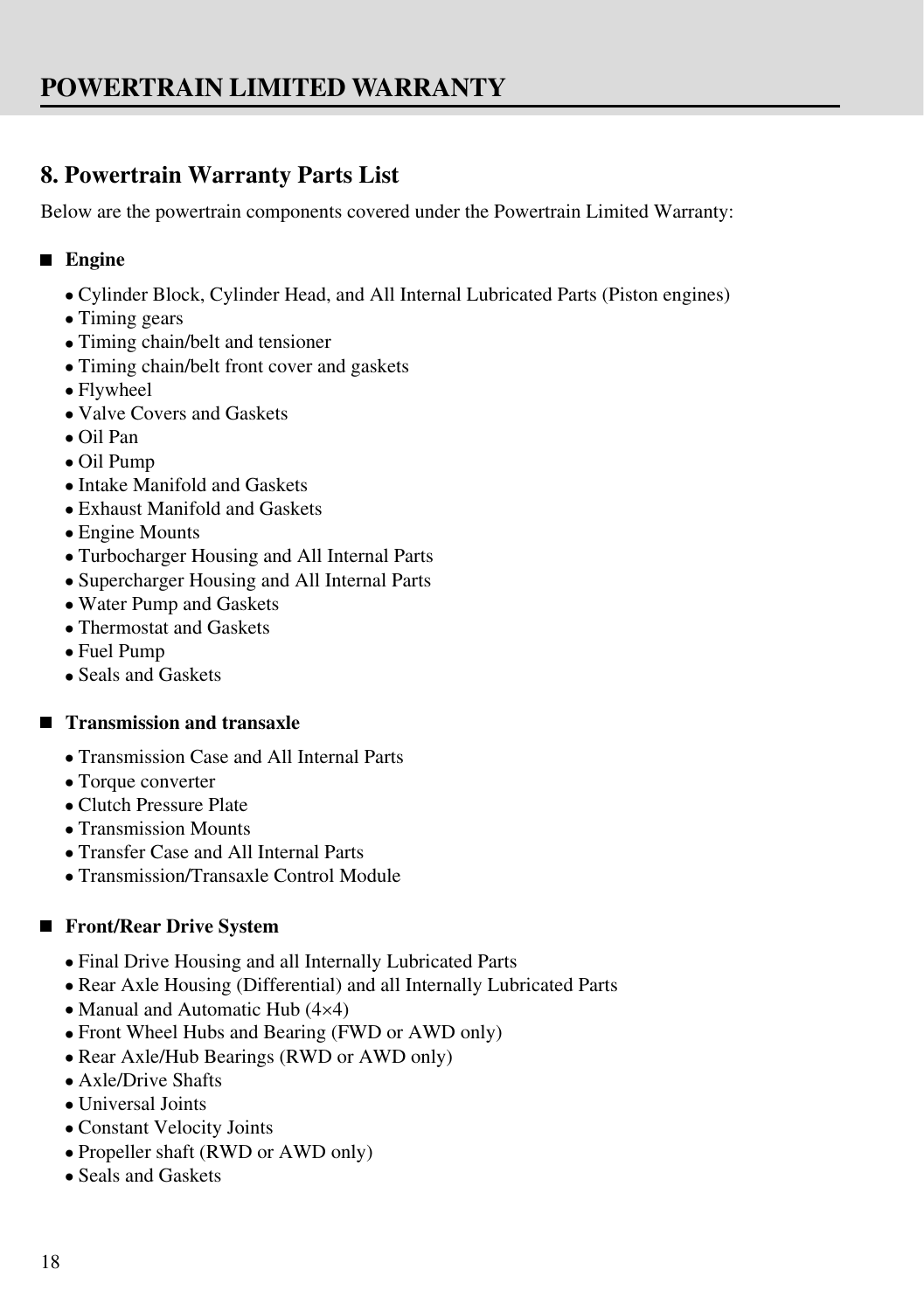**To help decrease the possibility or severity of injury during accidents or emergency stops, Mazda strongly recommends that the driver and all vehicle occupants be properly restrained at all times by using the seat belts provided. (Proper use is outlined in your Owner's Manual.) In addition to the seat belts, many Mazda Vehicles are equipped with supplemental restraint systems (air bags). Air bags are designed to supplement the seat belts by providing additional protection by restraining the forward motion in a more serious frontal accident. The air bags alone may not prevent severe injury in an accident. The driver and all vehicle occupants should always wear seat belts.**

### **1. What Is Covered**

The Safety Restraint System Limited Warranty period is **60 months** (unlimited distance). This Limited warranty period begins on the Date of First Service. "Date of First Service" means the first date the Mazda Vehicle is delivered to the first retail purchaser, is leased or is placed into service as a company vehicle use (e.g., as a demonstrator, rental or fleet vehicle), whichever is earliest. This Limited Warranty does not mean that each Mazda vehicle is defect free. For this reason, Mazda provides this Limited Warranty in order to remedy during the warranty period any such defects in materials and workmanship of the Safety Restraint System components supplied by Mazda subject to the exclusions indicated under "What is Not Covered". The vehicle must be brought to an authorized Mazda dealer for all warranty service. The authorized Mazda dealer will without charge for parts or labor, either repair or replace the defective part(s) using new parts. This transferable Limited Warranty is included with all new Mazda vehicles sold in Canada. Mail the "Subsequent Ownership Notification" attached to the end of the booklet to your Mazda Importer / Distributor.

### ■ Safety Restraint System components

The following components are covered by this warranty.

- Seat Belts and Related Components
- Air Bag System •

### **2. Warranty Application**

The "Warranty Application" is the same as stated for New Vehicle Limited Warranty section of this booklet.

### **3. What Is Not Covered**

- Repair or replacement required due to misuse, negligence, improper repair/adjustment, alteration, or accident/collision damage.
- Replacement of proper functioning part for comfort or appearance. •
- Incidental or consequential damages such as loss of use of your Mazda Vehicle, inconvenience or commercial loss.
- If the vehicle has been classified a total loss and/or sold for salvage purposes or branded for any other reasons.
- · Registration of the vehicle out of the U.S., Canadian, or Mexican Markets as identified in the "Warranty Application" for New Vehicle Limited Warranty section of this booklet.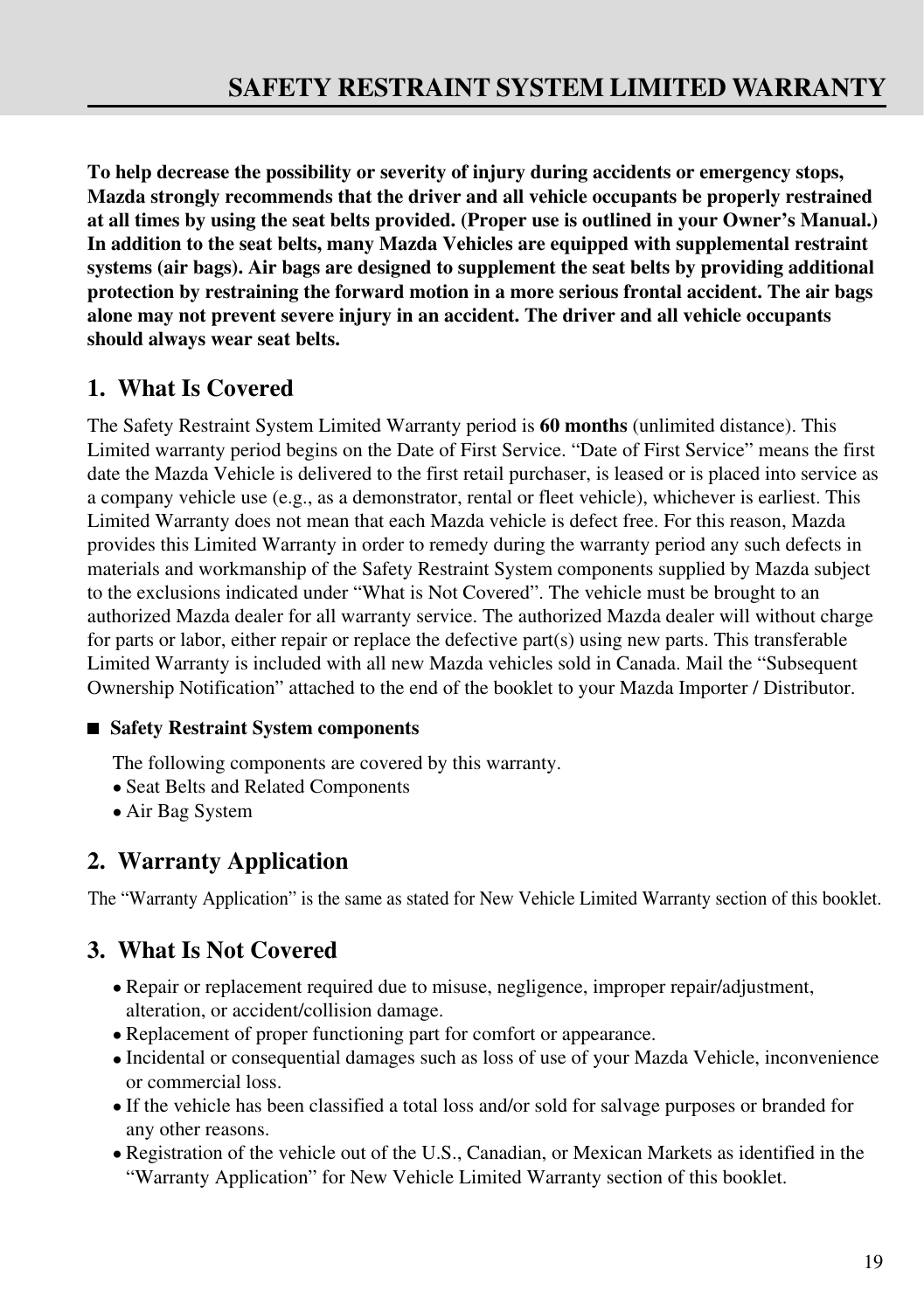### **4. To Get Warranty Service**

You must take your Mazda Vehicle as soon as possible, along with this booklet, to any Mazda Dealer in Canada, the United States, Mexico or Puerto Rico during their normal service hours, if a problem exists.

If you have any questions or need assistance regarding this warranty, refer to "When You Need to Talk to Mazda" on page 7.

### **5. Limited Liability**

The liability of Mazda under this warranty is limited solely to the repair or replacement of parts defective in Mazda-supplied material, or workmanship by a Mazda Dealer at its place of business. Specifically, it does not include any expense of, or related to, transportation to such a dealer or payment for loss of use of the Mazda Vehicle during warranty repairs.

### **6. Other Terms**

The "Other Terms" stated on page 15 in the New Vehicle Limited Warranty also apply to this warranty.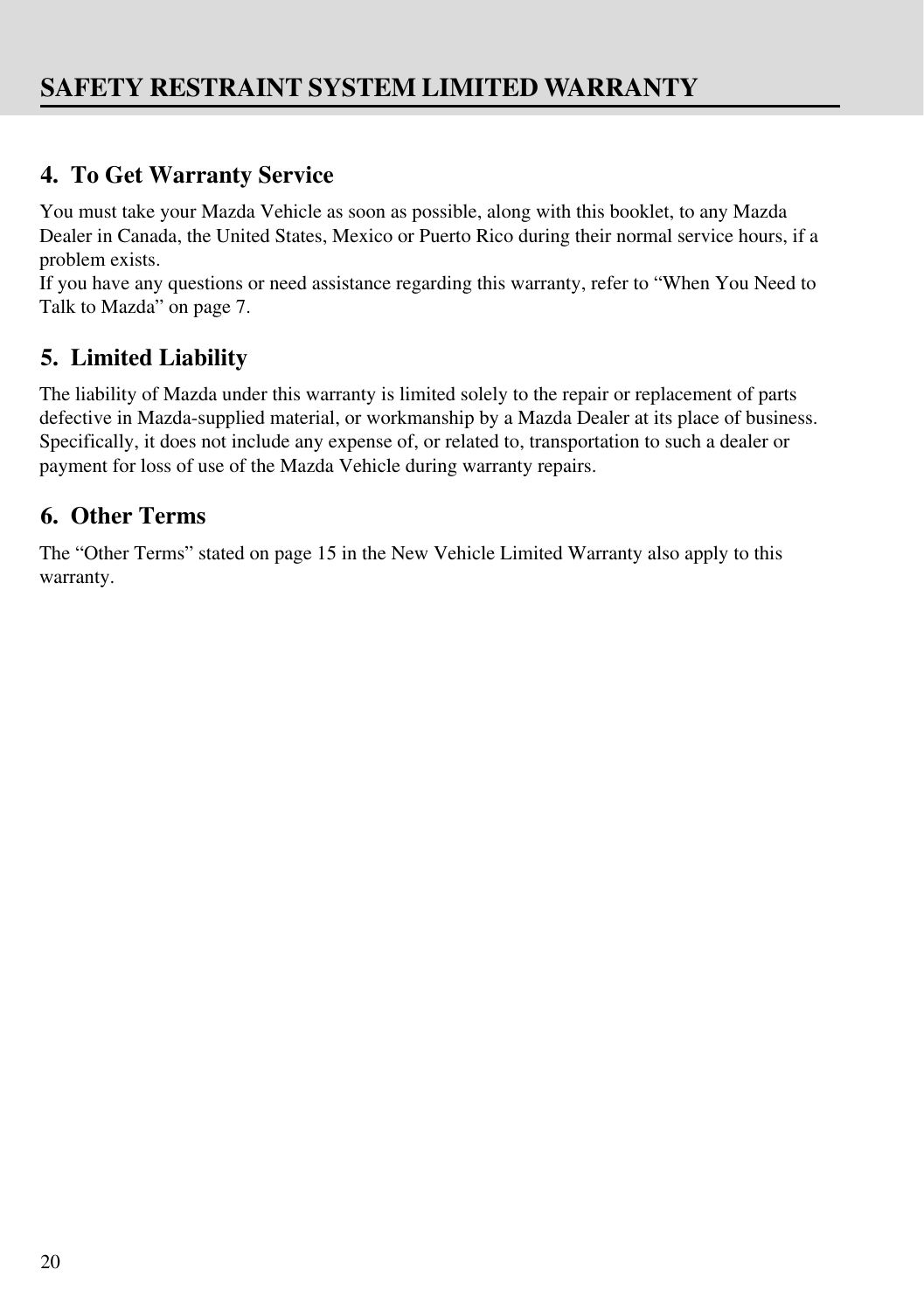### **1. What Is Covered**

The Anti-Perforation Limited Warranty period is **84 months** (unlimited distance). The warranty period begins on the Date of First Service. "Date of First Service" means the first date the Mazda Vehicle is delivered to the first retail purchaser, is leased or is placed into service as a company vehicle use (e.g., as a demonstrator, rental or fleet vehicle), whichever is earliest. This Limited Warranty does not mean that each Mazda vehicle is defect free. For this reason, Mazda provides this Limited Warranty in order to remedy during the warranty period any such perforation (hole through the body panel) due to corrosion of the body sheet metal panels supplied by Mazda subject to the exclusions indicated under "What is Not Covered". The vehicle must be brought to an authorized Mazda dealer for all warranty service. The authorized Mazda dealer will without charge for parts or labor, either repair or replace the defective part(s) using new parts. This transferable Limited Warranty is included with all new Mazda vehicles sold in Canada. Mail the "Subsequent Ownership Notification" attached to the end of the booklet to your Mazda Importer / Distributor.

### **2. Warranty Application**

This **84 months** (unlimited distance) perforation warranty is applicable only to Mazda vehicles originally distributed by Mazda Canada Inc., and registered and normally operated in Canada.

### **3. What Is Not Covered**

- Any perforation due to corrosion of the Mazda Vehicle which is caused by industrial fallout, accident, damage, abuse, vehicle modifications or cargo that is damaging or corrosive to the Mazda Vehicle.
- Any surface corrosion of the Mazda Vehicle which does not result in perforation, such as that typically caused by sand, salt, saltpeter/nitre, hail or stones.
- Any perforation due to corrosion of the Mazda Vehicle which results, not from a defect in material or workmanship, but from failure to maintain the Mazda Vehicle in accordance with the procedures specified in item 4. (Your Responsibilities) of this warranty and the Owner's Manual provided with your Mazda Vehicle.
- Any perforation due to corrosion of a part of the Mazda Vehicle which is not a body sheet metal panel. As used herein, "body sheet metal panel" specifically excludes all parts which are components of the exhaust system of the Mazda Vehicle.
- Any perforation to panels previously repaired to correct collision damage, fire, theft, natural disaster, etc.
- Registration of the vehicle out of Canada. •
- If the vehicle has been classified a total loss and/or sold for salvage purposes or branded for any other reasons.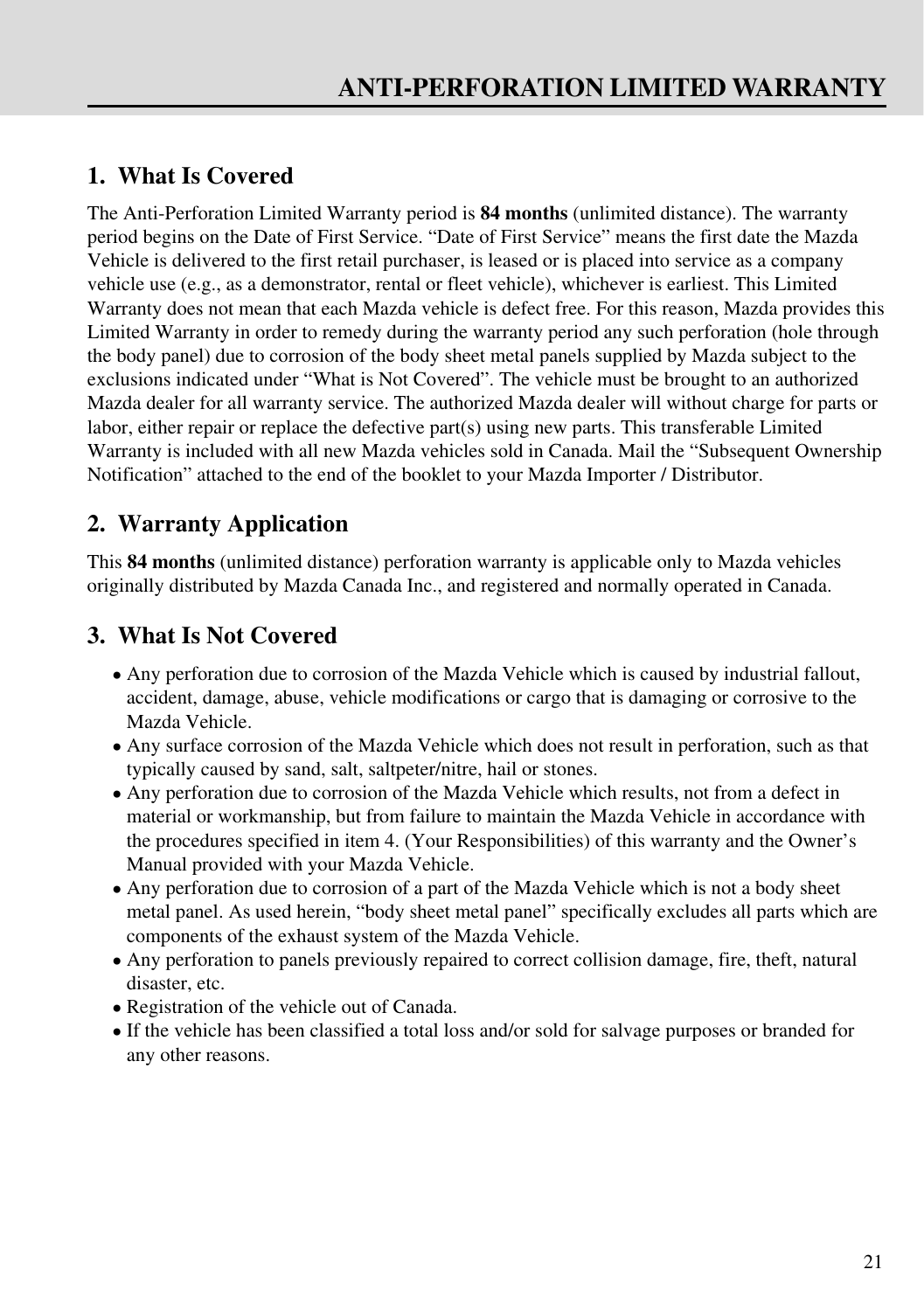### **4. Your Responsibilities**

You should maintain your Mazda Vehicle in accordance with "APPEARANCE CARE" in the Owner's Manual.

- You shall retain the evidence that proper maintenance has been performed on your Mazda Vehicle by an Authorized Mazda Dealer.
- You must repair, without delay and at your expense, any body corrosion or damage due to customer neglect, lack of maintenance or external causes.
- You should inform an Authorized Mazda Dealer at the earliest possible date, when you find paint damage, surface corrosion or perforation to a body sheet metal panel of your Mazda Vehicle.

Inspect the body sheet metal panels of your Mazda Vehicle frequently and if you detect any stone chips or scratches in the paint or protective coating, touch them up immediately.

In addition, special care should be taken to protect your Mazda Vehicle from corrosion.

- If you drive on salted roads, or if you drive near the ocean, flush the underbody at least once a month with clean water.
- It is important to keep the drain holes in the lower edges of the body clear.
- If your Mazda Vehicle is damaged due to an accident or any event which may cause damage to the paint, have your Mazda Vehicle repaired as soon as possible.
- If you carry special cargo, such as chemicals, fertilizers, de-icing salt, or other corrosive substances, be sure that such materials are well packaged and sealed.
- If you drive frequently on gravel roads, we recommend that you install stone guards behind each wheel.

### **5. To Get Warranty Service**

You must take your Mazda Vehicle, along with this booklet, to any Mazda Dealer in Canada during their normal service hours. If you have any questions or need assistance regarding this warranty, refer to "When You Need to Talk to Mazda" on page 7.

### **6. Limited Liability**

The liability of Mazda under this warranty is limited solely to the repair or replacement of parts defective in material or workmanship by a Mazda Dealer at its place of business. Specifically, it does not include any expense of, or related to, transportation to such a dealer or payment for loss of use of the Mazda Vehicle during warranty repairs.

### **7. Other Terms**

The "Other Terms" stated on page 15 in the New Vehicle Limited Warranty also apply to this warranty.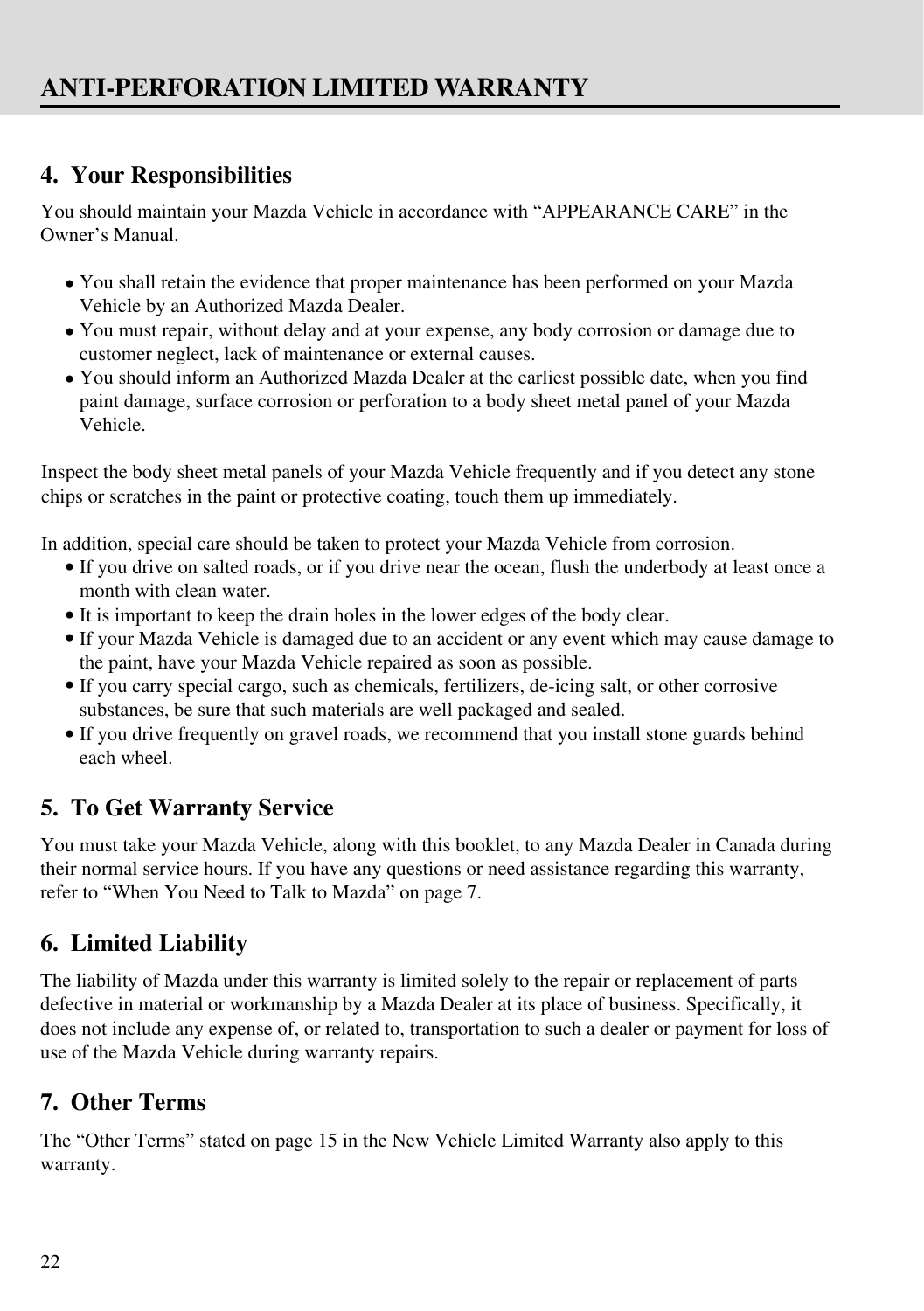### **1. Introduction**

The following two emission-related warranties are provided:

- Emissions Defect Warranty, which covers certain parts of each vehicle's emissions control systems against defects in materials and workmanship, and
- Emissions Performance Warranty, which covers repairs to certain parts of each vehicle's emission control systems *if certain conditions are met* (see Section 5, below, for those conditions).

These two emissions warranties apply to all Mazda Vehicles registered and normally operated in Canada. They are given in lieu of all other express or implied warranties (except those set forth separately in this booklet) on the part of Mazda, Mazda Importer/Distributor or the Mazda Dealer selling this Mazda Vehicle. No dealer, or any agent or employee thereof, is authorized to extend or expand these warranties.

### **2. Definitions**

- (a) "Owner" means the original and any subsequent owner of a Mazda Vehicle.
- (b) "Mazda Part" means a part sold by a Mazda Dealer, whether new or remanufactured, which is supplied by Mazda.
- (c) "Emission Warranty Part" means a part installed on or in a Mazda Vehicle by or at the direction of Mazda for the sole or primary purpose of reducing the Mazda Vehicle's emissions and that was not in general use prior to model year 1968. The Emission Warranty Parts are listed in Sections 6 and 7, below.
- (d) "Written Maintenance Instructions" means those maintenance and operation instructions, together with the time and/or kilometrage interval at which such maintenances are to be performed, specified in the Owner's Manual for the Mazda Vehicle as being necessary to assure compliance of the Mazda Vehicle with applicable emission standards during the term of this warranty, as specified by law.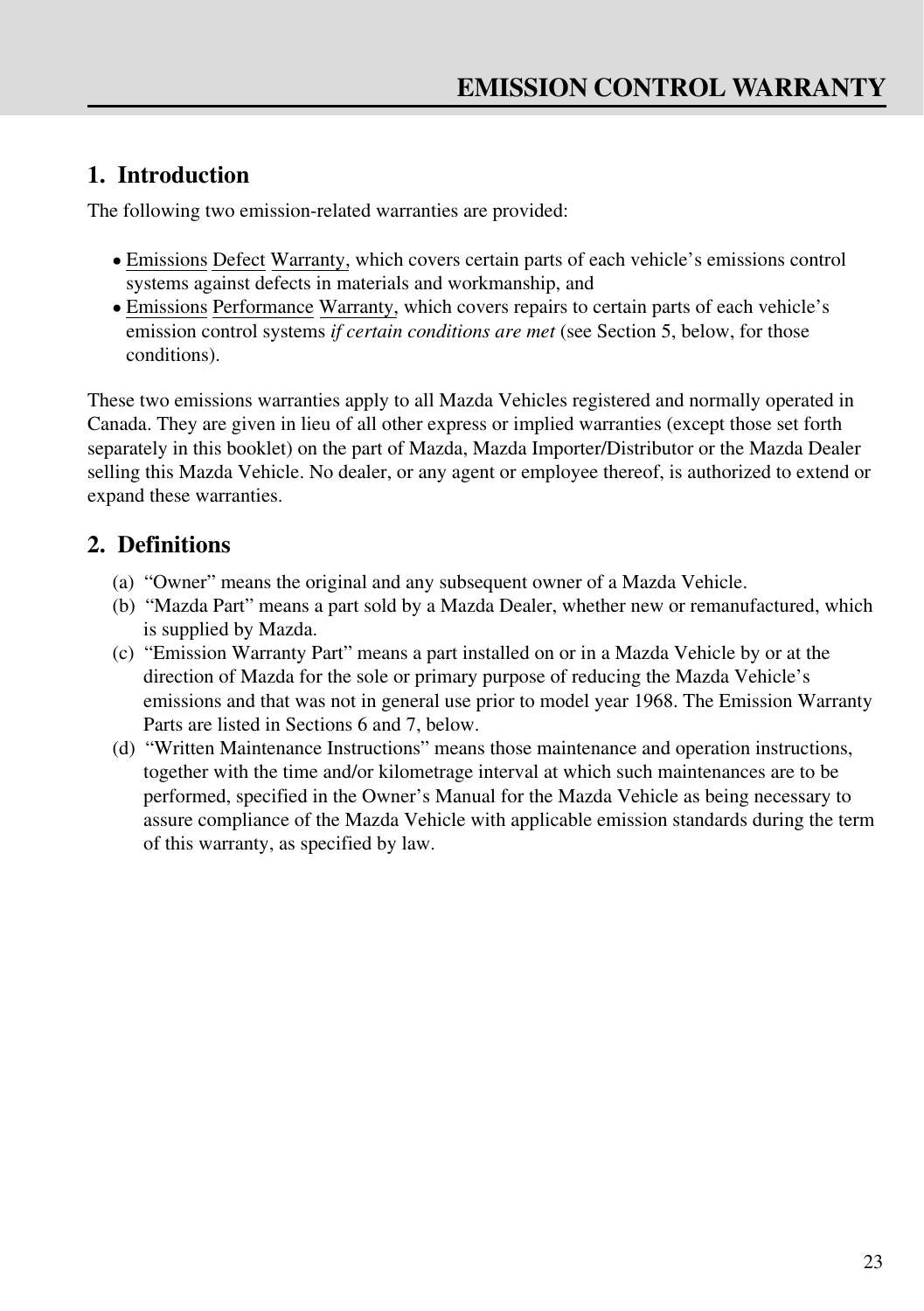### **3. Exclusions from the Emission Warranties**

The following are NOT covered by these Emissions Warranties:

- (1) Any incidental, consequential, or exemplary damages (whether in contract or tort), including loss of time, inconvenience, loss of use of the vehicle, cost of transporting it for repair or service, and commercial loss.
- (2) Damage resulting from accidents misuse, natural disaster, or events beyond the control of Mazda.
- (3) Failures directly caused by lack of proper maintenance, including repairs improperly performed or replacements improperly installed by any person other than a Mazda Dealer, or a replacement part or accessory not conforming to Mazda's specifications.
- (4) Any repair of the vehicle on which the odometer kilometrage has been altered or on which the actual kilometrage cannot be readily determined. (When replacing the speedometer, the "Speedometer Replacement Record" on page 6 must be filled in by a Mazda Dealer.)
- (5) Registration of the vehicle out of the U.S., Canadian, or Mexican Markets as identified in the "Warranty Application" for New Vehicle Limited Warranty section of this booklet.

### **4. Emission Defect Warranty**

Mazda warrants to the ultimate purchaser and each subsequent purchaser that this Mazda Vehicle is designed, built, and equipped so as to conform at the time of sale with applicable regulations. This Warranty does not mean that each Mazda vehicle is defect free. For this reason, Mazda provides this Warranty in order to remedy during the warranty period any such defects in materials and workmanship which would cause it to fail to confirm with the applicable regulations during the warranty periods mentioned herein after. The vehicle must be brought to an authorized Mazda dealer for all warranty service. The applicable regulation requires that the warranty period is for the first 24 months\* or 38,400 km, whichever comes first. However, Mazda will provide you a coverage of **36 months\* or 80,000 km,** whichever comes first, under the terms of the New Vehicle Limited Warranty. The applicable regulation also requires that the warranty period for specific major Emission Warranty Parts listed in Section 7 below is for the first **96 months\* or 128,000 km,**  whichever comes first.

\* The warranty period begins on the Date of First Service. "Date of First Service" means the first date the Mazda Vehicle is delivered to the first retail purchaser, is leased or is placed into service

as a company vehicle use (e.g., as a demonstrator, rental or fleet vehicle), whichever is earliest. Any defects in warranted parts that are identified within those warranty periods will be repaired or replaced by Mazda, as its option, with new or remanufactured parts at no cost to the Mazda Vehicle owner by a Mazda Dealer in Canada. The liability of Mazda under this Emission Defect Warranty is solely limited to such repair or replacement.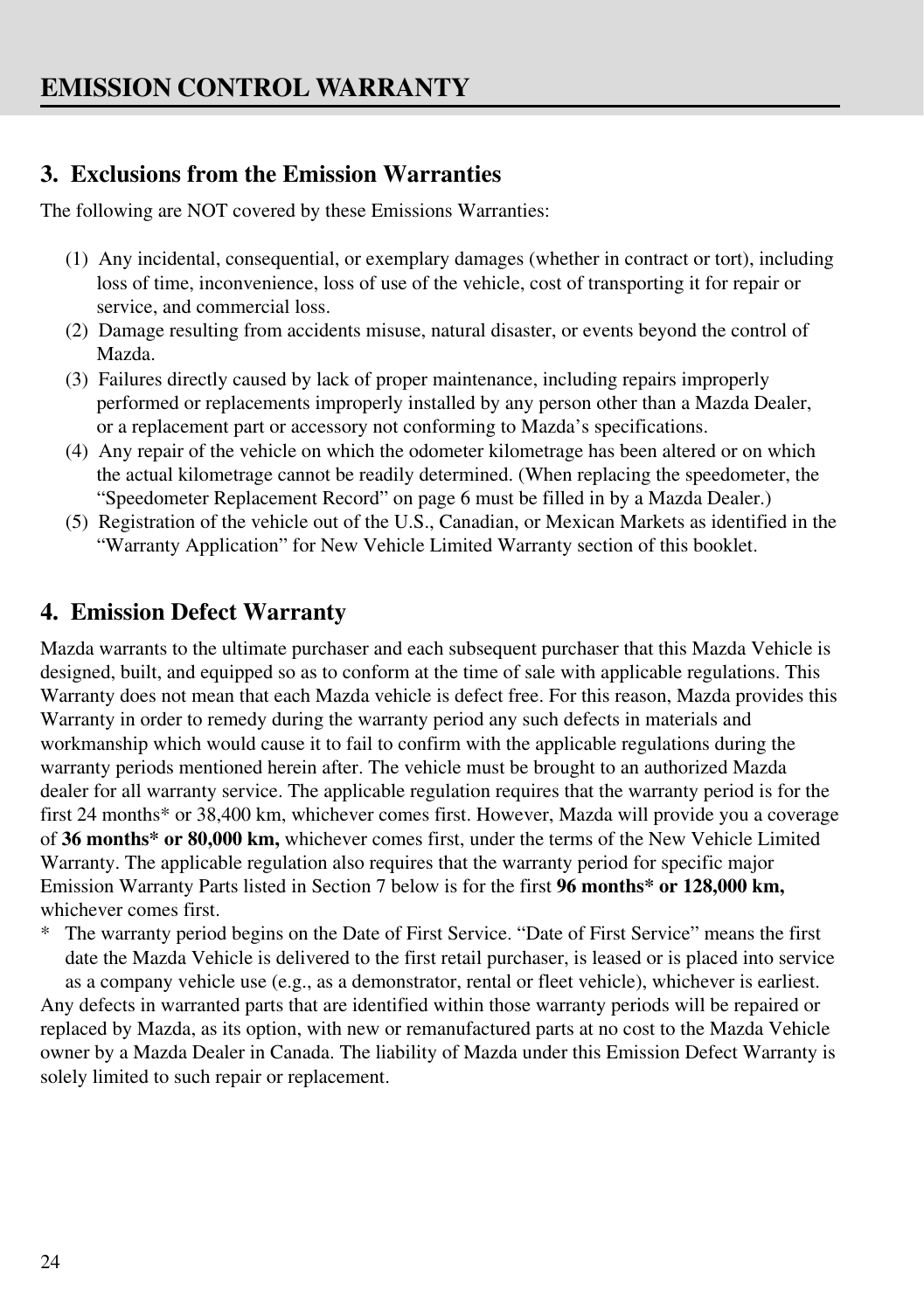### **5. Emission Performance Warranty**

### **Important Notice**

A remedy will be available under this warranty only when a vehicle fails a province-approved emission short test; usually this means when an Owner could be subject to a penalty under provincial law because of such a failure. At the date of the printing of this warranty, many provinces did not have vehicle inspection programs for testing vehicles for conformity with such short tests and had not enacted laws subjecting vehicle Owners to such penalties. Therefore, it is possible that in many provinces or local areas, no remedy will be available under this warranty as a matter of law.

### **Warranty**

Mazda warrants to each Owner that if:

- (a) The Mazda Vehicle is maintained and operated in compliance with the Written Maintenance Instructions; and
- (b) The Mazda Vehicle fails to conform at any time during the term of this warranty to the applicable emission standards as judged by an emission test approved by a province; and
- (c) Such nonconformity results or will result in the Owner having to bear any penalty or other sanction (including the denial of the right to use the Mazda Vehicle) under local, or provincial law; and
- (d) If such nonconformity results from the failure of an Emission Warranty Part,

Mazda shall remedy the nonconformity at no cost to the Owner in accordance with the following:

- During a period of vehicle operation that does not exceed **24 months\* or 38,400 km,**  whichever comes first, if the failed Emission Warranty Part is listed in the 24 months/38,400 km Emission Warranty Parts List in Section 6, below.
- During a period of vehicle operation that does not exceed **96 months\* or 128,000 km,**  whichever comes first, if the failed Emission Warranty Part is listed in the 96 months/128,000 km Emission Warranty Parts List in Section 7, below.
	- \* The warranty period begins on the Date of First Service. "Date of First Service" means the first date the Mazda Vehicle is delivered to the first retail purchaser, is leased or is placed into service as a company vehicle use (e.g., as a demonstrator, rental or fleet vehicle), whichever is earliest.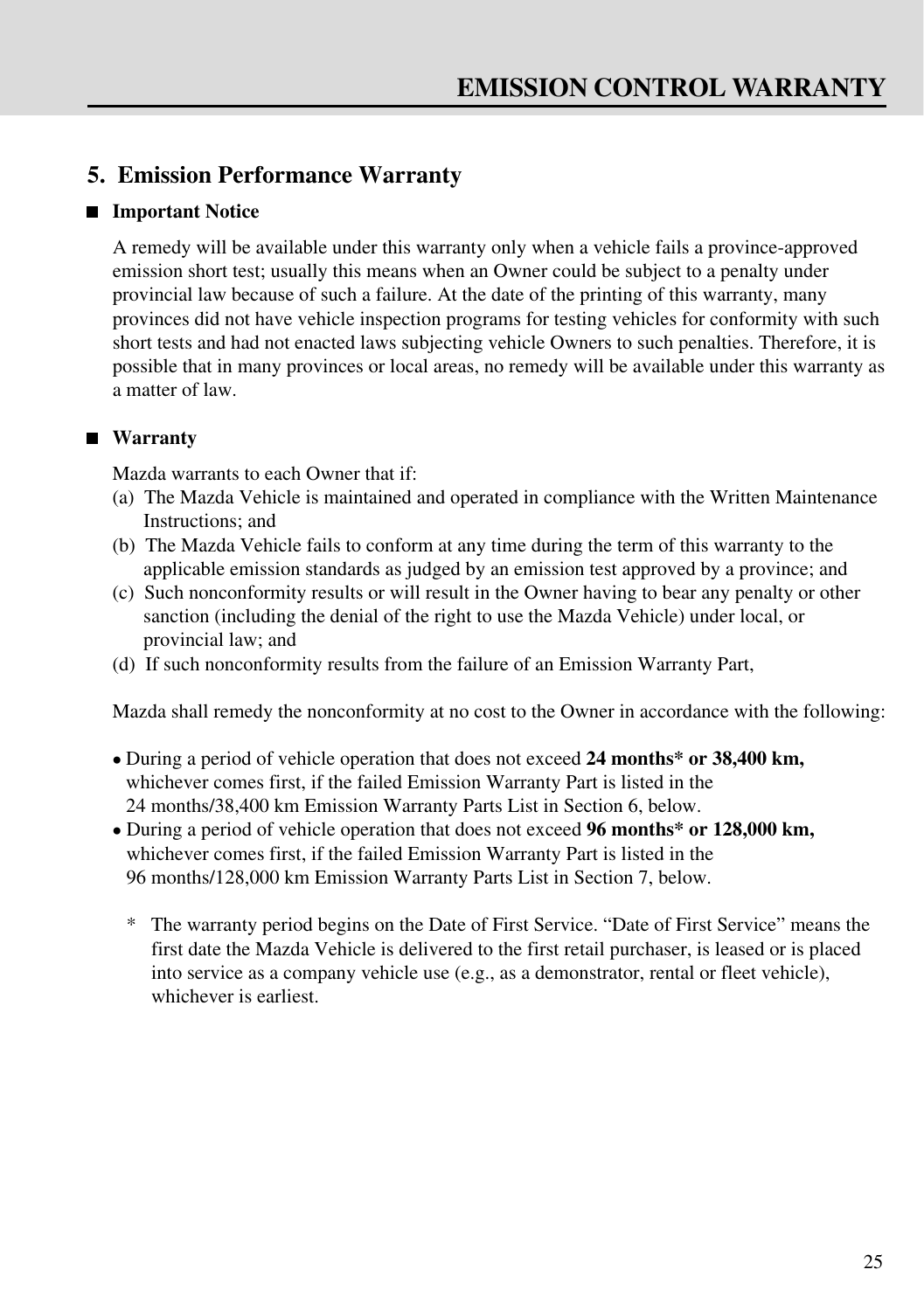### ■ Compliance with Written Maintenance Instructions

Each Owner is required to comply with the Written Maintenance Instructions and a claim under this warranty may be denied on the basis of noncompliance by the Owner with such instructions. **If and when it is considered that the vehicle's nonconformity with the applicable emission standards has resulted from the Owner's noncompliance with those Written Maintenance Instructions which the manufacturer considers necessary for the vehicle to meet the standards, the Owner may be required to submit evidence of such compliance. Receipts and other documents covering the performance of Scheduled Maintenance and proper use in accordance with the Written Maintenance Instructions, including but not limited to the validated Scheduled Maintenance Record in this booklet, should, therefore, be retained by the Owner and should be transferred to each subsequent Owner of the Mazda Vehicle.**

### **Use of Mazda Parts**

The Mazda Vehicle is designed, built and tested using Mazda Parts so that the Mazda Vehicle is able to perform in conformity with provincial regulations as provided by this warranty. Accordingly, it is recommended that any replacement parts used for maintenance, repair or replacement of the Mazda Vehicle be Mazda Parts, or parts equivalent to those with which the Mazda Vehicle or its engine was originally equipped.

### **Use of Non-Mazda Parts**

Owners may elect to use parts other than Mazda Parts in the performance of any maintenance or repairs and such use in itself will not invalidate this warranty. However, use of parts other than Mazda, may cause Mazda to deny an emission performance warranty claim on the basis of non-Mazda replacement parts used in the maintenance or repair of a Mazda Vehicle if the non-Mazda replacement parts are either defective in material or workmanship or not equivalent, from an emission standpoint, to Mazda Parts.

### **Repair or Replacement by Mazda Dealer**

Mazda's obligation to remedy nonconformities under this warranty shall be performed by a Mazda Dealer, which shall make all adjustments, repairs or replacements necessary to assure that the Mazda Vehicle complies with applicable emission standards of a province and that the Mazda Vehicle will continue to comply during the remainder of the term of this warranty (if proper maintenance and operation are continued).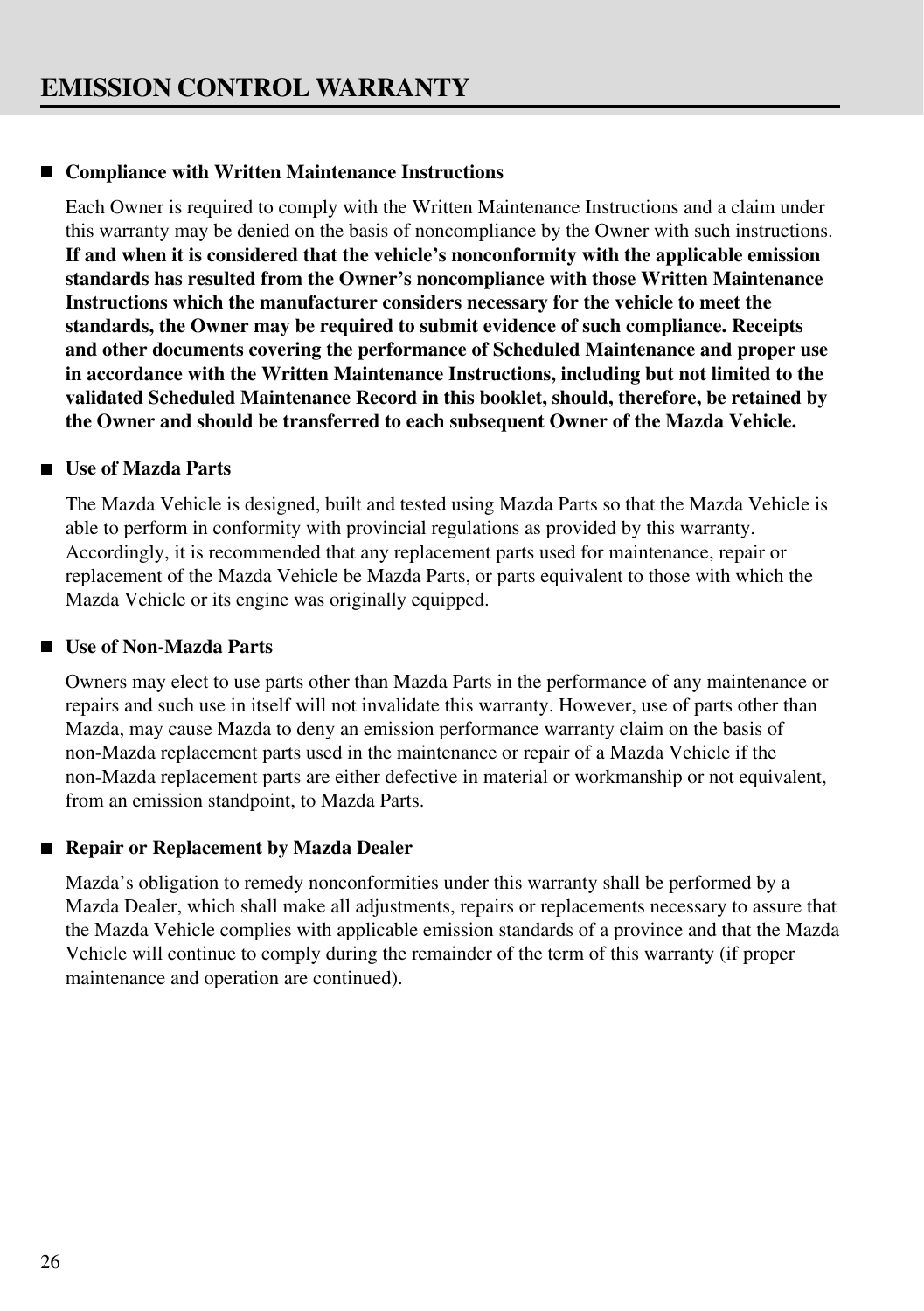### **Maintenance by An Establishment or Individual Other Than Mazda**

**Maintenance, replacement, or repair of the emission control devices and systems covered by this warranty may be performed by any automotive repair establishment or individual using Mazda Parts.** However, the Owner should note that service by a person other than a Mazda Dealer may cause Mazda to deny a claim under this warranty, if it is shown that the improper installation or adjustment of any part has caused the Mazda Vehicle to fail the emission test, either directly or by causing another warranted part to fail.

### **Warranty Claim Procedures**

A warranty claim may be submitted by bringing the Mazda Vehicle to any Mazda Dealer during the Dealer's regular business hours, together with a copy of a failed emissions test. Upon presentation of a claim, Mazda shall notify the Owner within 30 days, or a shorter period of time within which repair is required by local, or provincial law, that the claim will be honored or shall provide the Owner in writing with an explanation of the basis upon which the claim is being denied. Failure to notify the Owner within such a time period, shall cause Mazda to be responsible for repairing the Mazda Vehicle free of charge to the Owner, unless such failure is attributable to the Owner or to events beyond the control of Mazda or the Mazda Dealer.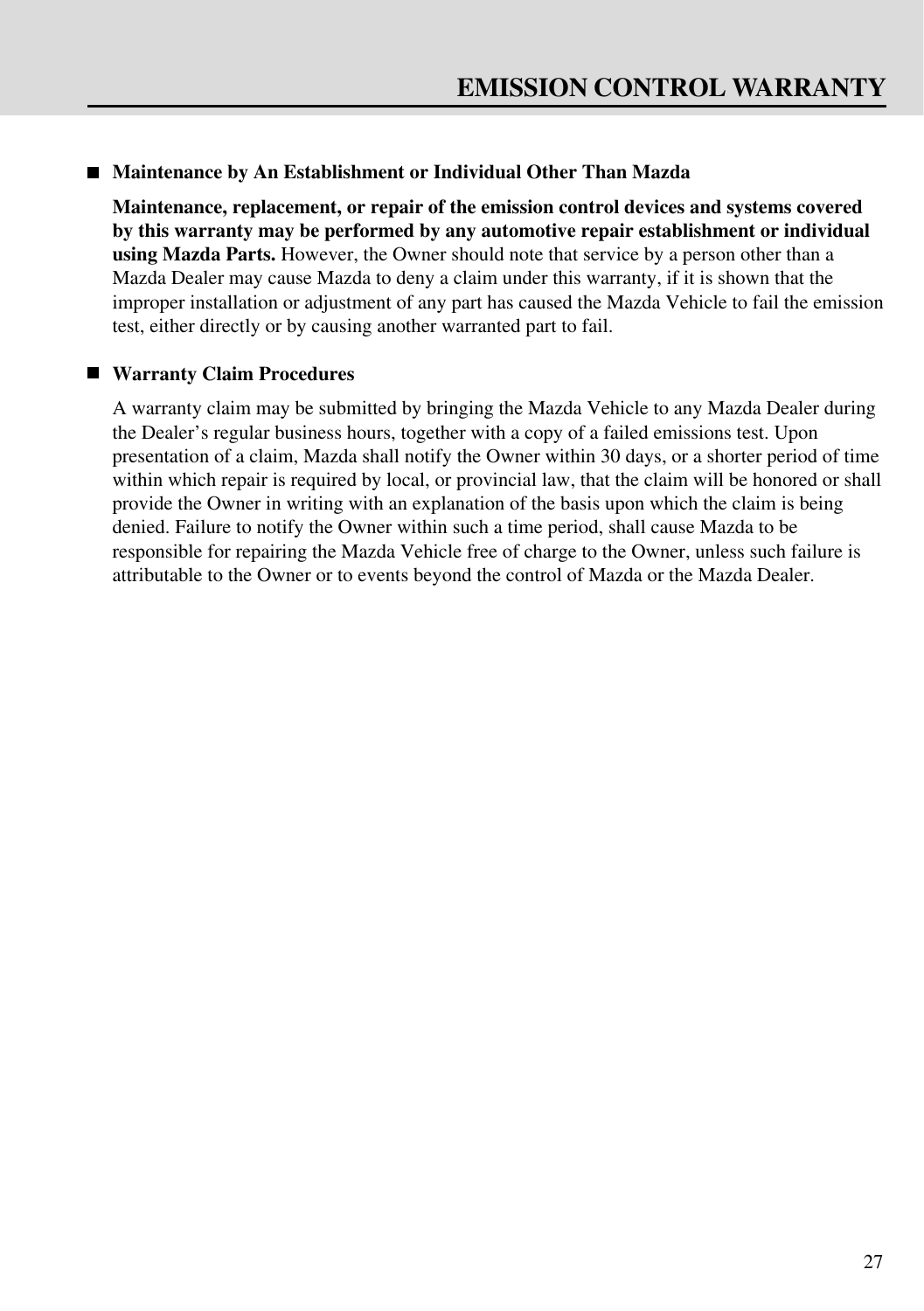### **EMISSION CONTROL WARRANTY**

### **6. 24 months/38,400 km Emission Warranty Parts List**

- Closed loop system
	- -Oxygen sensor
	- -Air flow sensor (Air flow meter) -Fuel injectors
- Cold start enrichment system -Cold start injector
- (Idle speed control valve) Electronic idle speed control system • -Idle air control valve -Air valve
- Deceleration controls •
- Variable Valve Timing System -Variable valve timing actuator -Oil control valve

### **Ignition Spark Advance/Retard System**

- Certain spark advance/retard control components
	- -Spark plugs\* -High energy electronic ignition

### **Fuel Evaporative System**

- Canister and associated control valve -Purge valve
	- -Purge solenoid
	- -Fuel filler cap
- **Air/Fuel Metering System Positive Crankcase Ventilation (PCV) System**
	- PCV valve
	- **Exhaust Gas Recirculation (EGR) System**
		- EGR function control valve (EGR control valve) and associated parts -EGR valve control solenoid

### ■ Secondary Air Injection System

- Air pump •
- Air control valves and distribution pipes
- Miscellaneous Items Used in Above **Systems**
	- Hoses, clamps, fittings, gaskets, sealing materials, tubing, brackets and belts
	- Exhaust pipe (between exhaust manifold and catalyst)
	- Sensors, switches and valves •

\* Spark plugs are warranted under the basic warranty or until the first required maintenance, whichever comes first.

### **7. 96 months/128,000 km Emission Warranty Parts List**

- Catalytic Converter •
- Electronic Emissions Control Unit •
- Onboard Emissions Diagnostic Device (Incorporated into Electronic Emission Control Unit) •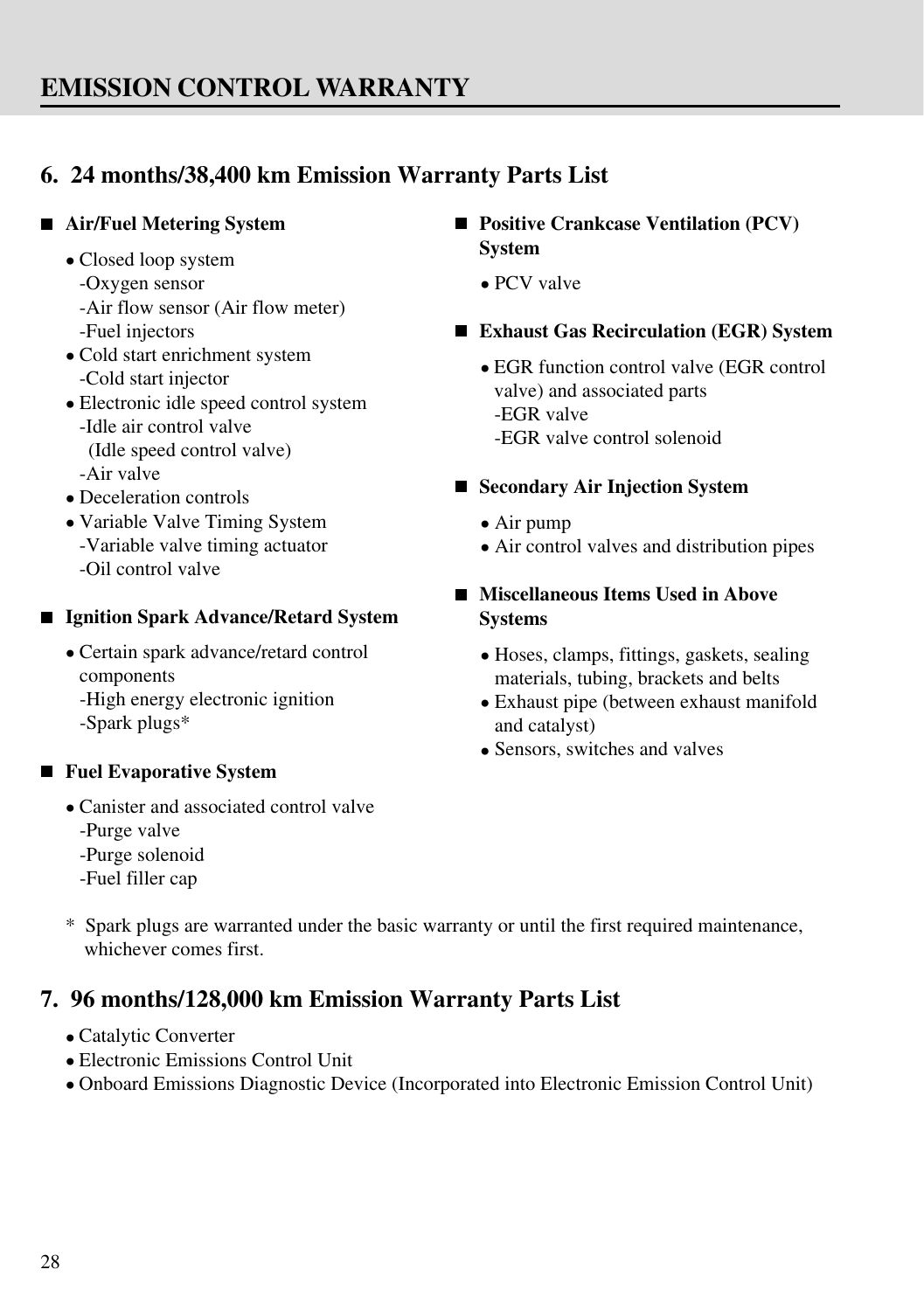The originally equipped tires are warranted by the tire manufacturer. Tires are not covered by the Unlimited Distance Warranty. Refer to the separate tire warranty pamphlet in the glove box for details.

### **1. To Get Warranty Service**

Mazda Dealers in Canada are authorized to sell and service tires originally equipped on Mazda vehicles. To obtain warranty service, contact your Mazda dealership who will evaluate your tire concern. If you are traveling, you may also present the unserviceable tire to any authorized dealer of the tire manufacturer in Canada or the United States. For the location of authorized tire dealers, refer to the local telephone directory.

### **2. Tire Warrantor**

To obtain detailed tire warranty information or for customer service, contact the appropriate tire warrantor listed below.

### **The Respective Tire Warrantors are:**

### **Bridgestone / Firestone Canada Inc.**

5770 Hurontario Street, Suite 400 Mississauga, Ontario L5R 3G5, Canada 1-800-267-1318 (For English) 1-877-685-3878 ext. 250 (For French)

### **Dunlop Tires (Canada) Inc. / Goodyear Canada Inc.**

450 Kipling Avenue Toronto, Ontario M8Z 5E1, Canada 1-800-387-3288 1-416-201-7997

**Yokohama Tire (Canada) Inc.** #500-9325 200th Street Langley, B.C. V1M 3A7, Canada 1-888-965-6835

### **Michelin North America (Canada) Inc. / Uniroyal Goodrich Canada Inc. Consumer Care Department**

2500 Daniel-Johnson Blvd., Suite 500 Laval, Quebec H7T 2P6, Canada 1-888-871-4444 (Michelin) 1-888-871-6666 (BF Goodrich) 1-888-871-7777 (Uniroyal)

**Toyo Tire Canada**

7791 Nelson Rd, Unit 120 Richmond, BC V6W 1G3, Canada 1-877-682-8696

**Continental / General Tire Canada Inc.** 6110 Cantay Rd. Mississauga, Ontario L5R 3W5, Canada 1-855-453-1962

### **Pirelli Tire Inc.**

1-800-363-0583 (Eastern Canada) 1-800-828-2585 (Ontario) 1-800-663-0148 (Western Canada) 1111 boul. Dr. Frederik-Philips, Suite 506 St-Laurent, Quebec H4M 2X6, Canada

### **American Kenda Rubber Ind. Co., LTD**

7095 Americana Parkway Reynoldsburg, OH 43068, USA 1-800-225-4714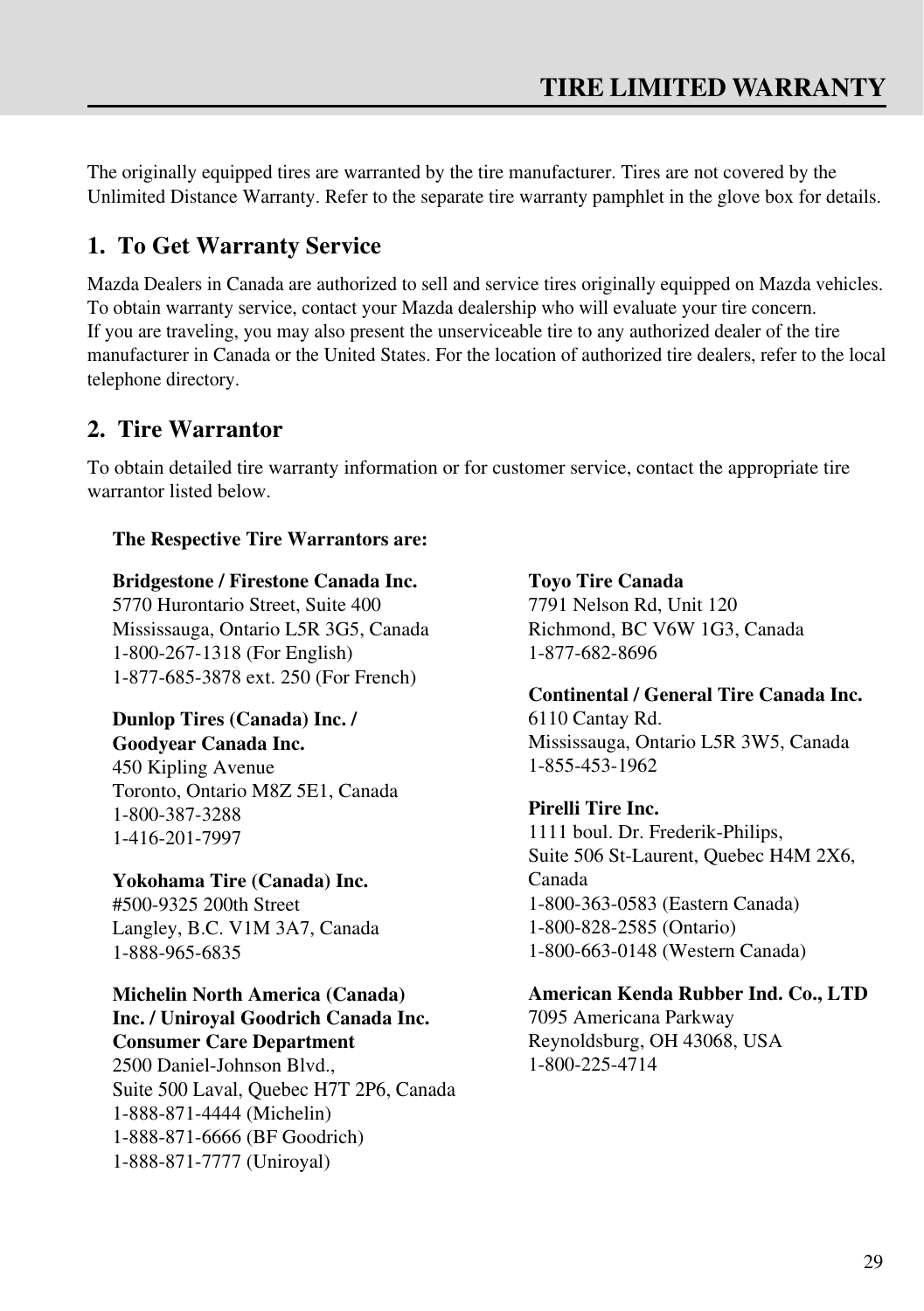### **1. What Is Covered**

The Mazda genuine replacement parts and Mazda Accessories limited warranty covers Mazda genuine new or remanufactured replacement parts and Mazda Accessories sold by a Mazda Dealer and also includes Mazda Accessories installed by a Mazda Dealer or a Mazda Importer/Distributor prior to the retail delivery of a new Mazda Vehicle. This Limited Warranty does not mean that each Mazda part or accessory is defect free. For this reason, Mazda provides this Limited Warranty in order to remedy during the warranty period any such defects in materials and workmanship, subject to the exclusions indicated under "What Is Not Covered."

Mazda genuine replacement parts (other than the battery) and Accessories purchased by a customer from a Mazda importer/Distributor or a Mazda dealer and installed by a Mazda importer/Distributor or a Mazda dealer are covered for **12 months/20,000 km** from the installation date or the remainder of the warranty coverage applied to the component by Mazda.

Mazda genuine replacement parts (other than the battery) and Accessories purchased by a customer from a Mazda dealer and not installed by a Mazda Dealer are covered for the first **12 months/20,000 km** from the purchase date excluding installation labor charges.

Consult your Mazda Dealer for replacement battery warranty terms.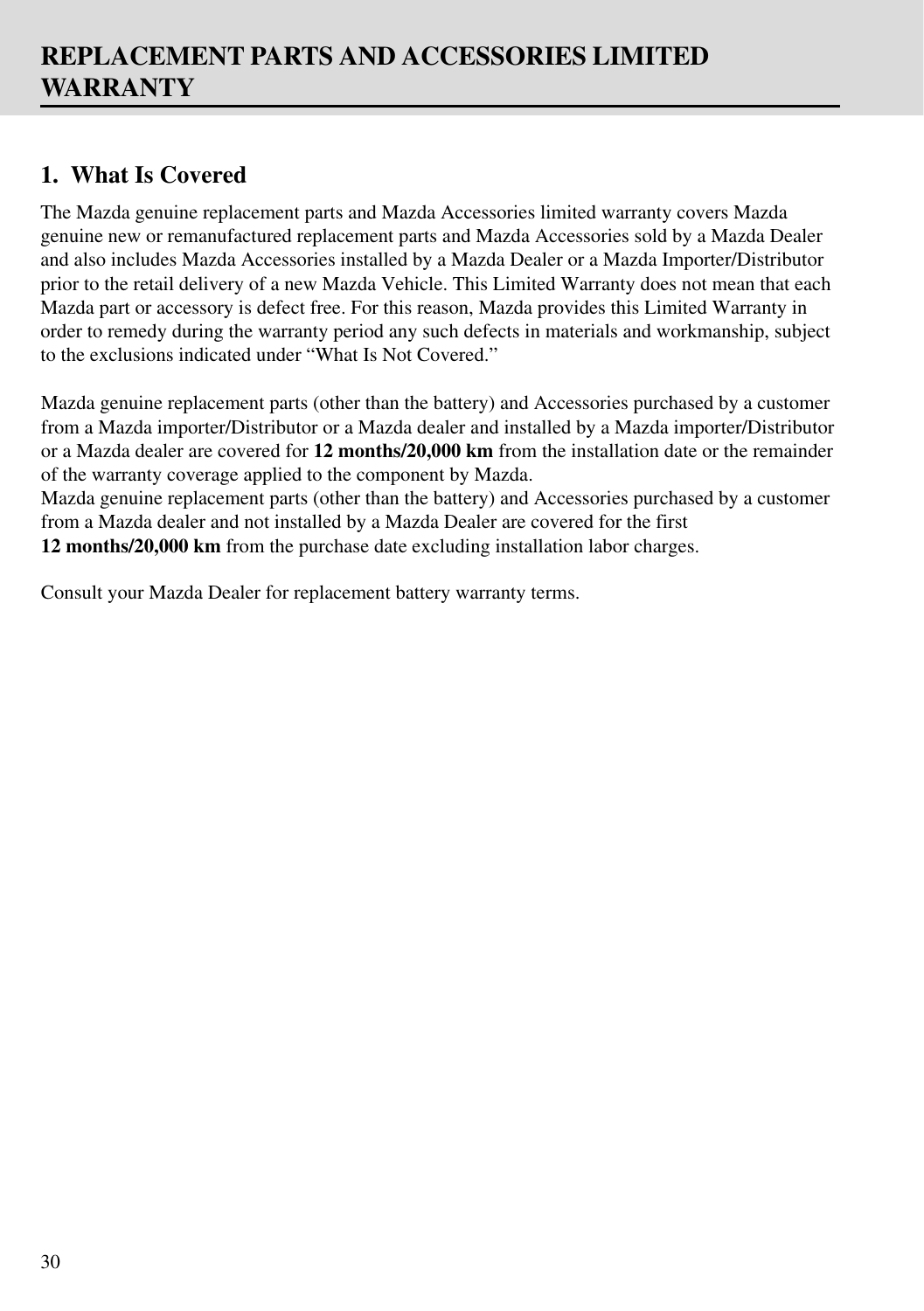### **2. What Is Not Covered**

- Damage or corrosion due to accident, collision, fire, theft, natural disaster, etc. •
- Damage or surface corrosion from the environment such as acid rain, airborne fallout (chemicals, tree sap), stones, salt, road hazards, hail, wind storm, lightning, floods and other natural disaster.
- Normal wear, tear or deterioration such as discoloration, fading, deformation, blurring etc. •
- Air conditioner refrigerant charge after the first 12 months, unless replenished as part of a warranty repair.
- Replacement batteries. (Consult with your Mazda Dealer for the separate battery warranties.)
- Replacement parts or accessories installed on any Mazda Vehicle originally distributed, registered and normally operated out of the U.S., Canadian, or Mexican Markets as identified in the "Warranty Application" for New Vehicle Limited Warranty section of this booklet.
- Replacement parts or accessories installed on a Mazda Vehicle in which the odometer has been altered, or on which the actual kilometrage cannot be readily determined.
- Replacement parts or accessories used in applications for which they are not designed.
- Replacement parts or accessories installed improperly by a dealer or distributor other than Mazda Canada or a Mazda dealer.
- Any replacement part or accessory without proof of purchase or replacement date. •
- Non-Mazda replacement parts or accessories which Mazda Dealers may sell or install on your Mazda Vehicle.
- If the vehicle has been classified a total loss and/or sold for salvage purposes or branded for any other reasons.
- Registration of the vehicle out of the U.S., Canadian, or Mexican Markets as identified in the •"Warranty Application" for New Vehicle Limited Warranty section of this booklet.

### **3. To Get Warranty Service**

You must take your Mazda Vehicle, along with this booklet and proof of purchase or replacement date, to a Mazda Dealer in Canada, the United States, Mexico or Puerto Rico during their normal service hours.

If you have any questions or need assistance regarding this warranty, refer to "When You Need to Talk to Mazda" on page 7.

### **4. Limited Liability**

The liability of a Mazda Distributor under this warranty is limited solely to the repair or replacement of parts defective in material or workmanship by a Mazda Dealer at their place of business, and specifically does not include any expense of, or related to, transportation to such a dealer or payment for loss of use of the Mazda Vehicle during warranty repairs.

### **5. Other Terms**

The "Other Terms" stated on page 15 in the New Vehicle Limited Warranty also apply to this warranty.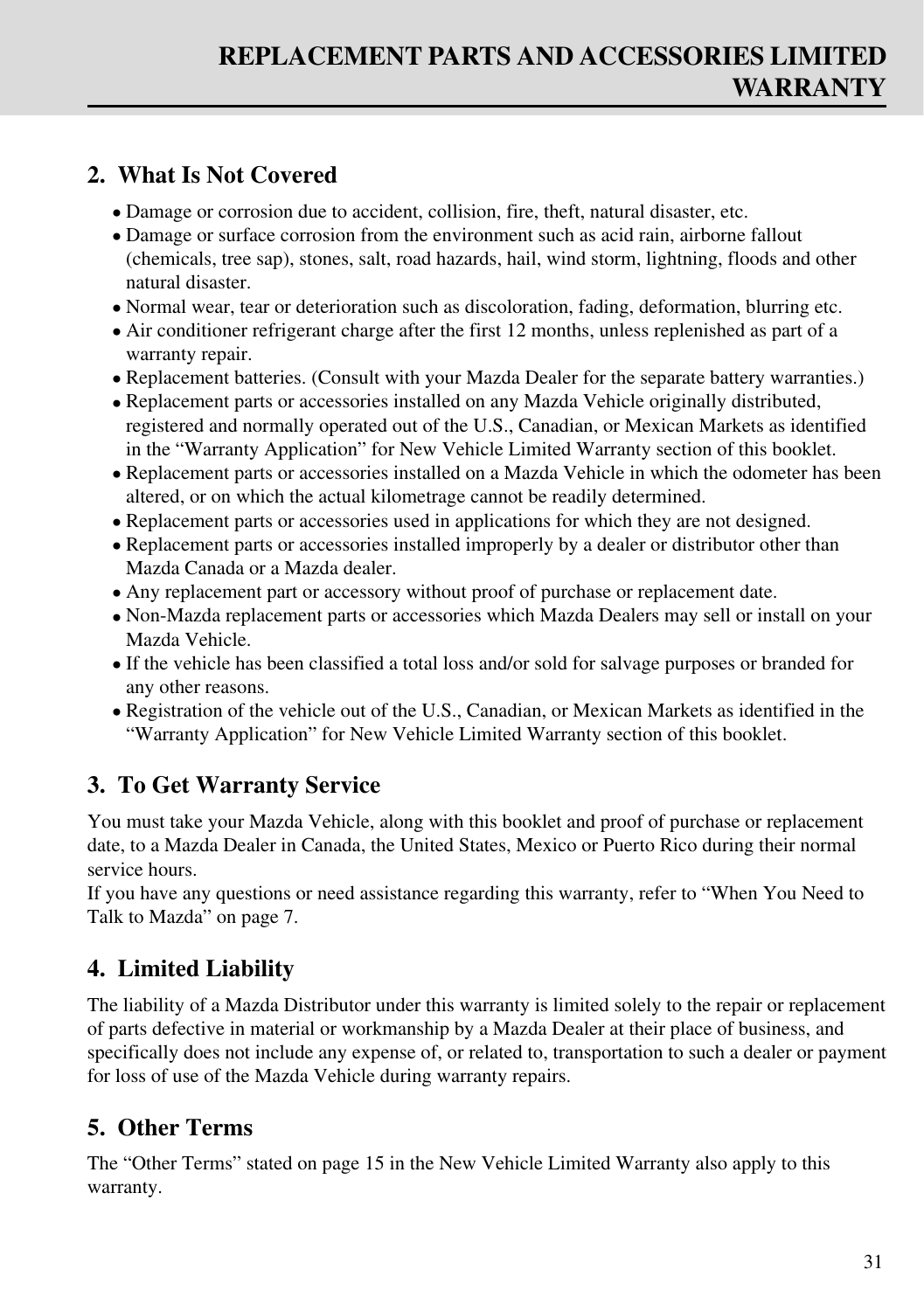### **MAZDA DISTRIBUTORS**

### **CANADA Mazda Canada, Inc.**

55 Vogell Road, Richmond Hill, Ontario, L4B 3K5, Canada Phone: 1 (800) 263-4680 (In Canada) (905) 787-7000 (Outside of Canada)

### **U.S.A. MAINLAND & HAWAII**

**Mazda North American Operations** 7755, Irvine Center Drive Irvine, CA 92618-2922, U.S.A. P.O. Box 19734 Irvine, CA 92623-9734, U.S.A. Phone: 1 (800) 222-5500 (In the U.S.A.) (949) 727-1990 (Outside of the U.S.A.)

### **MEXICO**

**Mazda Motor de Mexico** Mario Pani No. 150 P. B. Col. Lomas de Santa Fe Mexico, D. F. 05300 Phone: (800) 222-5500 (In the U.S.A.) 01-866-315-0220 (Outside of the U.S.A.)

### **PUERTO RICO**

**International Automotive Distributor Group, LLC (d/b/a Mazda de Puerto Rico)** P.O. Box 191850, San Juan, Puerto Rico, 00919-1850 Phone: (787) 641-1777

### **GUAM Triple J Enterprises, Inc. (d.b.a. Triple J Motors)** P.O. Box 6066, Tamuning, Guam 96931 Phone: (671) 646-9126

**SAIPAN Triple J Saipan, Inc. (d.b.a. Triple J Motors)** P.O. Box 500487 Saipan MP 96950-0487 Phone: (670) 235-4868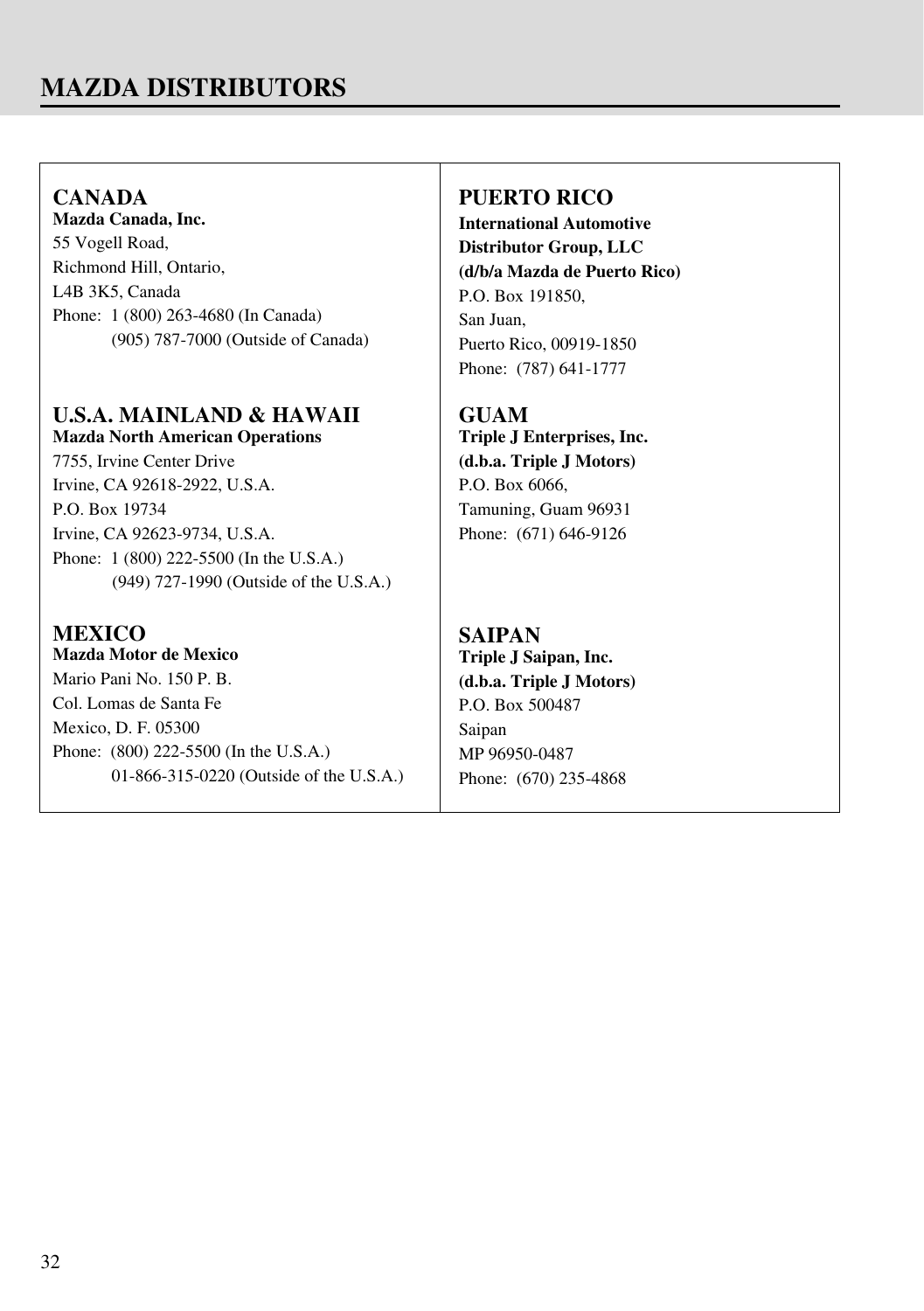The service record below has been designed to include the signature of your Mazda Dealer representative or other repair establishment representative. This signed form is evidence of completion of scheduled maintenance services and should be kept with the receipts, repair orders, and invoices in the glove box. All records should be given to any subsequent owner of the Mazda Vehicle. **Failure to properly maintain your vehicle can result in your warranty being voided either in whole or in part.**

### ■ Maintenance Records - Proof of Maintenance

Mazda recommends having maintenance performed by an authorized Mazda dealership. Mazda dealership technicians are specially trained to maintain and service Mazda vehicles; Mazda technicians stay up-to-date on the latest service information through service bulletins, publications, and factory training. You can be reassured you are getting the best possible service for your Mazda vehicle when you take it to your Mazda dealer. If you elect to perform maintenance yourself or have your vehicle serviced at a location other than an Authorized Mazda Dealer, Mazda requires that all fluids, parts and materials must meet Mazda standards for durability and performance as described in your Owner's Manual. To continue warranty eligibility and to protect your investment, it is your responsibility to properly maintain your vehicle according to factory recommended schedules outlined in your Owner's Manual. As part of this you must keep your maintenance records, receipts, repair orders and any other documents as evidence this maintenance was performed. You must present these documents, should any warranty coverage disagreement occur. Failure to do so can result in your warranty being voided either in whole or in part.

This evidence may consist of the following:

- The Mazda Scheduled Maintenance Record, on page 34, must be completely filled out showing mileage, repair order number, date for each service, and signed by a qualified automotive service technician who service vehicles.
- Original copies of repair orders or other receipts that include the mileage and date the vehicle was serviced. Each receipt should be signed by a qualified automotive service technician.
- For self maintenance, a statement that you completed the maintenance yourself, displaying mileage and the date the work was performed. Also, receipts for the replacement parts (fluid, filters, etc.) indicating the date and mileage must accompany this statement.

### **Note:**

If you elect to perform maintenance yourself or have your vehicle serviced at a location other than an Authorized Mazda Dealer, Mazda requires that all fluids, parts and materials must meet Mazda standards for durability and performance as described in your Owner's Manual.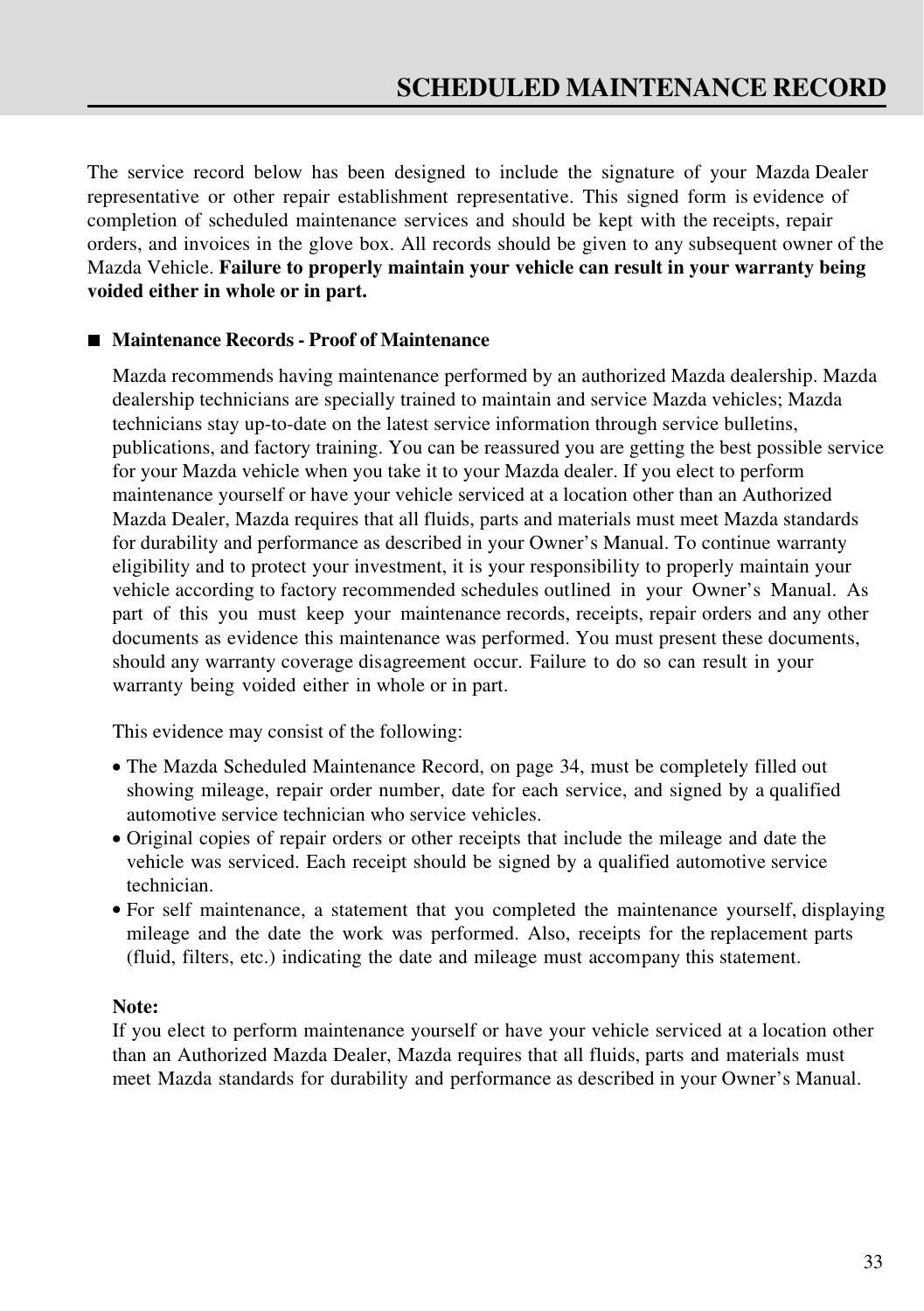### ■ Scheduled Maintenance Intervals

For your reference, the basic interval for scheduled maintenance is 8,000 km or 4-months, whichever comes first.

Refer to your Owner's Manual to make sure of the complete schedule.

| Pre-Delivery Inspection |
|-------------------------|
| Kilometrage:            |
| R.O. No./Date:          |
| Authorized Signature:   |
| Dealership:             |

|                       | 8,000 km or 4-Months |
|-----------------------|----------------------|
| Kilometrage:          |                      |
| R.O. No./Date:        |                      |
| Authorized Signature: |                      |
| Dealership:           |                      |

| $\mathbf{2}$          | 16,000 km or 8-Months |
|-----------------------|-----------------------|
| Kilometrage:          |                       |
| R.O. No./Date:        |                       |
| Authorized Signature: |                       |
| Dealership:           |                       |

| 3                     | $24,000$ km or 12-Months |
|-----------------------|--------------------------|
| Kilometrage:          |                          |
| R.O. No./Date:        |                          |
| Authorized Signature: |                          |
| Dealership:           |                          |

| 4                     | $32,000$ km or 16-Months |
|-----------------------|--------------------------|
| Kilometrage:          |                          |
| R.O. No./Date:        |                          |
| Authorized Signature: |                          |
| Dealership:           |                          |

|                       | $40,000$ km or 20-Months |
|-----------------------|--------------------------|
| Kilometrage:          |                          |
| R.O. No./Date:        |                          |
| Authorized Signature: |                          |
| Dealership:           |                          |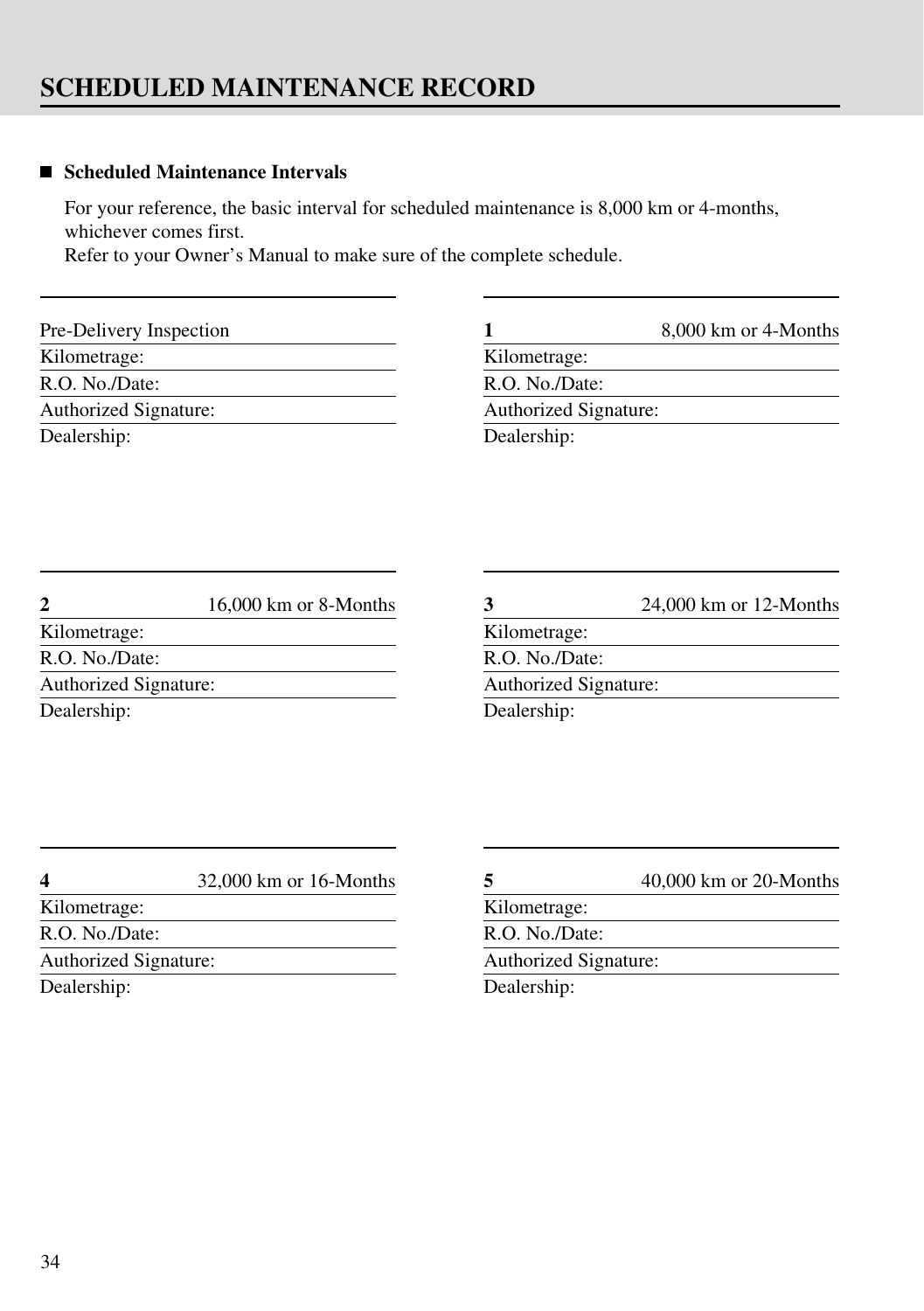### **6** 48,000 km or 24-Months

Kilometrage: R.O. No./Date: Authorized Signature: Dealership:

|                       | 56,000 km or 28-Months |
|-----------------------|------------------------|
| Kilometrage:          |                        |
| R.O. No./Date:        |                        |
| Authorized Signature: |                        |
| Dealership:           |                        |

| 8                     | $64,000$ km or 32-Months |
|-----------------------|--------------------------|
| Kilometrage:          |                          |
| R.O. No./Date:        |                          |
| Authorized Signature: |                          |
| Dealership:           |                          |

|                       | 72,000 km or 36-Months |
|-----------------------|------------------------|
| Kilometrage:          |                        |
| R.O. No./Date:        |                        |
| Authorized Signature: |                        |
| Dealership:           |                        |

| 10                    | 80,000 km or 40-Months |
|-----------------------|------------------------|
| Kilometrage:          |                        |
| R.O. No./Date:        |                        |
| Authorized Signature: |                        |
| Dealership:           |                        |

| 11                    | 88,000 km or 44-Months |
|-----------------------|------------------------|
| Kilometrage:          |                        |
| R.O. No./Date:        |                        |
| Authorized Signature: |                        |
| Dealership:           |                        |

### **12** 96,000 km or 48-Months

Kilometrage: R.O. No./Date:

Authorized Signature:

Dealership:

### **13** 104,000 km or 52-Months

Kilometrage:

R.O. No./Date:

Authorized Signature:

Dealership: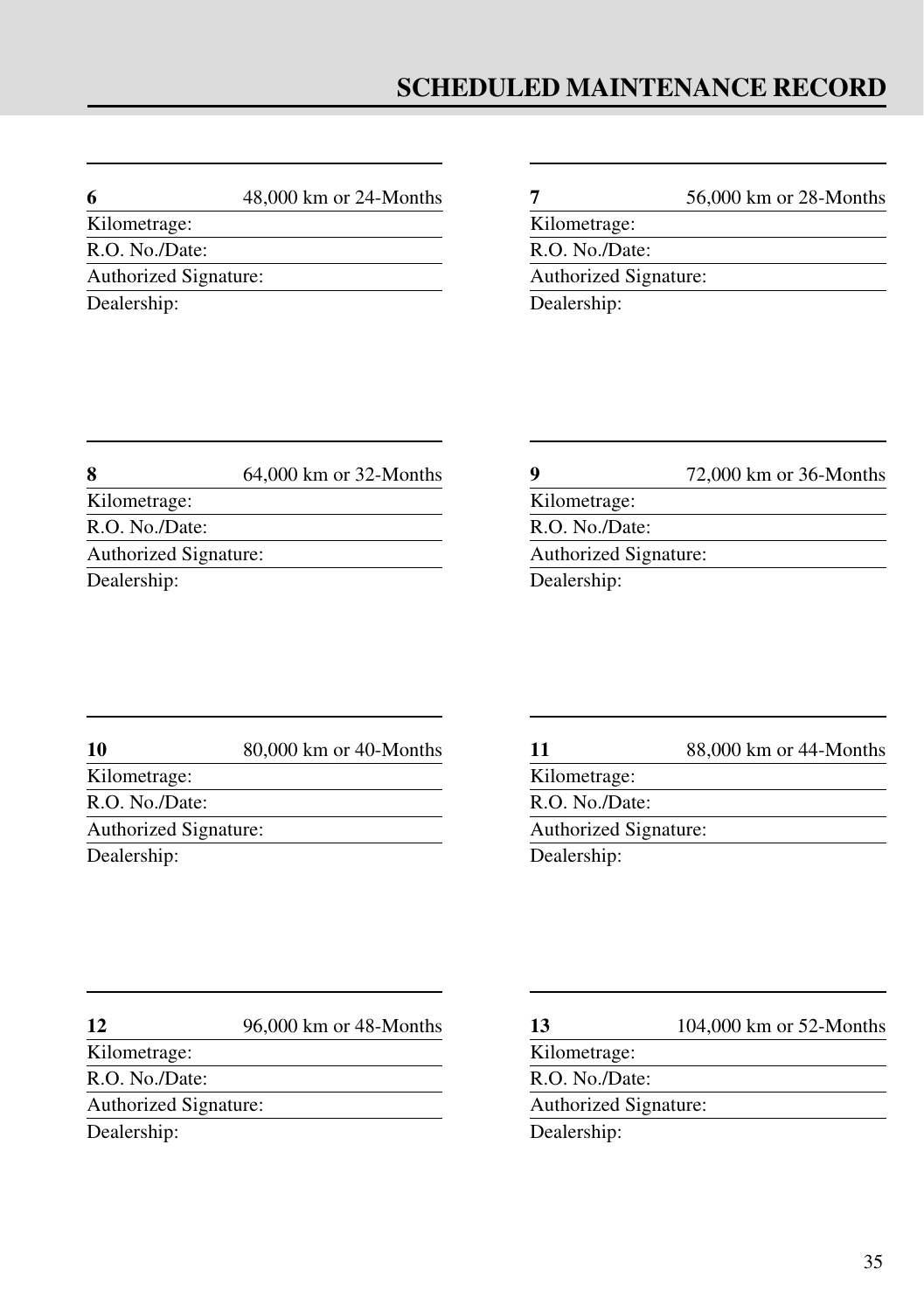| 14                    | 112,000 km or 56-Months |
|-----------------------|-------------------------|
| Kilometrage:          |                         |
| R.O. No./Date:        |                         |
| Authorized Signature: |                         |
| Dealership:           |                         |

| 15                    | $120,000$ km or 60-Months |
|-----------------------|---------------------------|
| Kilometrage:          |                           |
| R.O. No./Date:        |                           |
| Authorized Signature: |                           |
| Dealership:           |                           |

| 16                           | 128,000 km or 64-Months |
|------------------------------|-------------------------|
| Kilometrage:                 |                         |
| R.O. No./Date:               |                         |
| <b>Authorized Signature:</b> |                         |
| Dealership:                  |                         |

| 17                    | 136,000 km or 68-Months |
|-----------------------|-------------------------|
| Kilometrage:          |                         |
| R.O. No./Date:        |                         |
| Authorized Signature: |                         |
| Dealership:           |                         |

| 18                    | 144,000 km or 72-Months |
|-----------------------|-------------------------|
| Kilometrage:          |                         |
| R.O. No./Date:        |                         |
| Authorized Signature: |                         |
| Dealership:           |                         |

| 19                    | 152,000 km or 76-Months |
|-----------------------|-------------------------|
| Kilometrage:          |                         |
| R.O. No./Date:        |                         |
| Authorized Signature: |                         |
| Dealership:           |                         |

| 20                    | 160,000 km or 80-Months |
|-----------------------|-------------------------|
| Kilometrage:          |                         |
| R.O. No./Date:        |                         |
| Authorized Signature: |                         |
| Dealership:           |                         |

**21** 168,000 km or 84-Months

Kilometrage:

R.O. No./Date:

Authorized Signature:

Dealership: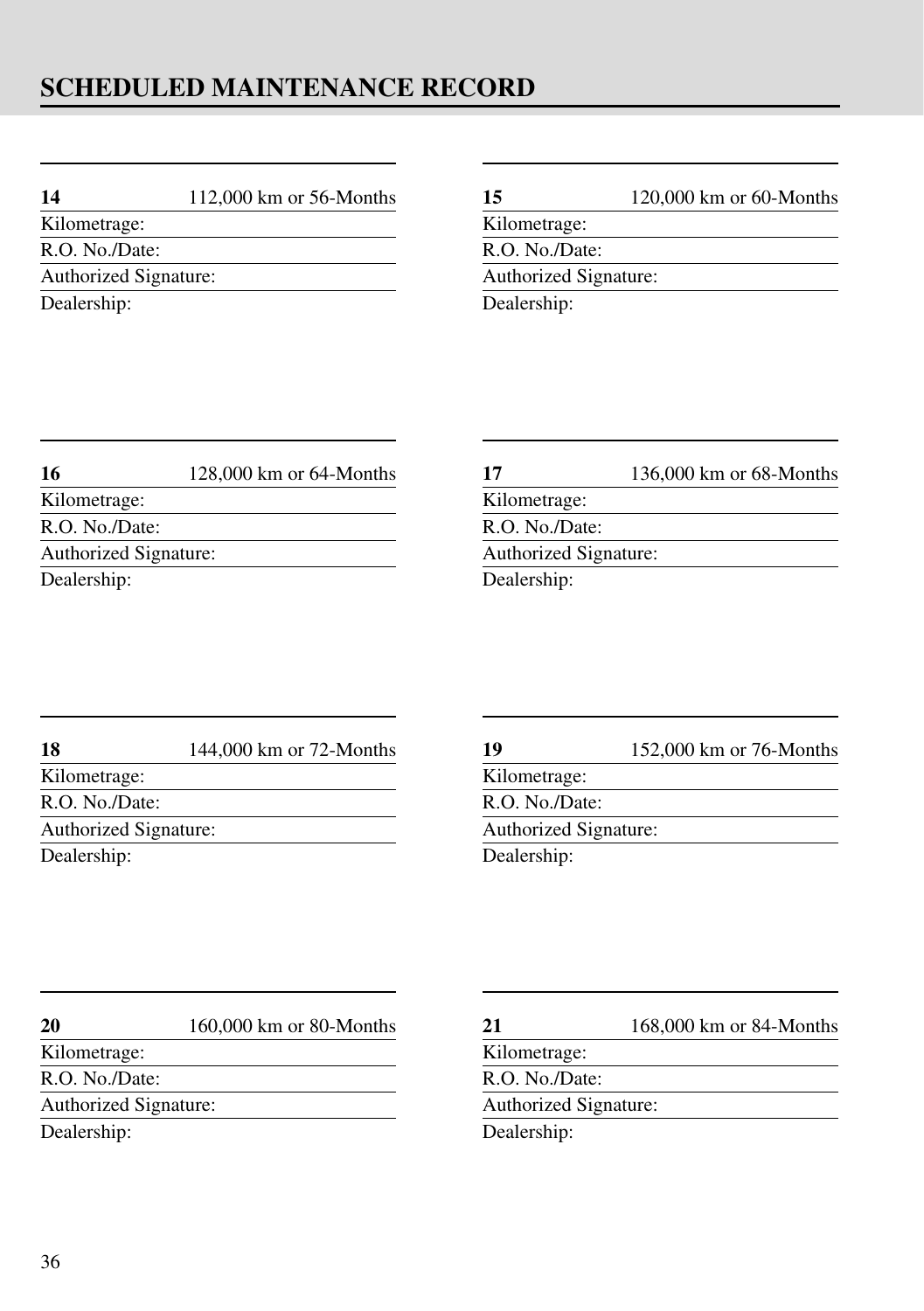### **22** 176,000 km or 88-Months

Kilometrage: R.O. No./Date:

Authorized Signature:

Dealership:

| 23                    | 184,000 km or 92-Months |
|-----------------------|-------------------------|
| Kilometrage:          |                         |
| R.O. No./Date:        |                         |
| Authorized Signature: |                         |
| Dealership:           |                         |

| 24                    | 192,000 km or 96-Months |
|-----------------------|-------------------------|
| Kilometrage:          |                         |
| R.O. No./Date:        |                         |
| Authorized Signature: |                         |
| Dealership:           |                         |

| 25                    | 200,000 km or 100-Months |
|-----------------------|--------------------------|
| Kilometrage:          |                          |
| R.O. No./Date:        |                          |
| Authorized Signature: |                          |
| Dealership:           |                          |

| 26                    | 208,000 km or 104-Months |
|-----------------------|--------------------------|
| Kilometrage:          |                          |
| R.O. No./Date:        |                          |
| Authorized Signature: |                          |
| Dealership:           |                          |

| 27             | 216,000 km or 108-Months |
|----------------|--------------------------|
| Kilometrage:   |                          |
| R.O. No./Date: |                          |
|                | Authorized Signature:    |
| Dealership:    |                          |
|                |                          |

**28** 224,000 km or 112-Months

Kilometrage:

R.O. No./Date:

Authorized Signature:

Dealership:

### **29** 232,000 km or 116-Months

Kilometrage:

R.O. No./Date:

Authorized Signature:

Dealership: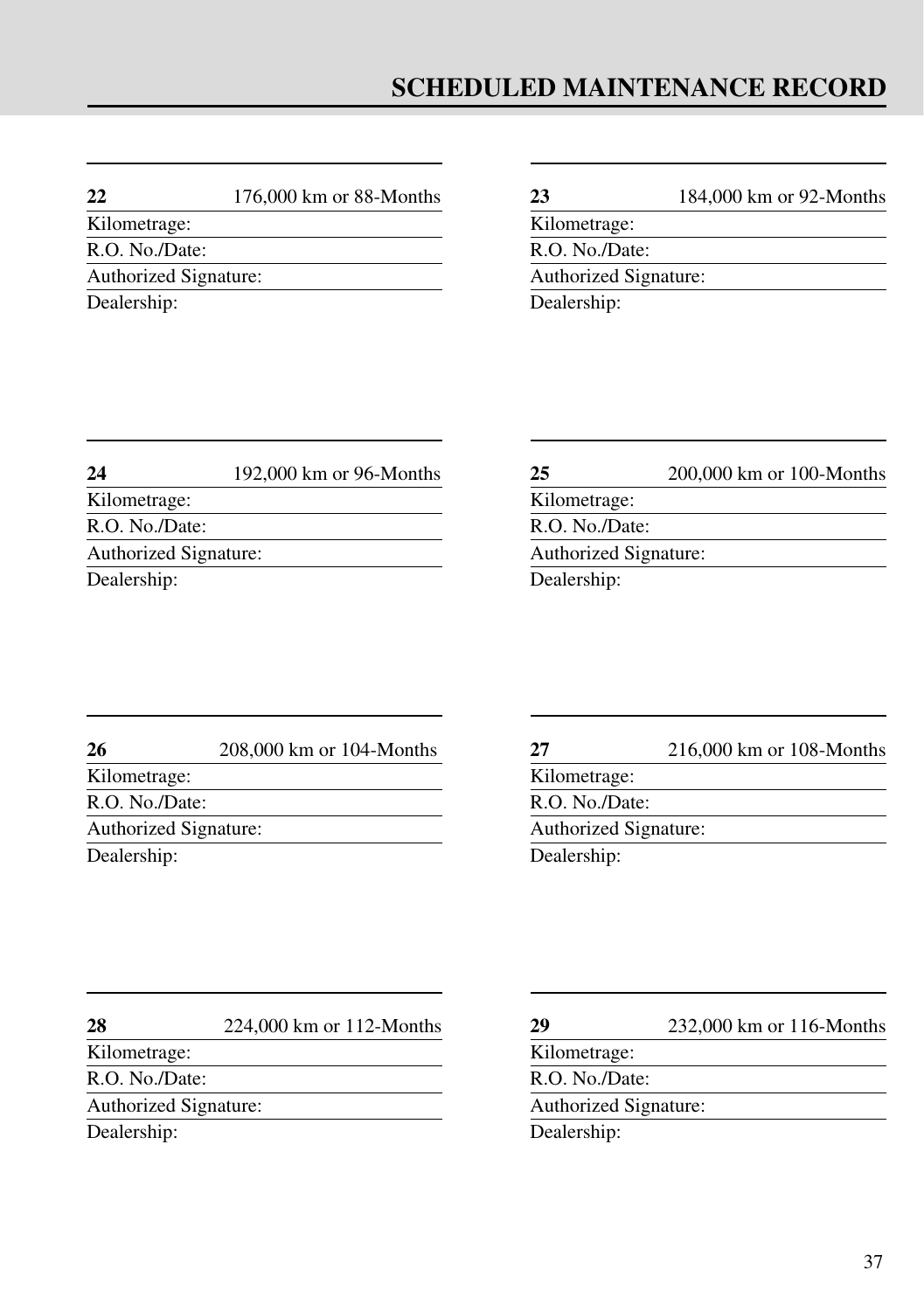| Enregistrement de propriété/exemplaire du propriétaire                                                                                                    |           |             |                                 |                                     |                                     |                                  |  |
|-----------------------------------------------------------------------------------------------------------------------------------------------------------|-----------|-------------|---------------------------------|-------------------------------------|-------------------------------------|----------------------------------|--|
| Vehicle Identification Number<br>Numéro d'identification du<br>véhicule                                                                                   |           |             | Date of Delivery (Mo. Day. Yr.) | Date de livraison (mois jour année) | No de la clé<br>Key No.             | No de téléphone<br>Telephone No. |  |
|                                                                                                                                                           |           |             |                                 |                                     |                                     |                                  |  |
| Nom du propriétaire<br>Owner's Name                                                                                                                       | Мr.<br>N. | Mme<br>Mrs. | Mlle<br>Хś.                     |                                     |                                     |                                  |  |
|                                                                                                                                                           | Street    |             |                                 |                                     |                                     |                                  |  |
| Owner's Address                                                                                                                                           | Rue       |             |                                 |                                     |                                     |                                  |  |
| Adresse du propriétaire                                                                                                                                   | City      |             |                                 | Province                            |                                     | Postal Code                      |  |
|                                                                                                                                                           | Ville     |             |                                 | Province                            |                                     | Code postal                      |  |
| Warranty and Owner's responsibilities, and that my selling<br>I acknowledge that I have received Mazda Manufacturer's                                     |           |             |                                 |                                     |                                     |                                  |  |
| dealer has explained to me:                                                                                                                               |           |             |                                 |                                     | Owner's Signature                   |                                  |  |
| 1) Terms and conditions of warranty.                                                                                                                      |           |             |                                 |                                     | Signature du propriétaire           |                                  |  |
| I have, visually, inspected the Mazda Vehicle as delivered to me,<br>2) Importance of required maintenance service.                                       |           |             |                                 |                                     |                                     |                                  |  |
| and it appears to be in satisfactory condition.                                                                                                           |           |             |                                 |                                     | Dealer's Name and Signature         |                                  |  |
| incombant au propriétaire et que mon concessionnaire m'a fourni<br>Je reconnais avoir compris la garantie Mazda et la responsabilité<br>les explications: |           |             |                                 |                                     | Nom et signature du concessionnaire |                                  |  |
|                                                                                                                                                           |           |             |                                 |                                     |                                     |                                  |  |

**Registration of Ownership/Owner's Copy**

Registration of Ownership/Owner's Copy

 $\overline{\mathsf{x}}$ 

2) De l'importance du service d'entretien requis:<br>J'ai inspecté visuellement le véhicule Mazda livré qui apparaît être J'ai inspecté visuellement le véhicule Mazda livré qui apparaît être 2) De l'importance du service d'entretien requis: 1) De la durée et des conditions de la garantie: 1) De la durée et des conditions de la garantie: en état satisfaisant. en état satisfaisant.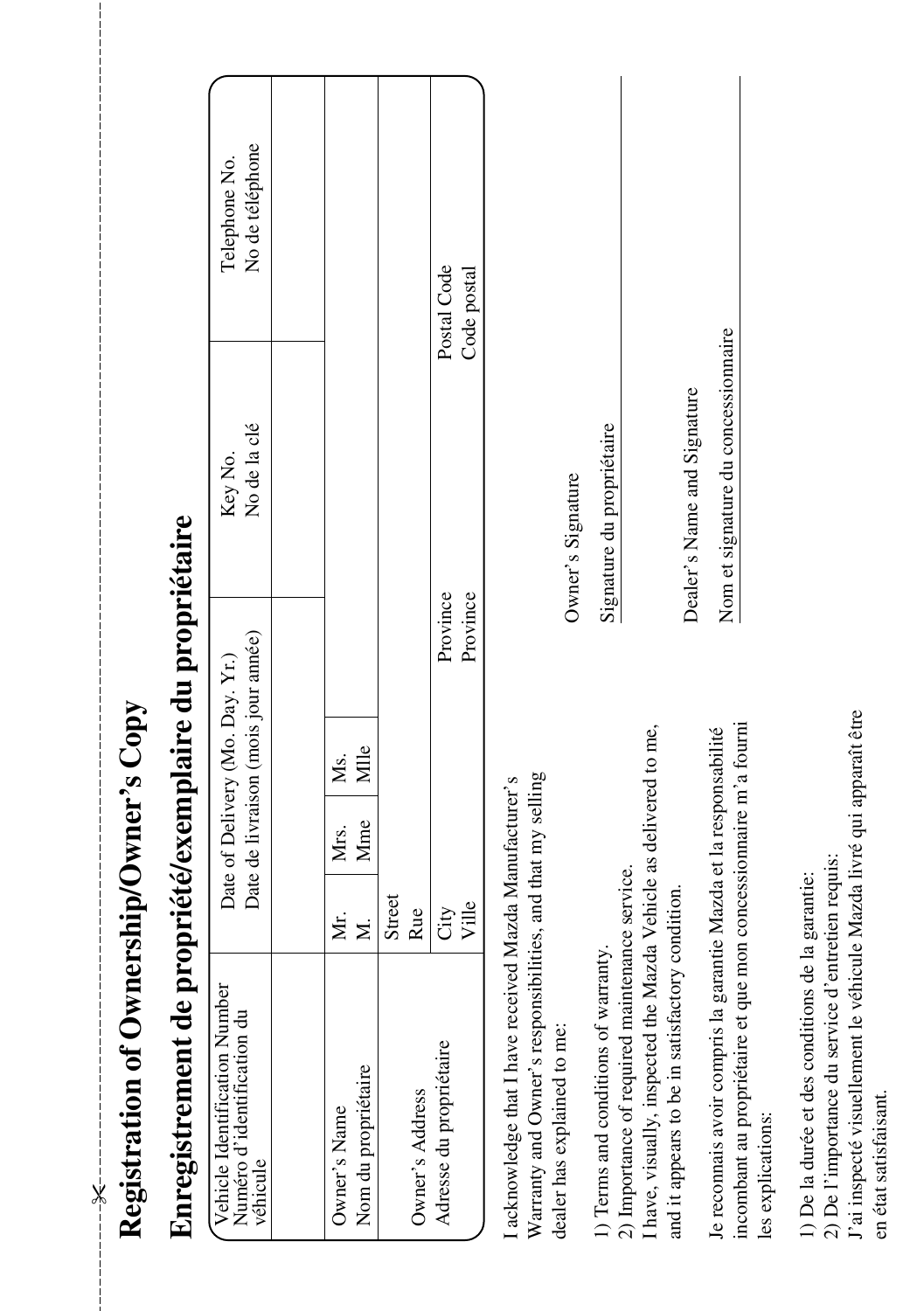| Enregistremer                                                                                                                                                          |           |             |                                 |                                     | nt de propriété/exemplaire du concessionnaire |                                  |  |
|------------------------------------------------------------------------------------------------------------------------------------------------------------------------|-----------|-------------|---------------------------------|-------------------------------------|-----------------------------------------------|----------------------------------|--|
| Vehicle Identification Number<br>Numéro d'identification du<br>véhicule                                                                                                |           |             | Date of Delivery (Mo. Day. Yr.) | Date de livraison (mois jour année) | No de la clé<br>Key No.                       | No de téléphone<br>Telephone No. |  |
|                                                                                                                                                                        |           |             |                                 |                                     |                                               |                                  |  |
| Nom du propriétaire<br>Owner's Name                                                                                                                                    | Йr.<br>Σ. | Mme<br>Mrs. | Mile<br>Хś.                     |                                     |                                               |                                  |  |
|                                                                                                                                                                        | Street    |             |                                 |                                     |                                               |                                  |  |
| Owner's Address                                                                                                                                                        | Rue       |             |                                 |                                     |                                               |                                  |  |
| Adresse du propriétaire                                                                                                                                                | City      |             |                                 | Province                            |                                               | Postal Code                      |  |
|                                                                                                                                                                        | Ville     |             |                                 | Province                            |                                               | Code postal                      |  |
| Warranty and Owner's responsibilities, and that my selling<br>I acknowledge that I have received Mazda Manufacturer's                                                  |           |             |                                 |                                     |                                               |                                  |  |
| dealer hasexplained to me:                                                                                                                                             |           |             |                                 |                                     | Owner's Signature                             |                                  |  |
| 1) Terms and conditions of warranty.                                                                                                                                   |           |             |                                 |                                     | Signature du propriétaire                     |                                  |  |
| I have, visually, inspected the Mazda Vehicle as delivered to me,<br>2) Importance of required maintenance service.<br>and it appears to be in satisfactory condition. |           |             |                                 |                                     | Dealer's Name and Signature                   |                                  |  |
| incombant au propriétaire et que mon concessionnaire m'a fourni<br>Je reconnais avoir compris la garantie Mazda et la responsabilité                                   |           |             |                                 |                                     | Nom et signature du concessionnaire           |                                  |  |
| les explications:                                                                                                                                                      |           |             |                                 |                                     |                                               |                                  |  |

**Registration of Ownership/Dealer's Copy**

Registration of Ownership/Dealer's Copy

 $\times$ 

J'ai inspecté visuellement le véhicule Mazda livré qui apparaît être J'ai inspecté visuellement le véhicule Mazda livré qui apparaît être 2) De l'importance du service d'entretien requis: 2) De l'importance du service d'entretien requis: 1) De la durée et des conditions de la garantie: 1) De la durée et des conditions de la garantie: en état satisfaisant. en état satisfaisant.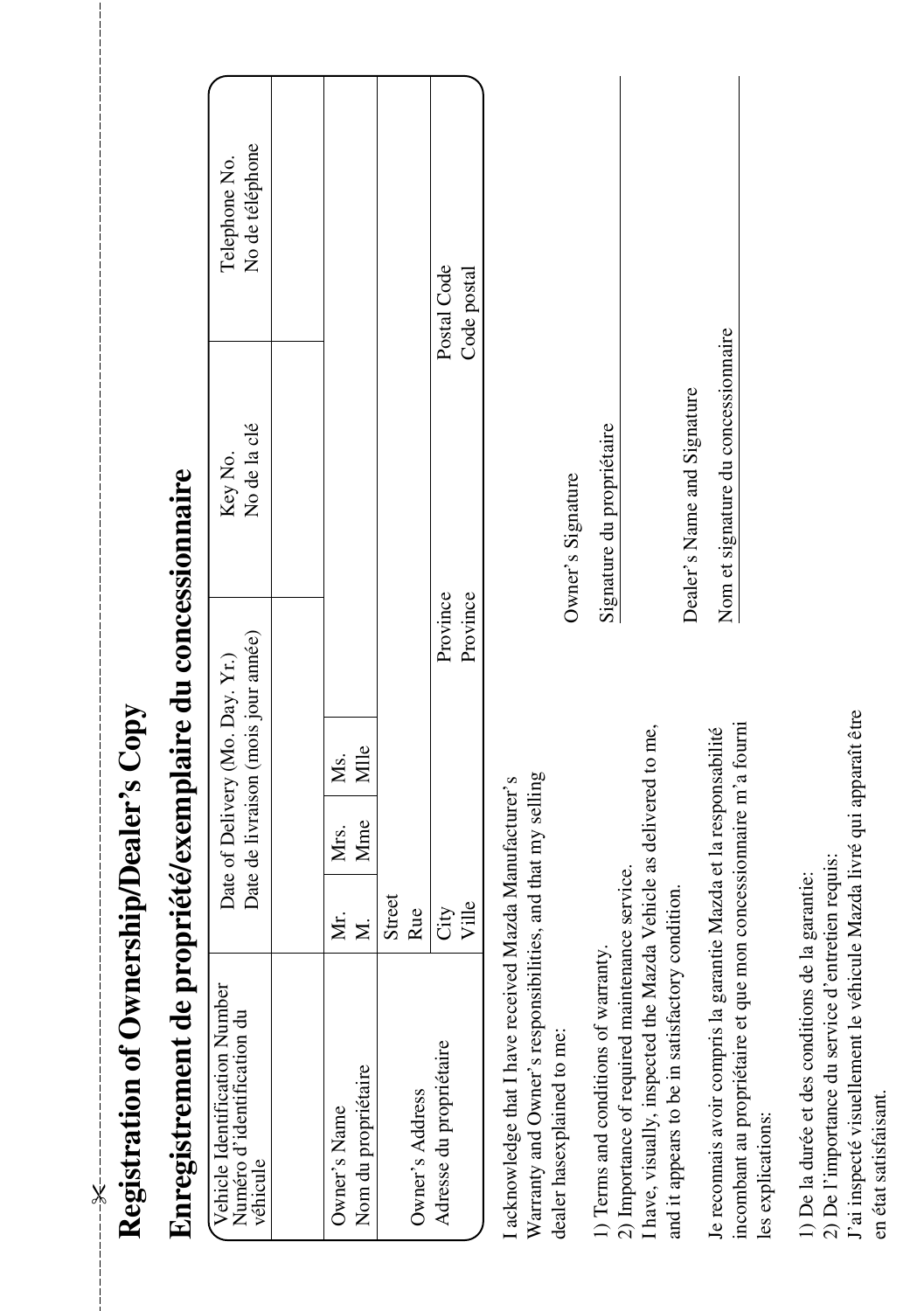| Vehicle Identification Number<br>Numéro d'identification du<br>véhicule                                                                                                                                |                          | Date de livraison (mois jour année)<br>Date of Delivery (Mo. Day. Yr.) | No de la clé<br>Key No.             |                                                   | No de téléphone<br>Telephone No.                                                                                             |  |
|--------------------------------------------------------------------------------------------------------------------------------------------------------------------------------------------------------|--------------------------|------------------------------------------------------------------------|-------------------------------------|---------------------------------------------------|------------------------------------------------------------------------------------------------------------------------------|--|
|                                                                                                                                                                                                        |                          |                                                                        |                                     |                                                   |                                                                                                                              |  |
| Nom du propriétaire<br>Owner's Name                                                                                                                                                                    | Mme<br>Mrs.<br>Мr.<br>Σ. | Mlle<br>Хś.                                                            |                                     |                                                   |                                                                                                                              |  |
| Owner's Address                                                                                                                                                                                        | Street<br>Rue            |                                                                        |                                     |                                                   |                                                                                                                              |  |
| Adresse du propriétaire                                                                                                                                                                                | Ville<br>City            |                                                                        | Province<br>Province                |                                                   | Postal Code<br>Code postal                                                                                                   |  |
| Warranty and Owner's responsibilities, and that my selling<br>acknowledge that I have received Mazda Manufacturer's<br>i me:<br>dealer has explained to                                                |                          |                                                                        | Owner's Signature                   |                                                   |                                                                                                                              |  |
| ) Terms and conditions of warranty.                                                                                                                                                                    |                          |                                                                        | Signature du propriétaire           |                                                   |                                                                                                                              |  |
| I have, visually, inspected the Mazda Vehicle as delivered to me,<br>2) Importance of required maintenance service.                                                                                    |                          |                                                                        | Dealer's Name and Signature         |                                                   |                                                                                                                              |  |
| satisfactory condition.<br>and it appears to be in                                                                                                                                                     |                          |                                                                        | Nom et signature du concessionnaire |                                                   |                                                                                                                              |  |
| incombant au propriétaire et que mon concessionnaire m'a fourni<br>Je reconnais avoir compris la garantie Mazda et la responsabilité<br>les explications:                                              |                          |                                                                        |                                     | Corporation for five years from date of delivery. | Keep this card at distributor on behalf of Mazda Motor                                                                       |  |
| J'ai inspecté visuellement le véhicule Mazda livré qui apparaît être<br>2) De l'importance du service d'entretien requis:<br>1) De la durée et des conditions de la garantie:<br>en état satisfaisant. |                          |                                                                        | livraison.                          |                                                   | Au nom de la Mazda Motor Corporation, conserver cette carte<br>chez le distributeur pendant cinq ans à compter de la date de |  |

### Registration of Ownership/Distributor's Copy **Registration of Ownership/Distributor's Copy**

 $- - - \times - - - -$ 

# Enregistrement de propriété/exemplaire du distributeur **Enregistrement de propriété/exemplaire du distributeur**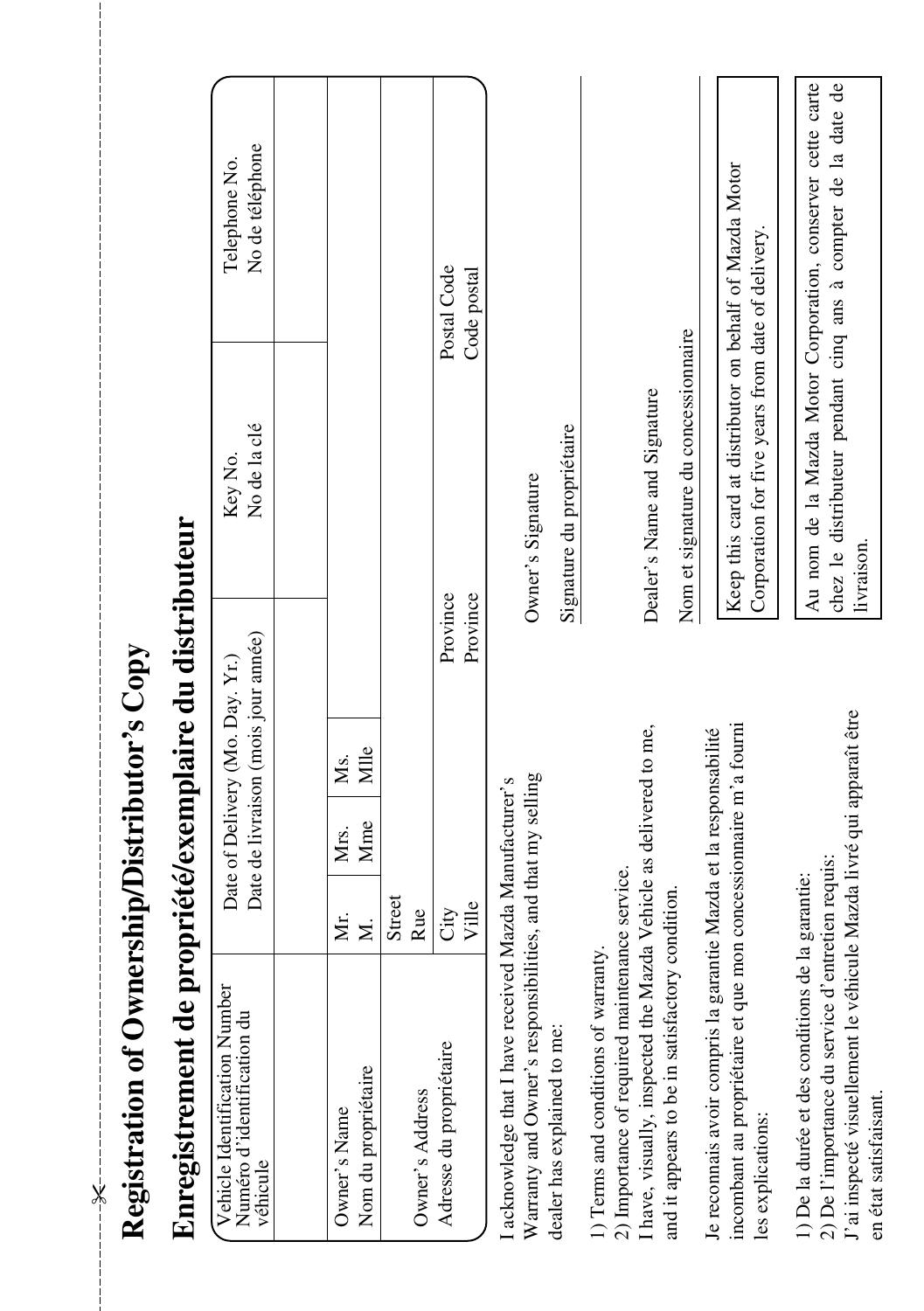| י המה<br>l<br>ζ                                  |
|--------------------------------------------------|
|                                                  |
|                                                  |
| $\sim$ $\sim$ $\sim$ $\sim$ $\sim$ $\sim$ $\sim$ |
| ī<br>$\mathbf$                                   |
|                                                  |
|                                                  |
|                                                  |
| <b>THE REPORT OF STREET</b><br>ĺ                 |
| ֧֧֧֧֓֓֓֓֓֓֓ <sub>֓</sub>                         |
| .<br>ל                                           |
|                                                  |
|                                                  |
| くうこうこう                                           |
|                                                  |
| $\frac{1}{2}$                                    |
| 5                                                |
|                                                  |
|                                                  |
| $\sim$                                           |
|                                                  |
| Í                                                |
|                                                  |

-

# Avis de transfert de garantie/exemplaire du propriétaire **Avis de transfert de garantie/exemplaire du propriétaire**

We hereby advise of the transfer of warranty from the original owner to the new owner below. We hereby advise of the transfer of warranty from the original owner to the new owner below.

Par la présente nous vous avisons du transfert de la garantie du premier propriétaire au nouveau propriétaire mentionné ci-dessous. Par la présente nous vous avisons du transfert de la garantie du premier propriétaire au nouveau propriétaire mentionné ci-dessous.

|               |                        |                    | $\Xi$                                                                                                   |                       |                             | Postal Code | Code postal |                  |                             |        |         | Postal Code   | Code postal |                       |                      |              |
|---------------|------------------------|--------------------|---------------------------------------------------------------------------------------------------------|-----------------------|-----------------------------|-------------|-------------|------------------|-----------------------------|--------|---------|---------------|-------------|-----------------------|----------------------|--------------|
|               |                        |                    | Date of Transfer<br>Date de transfert                                                                   |                       |                             | Province    | Province    |                  |                             |        |         |               |             |                       |                      |              |
|               |                        |                    |                                                                                                         |                       |                             | City        | Ville       |                  |                             |        |         | Province      | Province    |                       |                      |              |
|               |                        |                    |                                                                                                         | Ms.                   | Mlle                        |             |             | Ms.              | Mlle                        |        |         |               |             |                       |                      |              |
|               |                        |                    | Original Date of Delivery<br>lère date de vente                                                         | Mrs.                  | Mme                         |             |             | Mrs.             | Mme                         |        |         |               |             |                       |                      |              |
|               |                        |                    |                                                                                                         | Мr.                   | z.                          | Street      | Rue         | Мr.              | Σ.                          | Street | Rue     | City<br>Ville |             |                       |                      |              |
| Dealer's Name | Nom du concessionnaire | Dealer's Signature | Signature du concessionnaire<br>Vehicle Ldentification Number<br>Numéro d'identification du<br>véhicule | Original Owner's Name | Nom du premier propriétaire | Address     | Adresse     | New Owner's Name | Nom du nouveau propriétaire |        | Address | Adresse       |             | New Owner's Signature | Signature du nouveau | propriétaire |
|               |                        |                    |                                                                                                         | From:                 | Ä                           |             |             |                  | <br>⊢≪                      |        |         |               |             |                       |                      |              |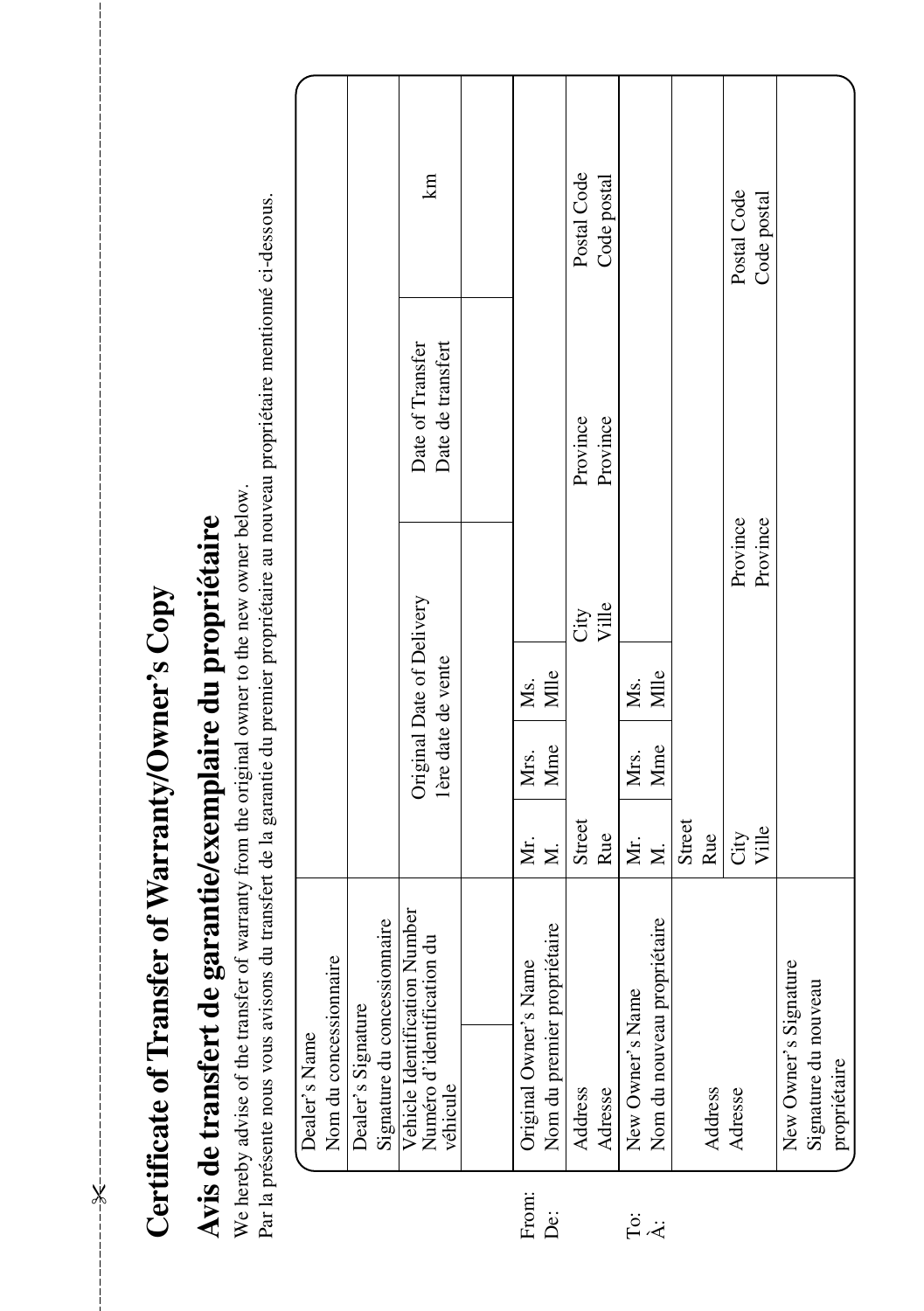| $\frac{1}{2}$<br>l              |
|---------------------------------|
| $\zeta$                         |
|                                 |
| j                               |
|                                 |
|                                 |
| Į                               |
|                                 |
| יים במצבים / ∖<br>$\frac{1}{2}$ |
|                                 |
|                                 |
| $\frac{1}{2}$                   |
| $\frac{1}{2}$                   |
| İ                               |
| ¢                               |
| ן<br>י                          |
|                                 |
| $\frac{1}{2}$<br>$\frac{1}{2}$  |
|                                 |
|                                 |
|                                 |
| $\frac{1}{2}$                   |
| i                               |
|                                 |
| ζ                               |

-

# Avis de transfert de garantie/exemplaire du concessiomaire **Avis de transfert de garantie/exemplaire du concessionnaire**

We hereby advise of the transfer of warranty from the original owner to the new owner below. We hereby advise of the transfer of warranty from the original owner to the new owner below.

Par la présente nous vous avisons du transfert de la garantie du premier propriétaire au nouveau propriétaire mentionné ci-dessous. Par la présente nous vous avisons du transfert de la garantie du premier propriétaire au nouveau propriétaire mentionné ci-dessous.

|               |                        |                                                    | km                                                                      |                       |                             | Postal Code   | Code postal |                  |                             |        |         | Postal Code | Code postal   |                       |                      |              |
|---------------|------------------------|----------------------------------------------------|-------------------------------------------------------------------------|-----------------------|-----------------------------|---------------|-------------|------------------|-----------------------------|--------|---------|-------------|---------------|-----------------------|----------------------|--------------|
|               |                        |                                                    | Date de transfert<br>Date of Transfer                                   |                       |                             | Province      | Province    |                  |                             |        |         |             |               |                       |                      |              |
|               |                        |                                                    |                                                                         |                       |                             | City<br>Ville |             |                  |                             |        |         | Province    | Province      |                       |                      |              |
|               |                        |                                                    |                                                                         | Ms.                   | Mlle                        |               |             | Ms.              | Mlle                        |        |         |             |               |                       |                      |              |
|               |                        |                                                    | Original Date of Delivery<br>lère date de vente                         | Mrs.                  | Mme                         |               |             | Mrs.             | Mme                         |        |         |             |               |                       |                      |              |
|               |                        |                                                    |                                                                         | Мr.                   | Σ.                          | Street        | Rue         | Мr.              | Σ.                          | Street | Rue     |             | City<br>Ville |                       |                      |              |
| Dealer's Name | Nom du concessionnaire | Signature du concessionnaire<br>Dealer's Signature | Vehicle Identification Number<br>Numéro d'identification du<br>véhicule | Original Owner's Name | Nom du premier propriétaire | Address       | Adresse     | New Owner's Name | Nom du nouveau propriétaire |        | Address | Adresse     |               | New Owner's Signature | Signature du nouveau | propriétaire |
|               |                        |                                                    |                                                                         | From:                 | Ä                           |               |             |                  | ë<br>Fä                     |        |         |             |               |                       |                      |              |